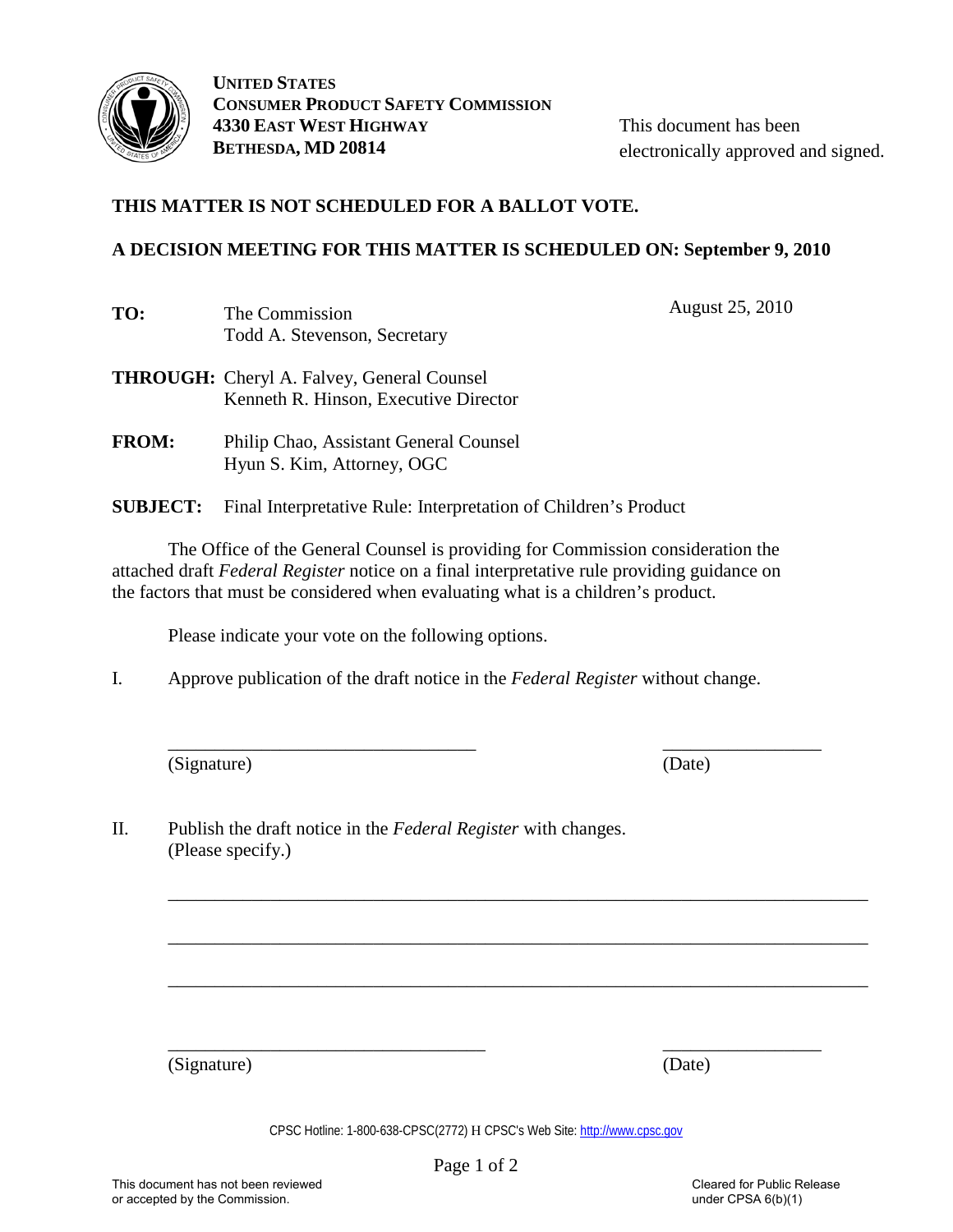III. Do not approve publication of the draft notice in the *Federal Register.*

| (Signature)                          | (Date) |
|--------------------------------------|--------|
| Take other action. (Please specify.) |        |
|                                      |        |
|                                      |        |
| (Signature)                          | (Date) |

Attachments:

Draft *Federal Register* Notice – Final Interpretative Rule: Interpretation of "Children's Product."

Memorandum from Jonathon D. Midgett, Office of Hazard Identification and Reduction, and John Boja, Office of Compliance and Field Investigations, to Robert J. Howell, Assistant Executive Director, Health Sciences, *Interpretation of Children's Product-Staff Responses to Public Comments*, dated August 2010.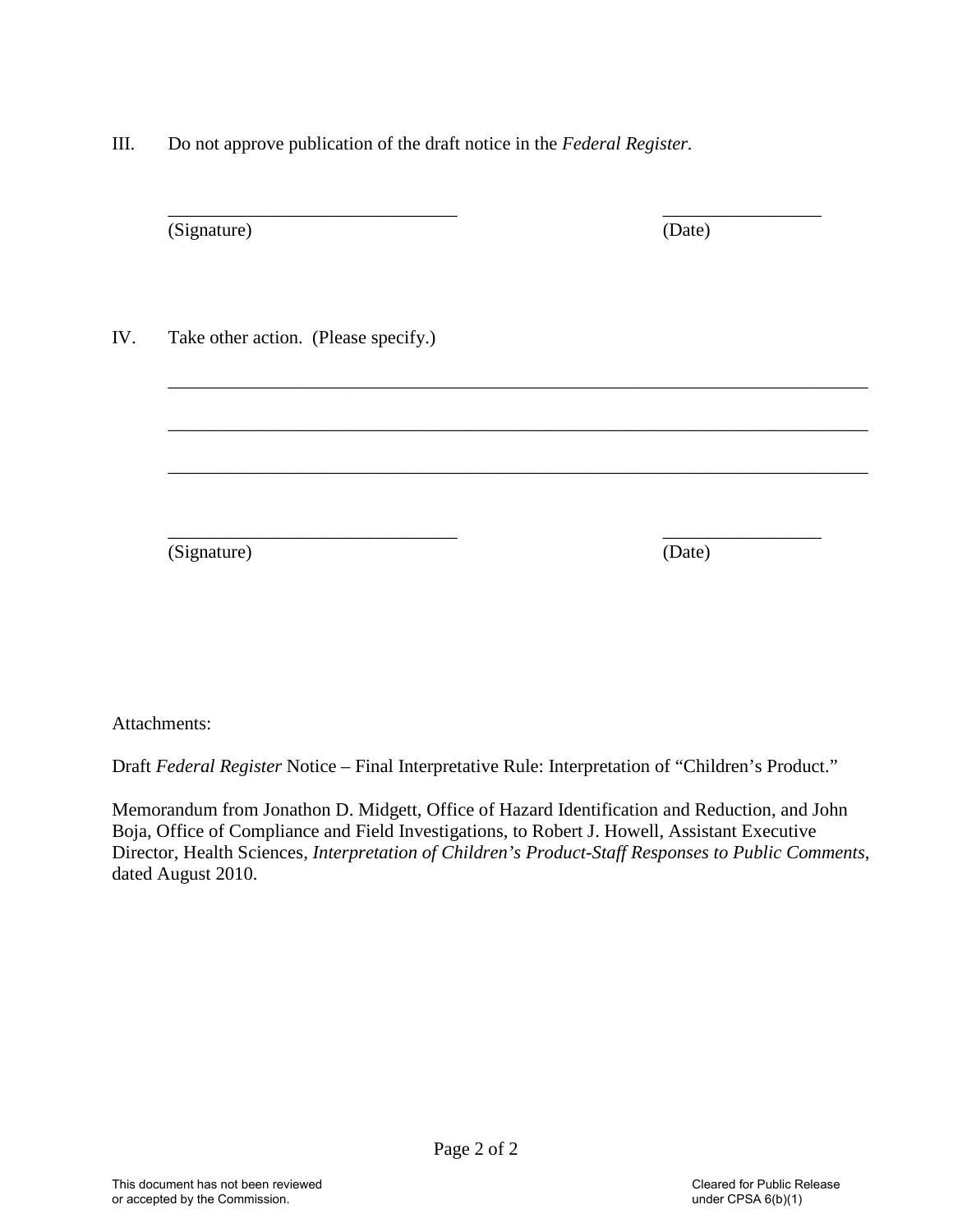## **CONSUMER PRODUCT SAFETY COMMISSION**

**16 CFR Part 1200**

**Interpretation of "Children's Product"** 

**[Docket No. CPSC-2010-0029]** 

**AGENCY:** Consumer Product Safety Commission.

**ACTION:** Final Interpretative Rule.

**SUMMARY:** The Consumer Product Safety Commission ("CPSC," "Commission," or "we") is issuing a final interpretative rule on the term "children's product" as used in the Consumer Product Safety Improvement Act of 2008 ("CPSIA"), Public Law 110-314. The final interpretative rule provides additional guidance on the factors that are considered when evaluating what is a children's product.

**EFFECTIVE DATE:** This rule is effective **[insert the date of publication in the Federal Register]**.

# **FOR FURTHER INFORMATION CONTACT:**

Jonathan D. Midgett, Office of Hazard Identification and Reduction, Consumer Product Safety Commission, 4330 East West Highway, Bethesda, Maryland 20814, telephone (301) 504-7692, email jmidgett@cpsc.gov.

# **SUPPLEMENTARY INFORMATION**:

#### **A. Background**

Section 235(a) of the CPSIA amended section 3(a)(2) the Consumer Product Safety Act ("CPSA") by creating a new definition of "children's product." 15 U.S.C. 2052(a)(2). "Children's product" is defined as "a consumer product designed or intended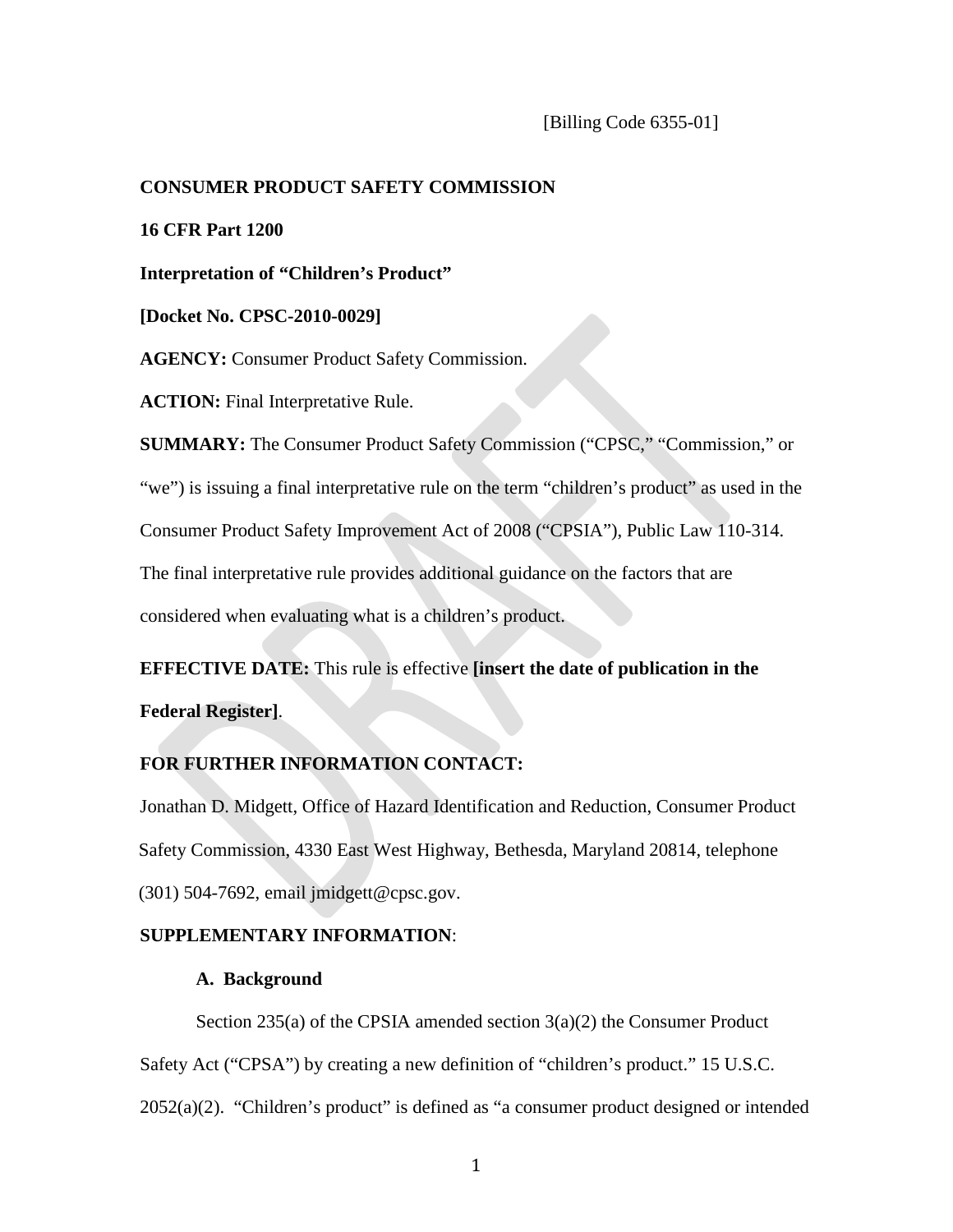primarily for children 12 years of age or younger." Several CPSIA provisions use the term "children's product." For example, section 101(a) of the CPSIA provides that, as of August 14, 2009, children's products may not contain more than 300 parts per million (ppm) of lead. On August 14, 2011, the limit shall be reduced to 100 ppm unless the Commission determines that it is not technologically feasible to move to this lower limit for a particular product or product category. As another example, section 102 of the CPSIA requires third party testing of certain children's products, and section 103 of the CPSIA requires tracking labels for children's products.

The statutory definition of "children's product" also specifies certain factors that are to be taken into consideration when making a determination about "whether a consumer product is primarily intended for a child 12 years of age or younger." These factors are:

- A statement by a manufacturer about the intended use of such product, including a label on such product if such statement is reasonable;
- Whether the product is represented in its packaging, display, promotion, or advertising as appropriate for use by children 12 years of age or younger;
- Whether the product is commonly recognized by consumers as being intended for use by a child 12 years of age or younger; and
- The Age Determination Guidelines issued by the Commission staff in September 2002 and any successor to such guidelines.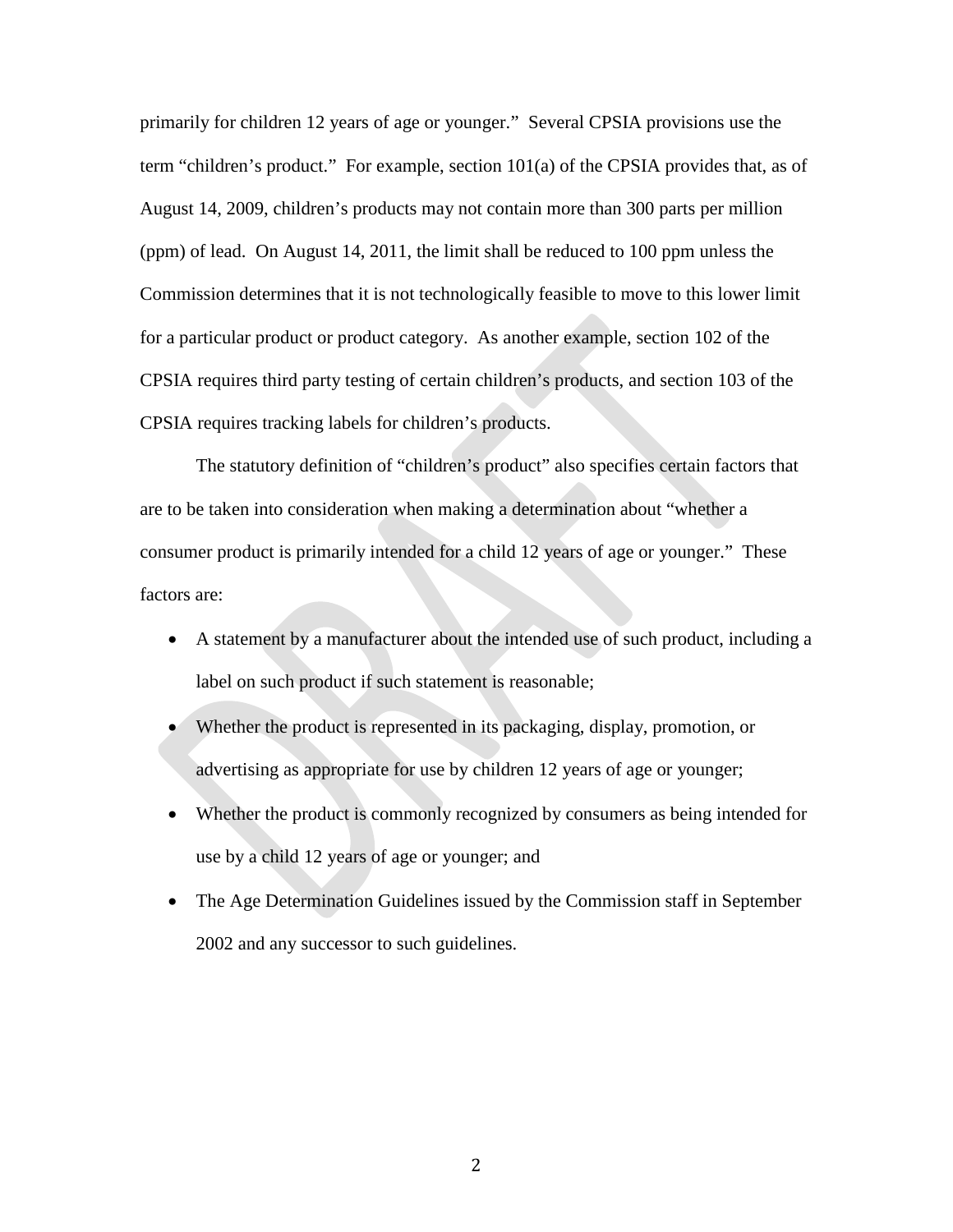# **B. Discussion of Comments to the Proposed Interpretative Rule and Changes to the Final Interpretative Rule**

In the *Federal Register* of April 20, 2010 (75 FR 20533), the Commission published a proposed interpretative rule to help interested parties determine whether a particular consumer product is a "children's product." The intent was to give interested parties a better understanding of our approach to evaluating children's products. The proposed interpretative rule would create a new section in the CFR interpreting the definition of children's product and the accompanying statutory factors.

The Commission received numerous comments from individuals and groups, including consumers, consumer organizations, manufacturers, trade associations, and testing laboratories. Several commenters supported the rule; other commenters sought to clarify, expand, or limit the scope of the rule.

We initially proposed this section under Chapter II of Title 16, Part 1500 of the Federal Hazardous Substances Act ("FHSA"). However, because the definition of children's product amends section  $3(a)(2)$  of the Consumer Product Safety Act ("CPSA"), on our own initiative, we have renumbered the final rule to become a new Part 1200, Definitions, under Subchapter B – Consumer Product Safety Act Regulations.

As a result of our decision to place the final rule in a new part 1200, we have, on our own initiative, created a new § 1200.1 to describe the purpose of the new part 1200. Section 1200.1 states that part 1200 is intended to provide guidance on the definition of children's product and the factors considered for making determinations regarding children's products as set forth under 15 U.S.C. 2052(2). Additionally, proposed §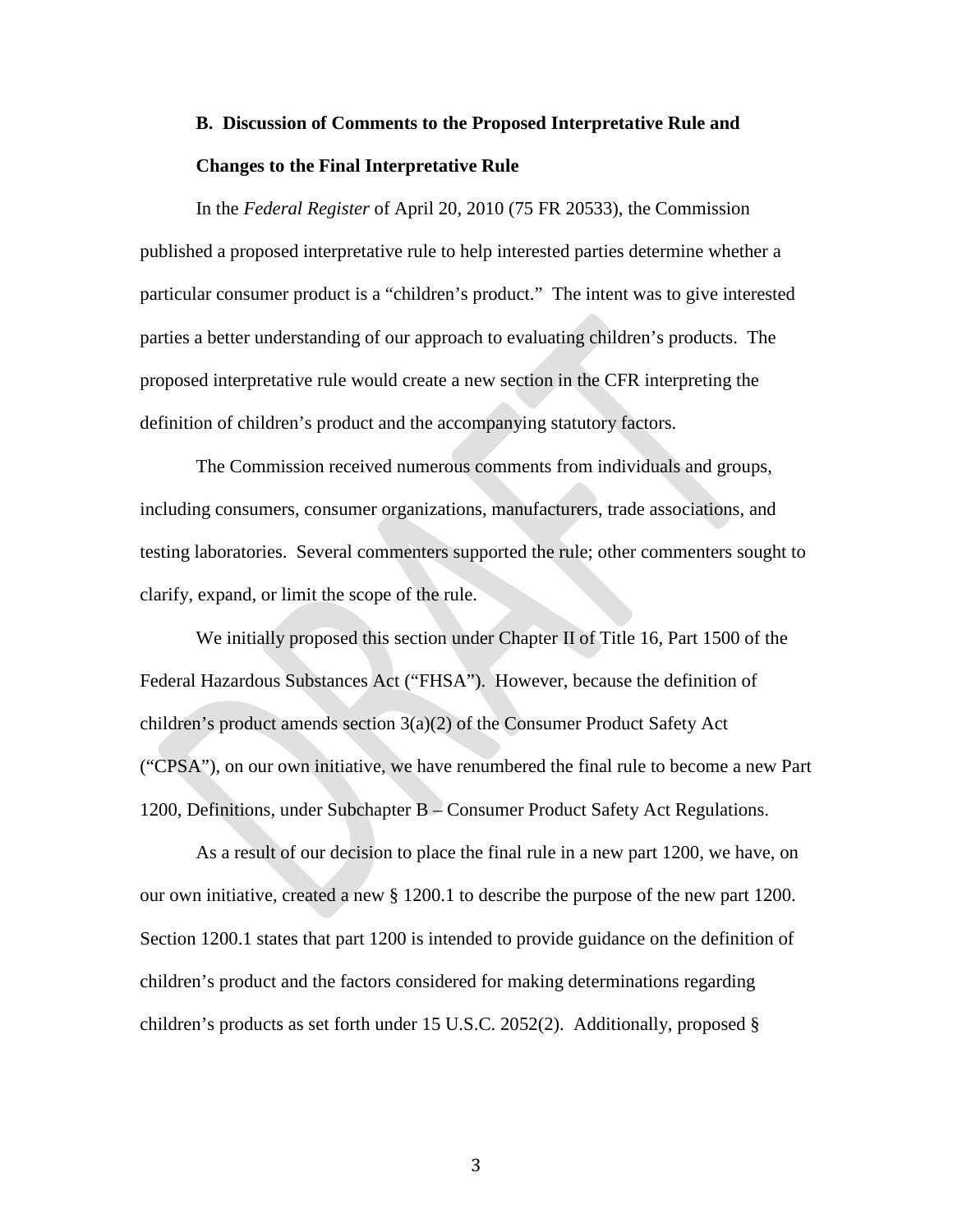1500.92,"Definition of children's product," is now renumbered as § 1200.2 in the final interpretative rule.

We describe and respond to the comments in part B of this document and also describe the final rule. To make it easier to identify comments and our responses, the word "Comment," in parentheses, will appear before the comment's description, and the word "Response," in parentheses, will appear before our response. We also have numbered each comment to help distinguish among different comments. The number assigned to each comment is purely for organizational purposes and does not signify the comment's value, importance, or the order in which it was received.

1. *Definition of "Children's Product" – § 1200.2(a)(2) (Formerly § 1500.92(a)(1)).* Proposed § 1500.92(a) would provide that, under section 3(a)(2) of the CPSA, a children's product means a consumer product designed or intended primarily for children 12 years of age or younger. We interpreted the term "designed or intended primarily" to apply to those consumer products mainly for children 12 years old or younger. A determination of whether a product is a "children's product" will be based on consideration of the four specified statutory factors. In addition, because the statutory factors incorporate the concept of "use" by the child in some manner, we interpreted "for use" by children 12 years or younger to generally mean that children will physically interact with such products based on the reasonably foreseeable use and misuse of such product.

(Comment 1) - Several commenters state that the definition should be clear that children's products are only those designed or intended by the manufacturer to be intended primarily for children 12 years of age or younger and that a product falls outside the scope of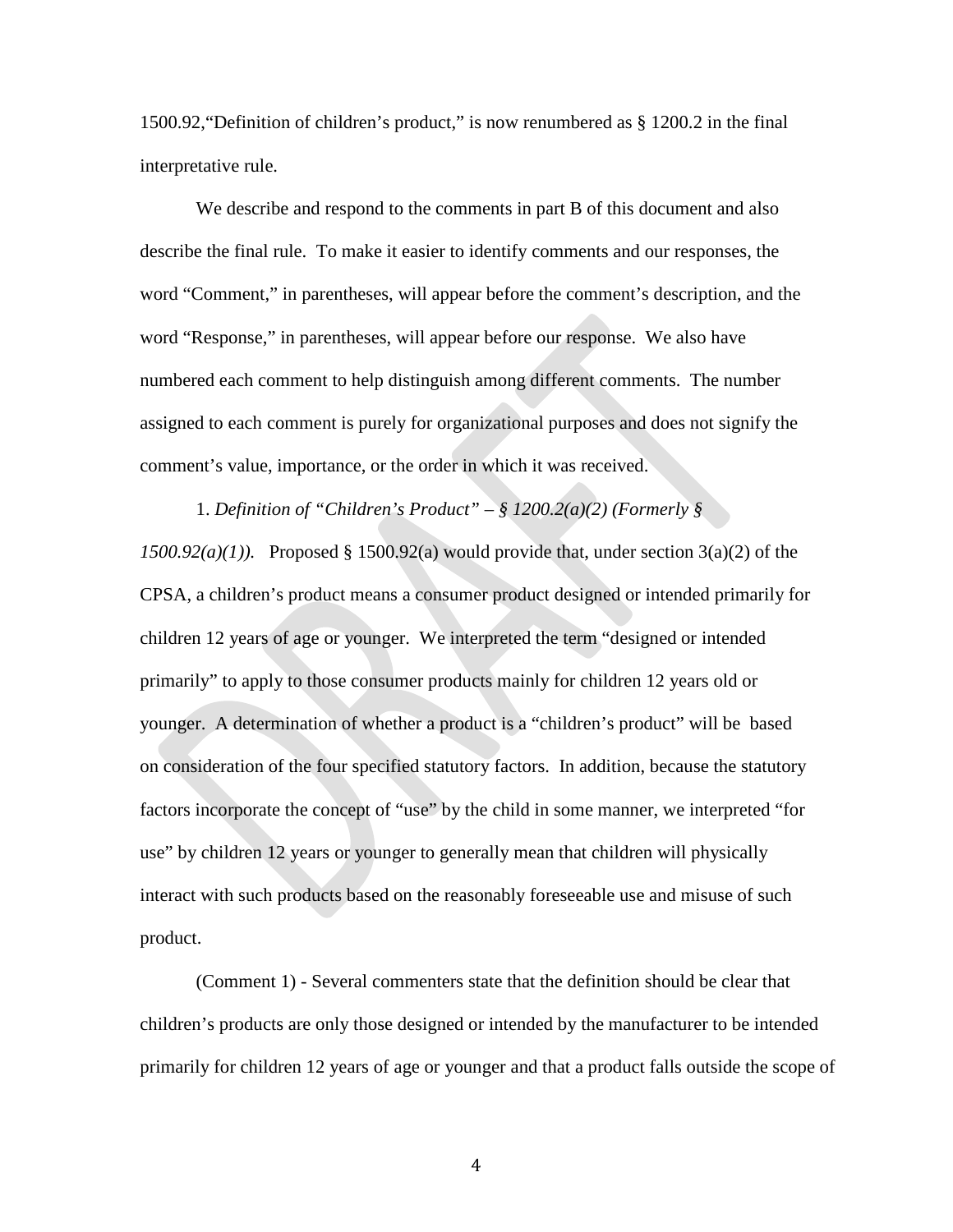the definition if the product was designed or intended primarily by the manufacturer for older children or adults. In addition, some commenters request that the Commission limit the scope of the definition by emphasizing that the manufacturer's intent is the determinative factor for evaluating whether a consumer product is a children's product. According to these commenters, the interpretative rule should make clear that the remaining statutory criteria would be subordinate to statements made by manufacturers about the intended age of the users.

(Response 1) - We disagree that a determination of what is a children's product be based solely on the manufacturer's intent. The statute provides that the definition of a "children's product" is a consumer product designed or intended primarily for children 12 years of age or younger. In determining whether a consumer product is primarily intended for a child 12 years of age or younger, section  $3(a)(2)(A)$  through (D) of the CPSA expressly mandates an analysis of four factors that "shall be considered": 1) a statement by the manufacturer about the intended use of the product, including a label on such product if such statement is reasonable; 2) whether the product is represented in its packaging, display, promotion, or advertising as appropriate for use by children 12 years of age or younger; 3) whether the product is commonly recognized by consumers as being intended for use by a child 12 years of age or younger; and 4) the Age Determinations Guidelines issued by the Commission staff in September 2002, and any successor to such guidelines.

The manufacturer's intent, including labeling, is only one of four factors that we must consider. While we agree that the manufacturer's intent plays an important role in making initial children's product determinations, it is not necessarily determinative, always determinative, or entitled to greater weight than any other factor. Courts have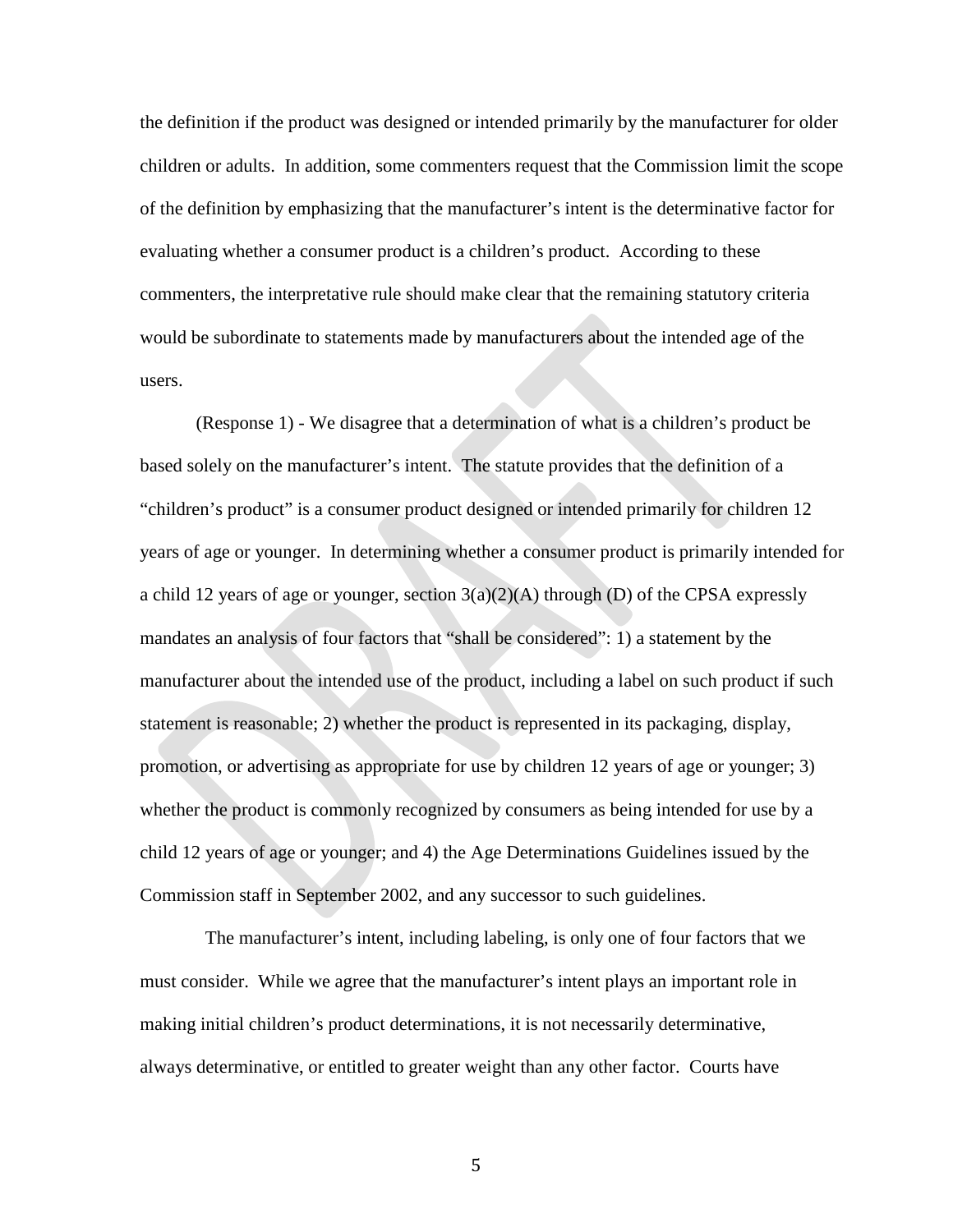held that, as a general rule, when a statute requires an agency to consider a factor, the agency must reach "an express and considered conclusion" about the bearing of the factor, but need not give "any specific weight to the factor." *[Small Refiner Lead Phase-](http://www.lexis.com/research/buttonTFLink?_m=0c25f23bd1844b70f9edb2d657e190d2&_xfercite=%3ccite%20cc%3d%22USA%22%3e%3c%21%5bCDATA%5b711%20F.2d%20331%5d%5d%3e%3c%2fcite%3e&_butType=3&_butStat=2&_butNum=56&_butInline=1&_butinfo=%3ccite%20cc%3d%22USA%22%3e%3c%21%5bCDATA%5b705%20F.2d%20506%2c%20516%5d%5d%3e%3c%2fcite%3e&_fmtstr=FULL&docnum=1&_startdoc=1&wchp=dGLzVzz-zSkAB&_md5=7c1c15d7aa8c782d0e984ee515f47cb2)Down Task Force v. EPA*[, 705 F.2d 506, 516 \(D.C. Cir. 1983\)](http://www.lexis.com/research/buttonTFLink?_m=0c25f23bd1844b70f9edb2d657e190d2&_xfercite=%3ccite%20cc%3d%22USA%22%3e%3c%21%5bCDATA%5b711%20F.2d%20331%5d%5d%3e%3c%2fcite%3e&_butType=3&_butStat=2&_butNum=56&_butInline=1&_butinfo=%3ccite%20cc%3d%22USA%22%3e%3c%21%5bCDATA%5b705%20F.2d%20506%2c%20516%5d%5d%3e%3c%2fcite%3e&_fmtstr=FULL&docnum=1&_startdoc=1&wchp=dGLzVzz-zSkAB&_md5=7c1c15d7aa8c782d0e984ee515f47cb2) (quoting *Weyerhaeuser Co. v. Costle*, [590 F.2d 1011, 1045 \(D.C. Cir. 1978\).](http://www.lexis.com/research/buttonTFLink?_m=0c25f23bd1844b70f9edb2d657e190d2&_xfercite=%3ccite%20cc%3d%22USA%22%3e%3c%21%5bCDATA%5b711%20F.2d%20331%5d%5d%3e%3c%2fcite%3e&_butType=3&_butStat=2&_butNum=57&_butInline=1&_butinfo=%3ccite%20cc%3d%22USA%22%3e%3c%21%5bCDATA%5b590%20F.2d%201011%2c%201045%5d%5d%3e%3c%2fcite%3e&_fmtstr=FULL&docnum=1&_startdoc=1&wchp=dGLzVzz-zSkAB&_md5=70f00163fee62661df8557592633cf3c)

All the factors must be considered when determining whether a particular consumer product is considered to be primarily intended for children 12 years of age or younger, and we will not assign any more or less weight for any individual factor or to the factors as a whole. Given the unique qualities and uses of many products in the marketplace, many of which are used both by adults and children, evaluations of many products will continue to require case by case review.

(Comment 2) - Other commenters state that the proposed definition of children's product should not contain a definition of "for use" by children that is based on "physical interaction" and "foreseeable use and misuse" of such products by children. According to the commenters, the requirement that children physically interact with such products would capture many household products that would not be primarily designed or intended for children 12 years of age or younger.

(Response 2) - We disagree that the interpretation of "for use" would capture general use products that are not primarily intended for use by children. We interpret "for use" to include physical use of a product in order to distinguish products, such as diaper bags that are intended to be used *with* children by the parent or caregiver from products that are intended for use *by* children. Products that are for use by children are those with which they will interact or have direct physical contact, such as with the diaper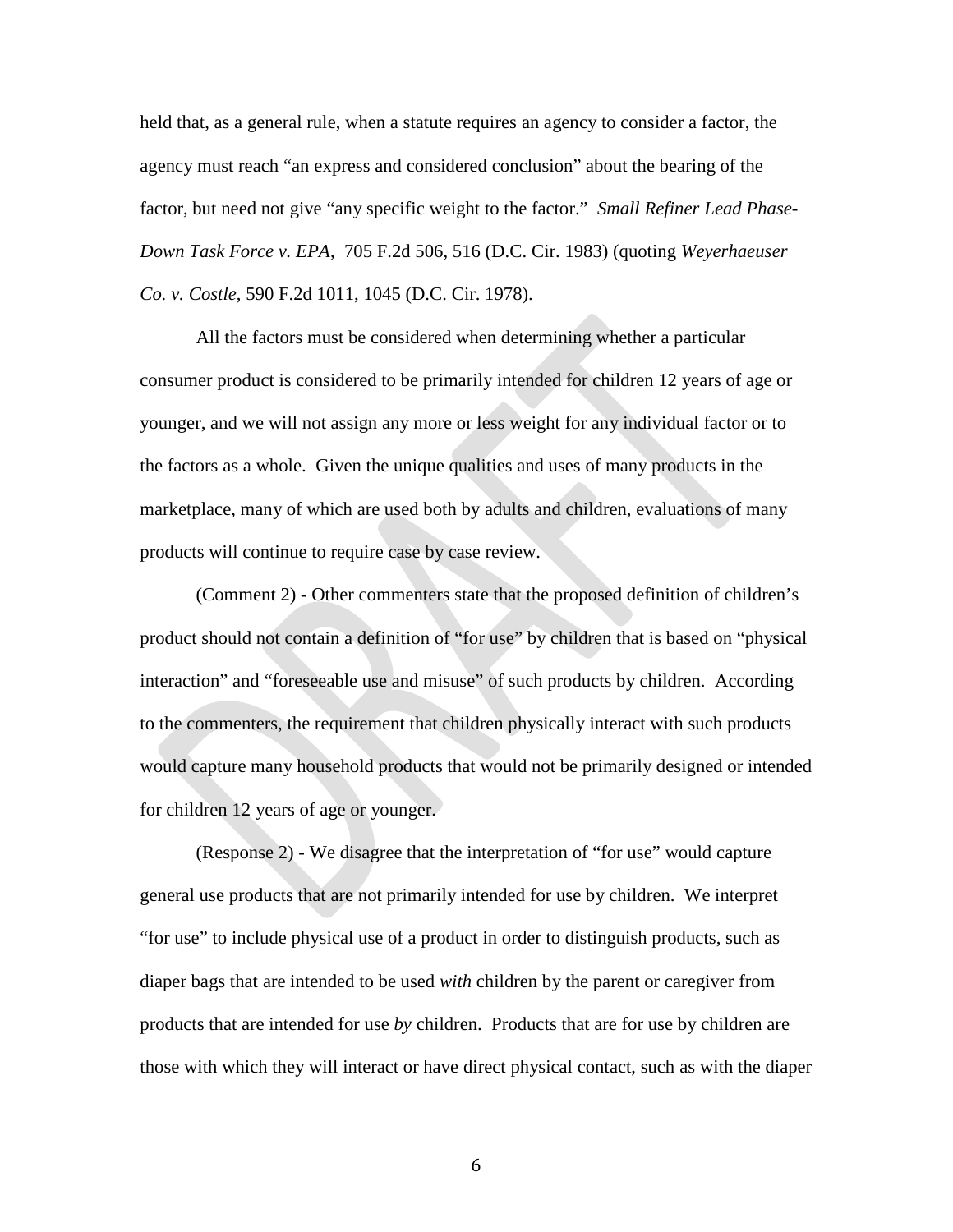itself. Contrary to the commenters' assertions, many household products are not primarily intended for use by children, but may be touched by children. Products that are considered general use products, such as televisions, stereo equipment, and appliances, do not become children's products simply because children may have contact with them because the products are not designed or intended primarily for use by children 12 years of age or younger.

The term "use" or "for use" takes into account the concept that children will be exposed to products under reasonably foreseeable conditions of handling, including both use and misuse. When evaluating products, the Commission not only considers what the manufacturer intended, but the product's reasonably foreseeable use, and what a child using the product may reasonably be expected to do with the product. The question of whether there will be reasonably foreseeable use of a product by a child is a determination that is made initially by the manufacturer. As part of the manufacturer's initial determination, the manufacturer should assess whether there will be reasonably foreseeable misuse or abuse of the product arising out of the product's intended use or ordinary purpose. While we recognize that the reasonably foreseeable misuse of the product would not be reflected in the manufacturer's statement of intended use or product representation to consumers, the Commission has consistently considered both use and misuse in assessing likely exposures from children's products under reasonably foreseeable conditions of handling. The Commission is not intending by including the concept of misuse to convert a product which is intended for use by an adult into a children's product simply because a child could come into contact with the adult product.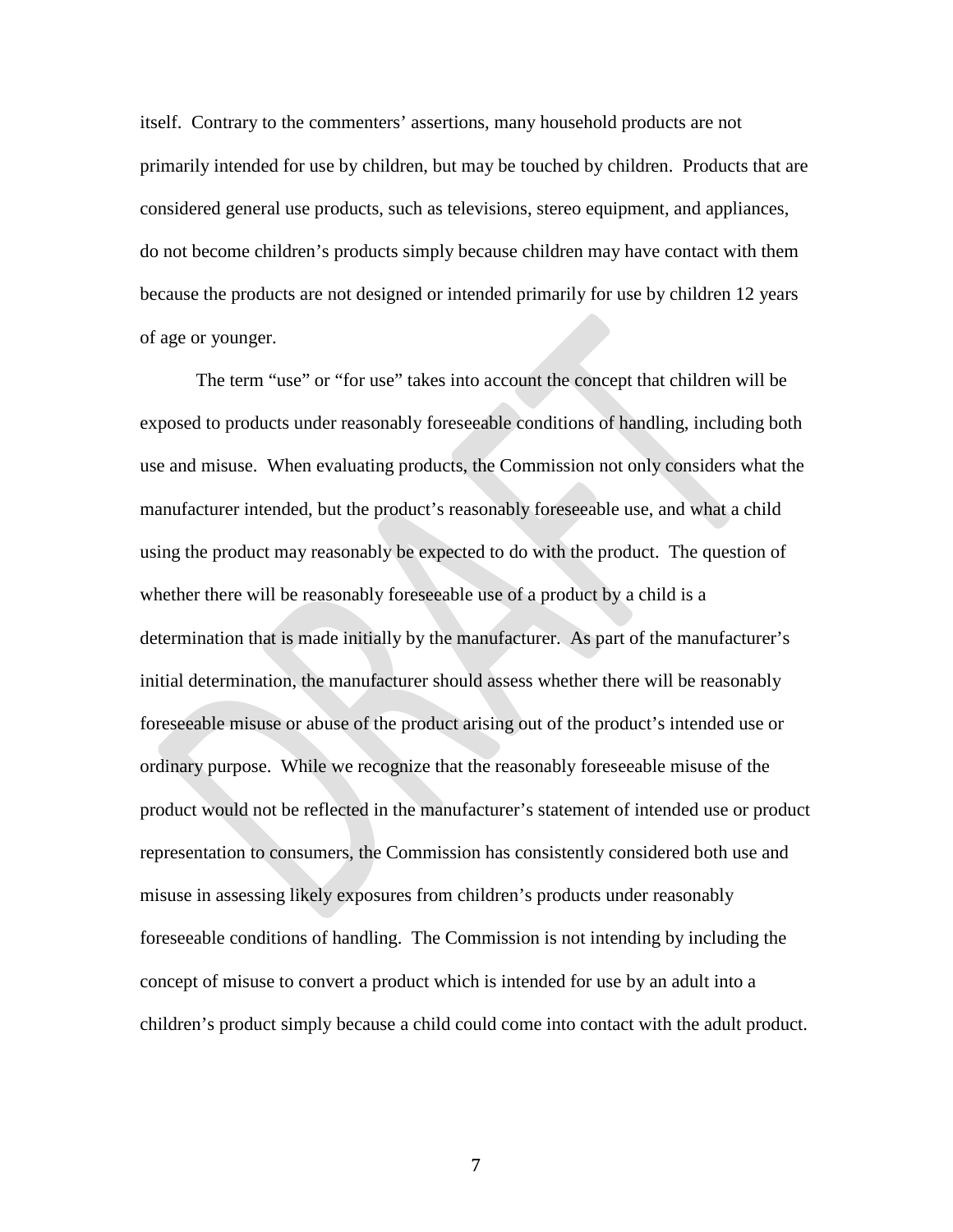(Comment 3) - A few commenters state that the proposed interpretative rule affects other requirements previously established for toys and children's products. Specifically, the commenters give as an example board/table games which were identified under the Age Determination Guidelines as being appropriate for children in the 6 year old range. The commenters assert that the games would have to comply with ASTM F963 (a toy standard that is now a mandatory consumer product safety standard pursuant to section 106 of the CPSIA), applicable FHSA requirements under 16 CFR 1500.50 through 1500.53, lead in surface coatings under 16 CFR 1303, and phthalates requirements of the CPSIA. If the games are general use products, the commenters claim that such products would not be required to comply with the lead in substrate requirements or the tracking label requirements, or the mandatory third party testing requirements under the CPSIA.

(Response 3) – We recognize that the same board game could be considered differently under separate provisions of the CPSIA and the cited FHSA regulations. However, the statute uses the term "primarily" in describing the circumstances under which a product shall be consider a "children's product" under the CPSIA. There are places where the statutes and regulations can be read consistently. For example, to the extent that toys or other articles contain small parts that are intended for use by children under 3 years of age, it reasonable to conclude that they are children's products. Likewise, for toys and other articles intended for use by children under 8 years of age that are subject to the use and abuse tests at 16 CFR 1500.50 through 1500.53, and the sharp points and edges tests at 16 CFR 1500.48 through 1500.49, such products would also logically be considered children's products. We have added a sentence to clarify this in the rule. The final interpretative rule now states in relevant part: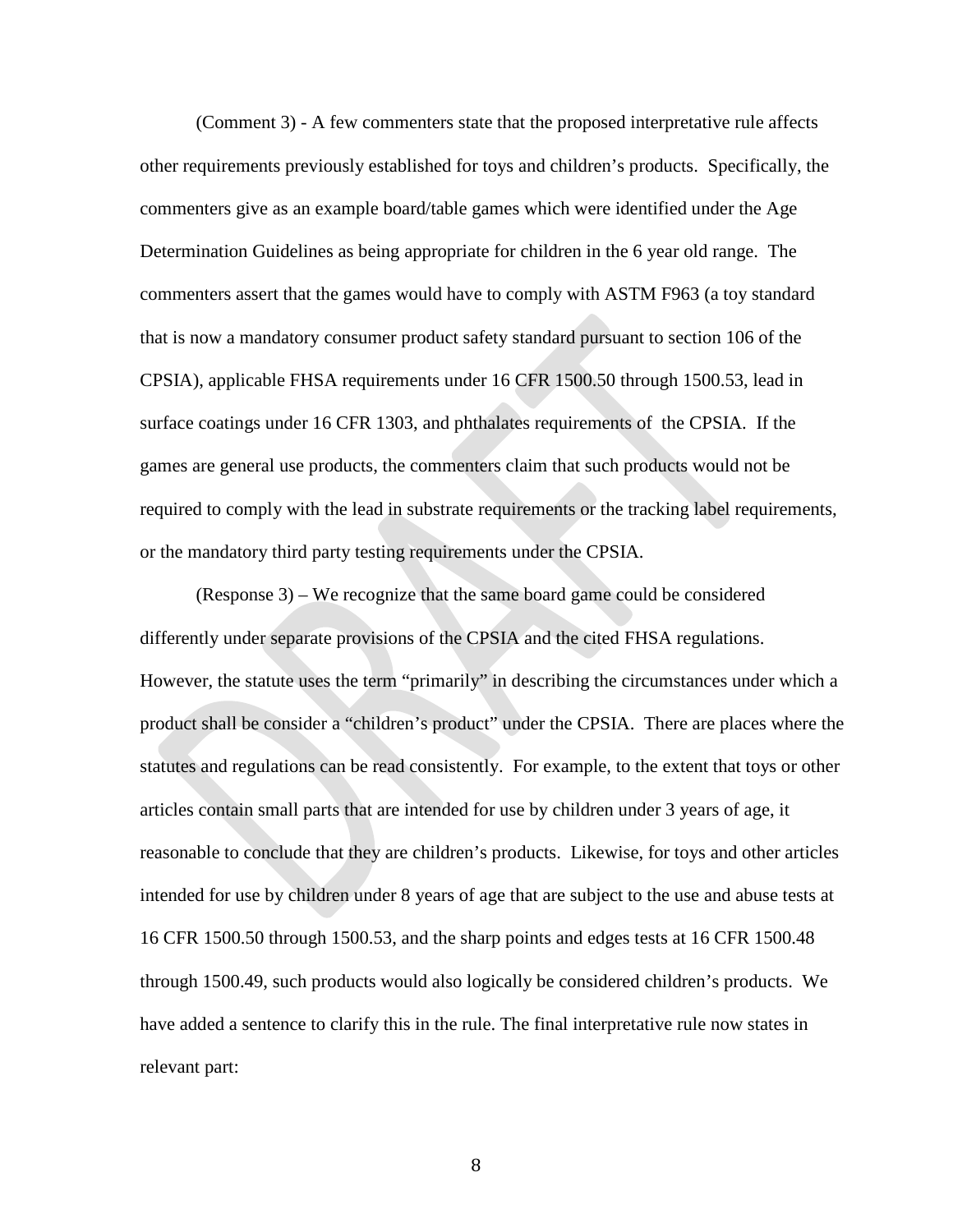Toys and articles that are subject to the small parts regulations at 16 CFR Part 1501 and ASTM F963, would logically fall within the definition of children's product since they are intended for children 12 years of age or younger. Toys and other articles intended for children up to 96 months (8 years old) that are subject to the requirements at 16 CFR 1500.48 through 1500.49 and 16 CFR 1500.50 through 1500.53, and ASTM F963 would similarly fall within the definition of children's products given their age grading for these other regulations. Therefore, a manufacturer could reasonably conclude on the basis of the age grading for these other regulations that it must comply with all requirements applicable to children's products including, but not limited to, those under the Federal Hazardous Substances Act, ASTM F963, "Standard Consumer Safety Specification for Toy Safety," and the Consumer Product Safety Improvement Act of 2008.

We discuss children ages 9 through 12 in the comments and responses to proposed  $\S$  $1500.92(c)(1)$  (now renumbered as §  $1200.2(c)(1)$  in the final rule).

(Comment 4) - One commenter states that the definition of children's products should include pet foods. Another commenter states that adult absorbent care products should be distinguished from children's diapers.

(Response 4) - Pet foods and adult absorbent products are outside the scope of this interpretative rule because these products are regulated under the Federal Food, Drug, and Cosmetic Act ("FFDCA"). Pet food falls within the definition of "food" at section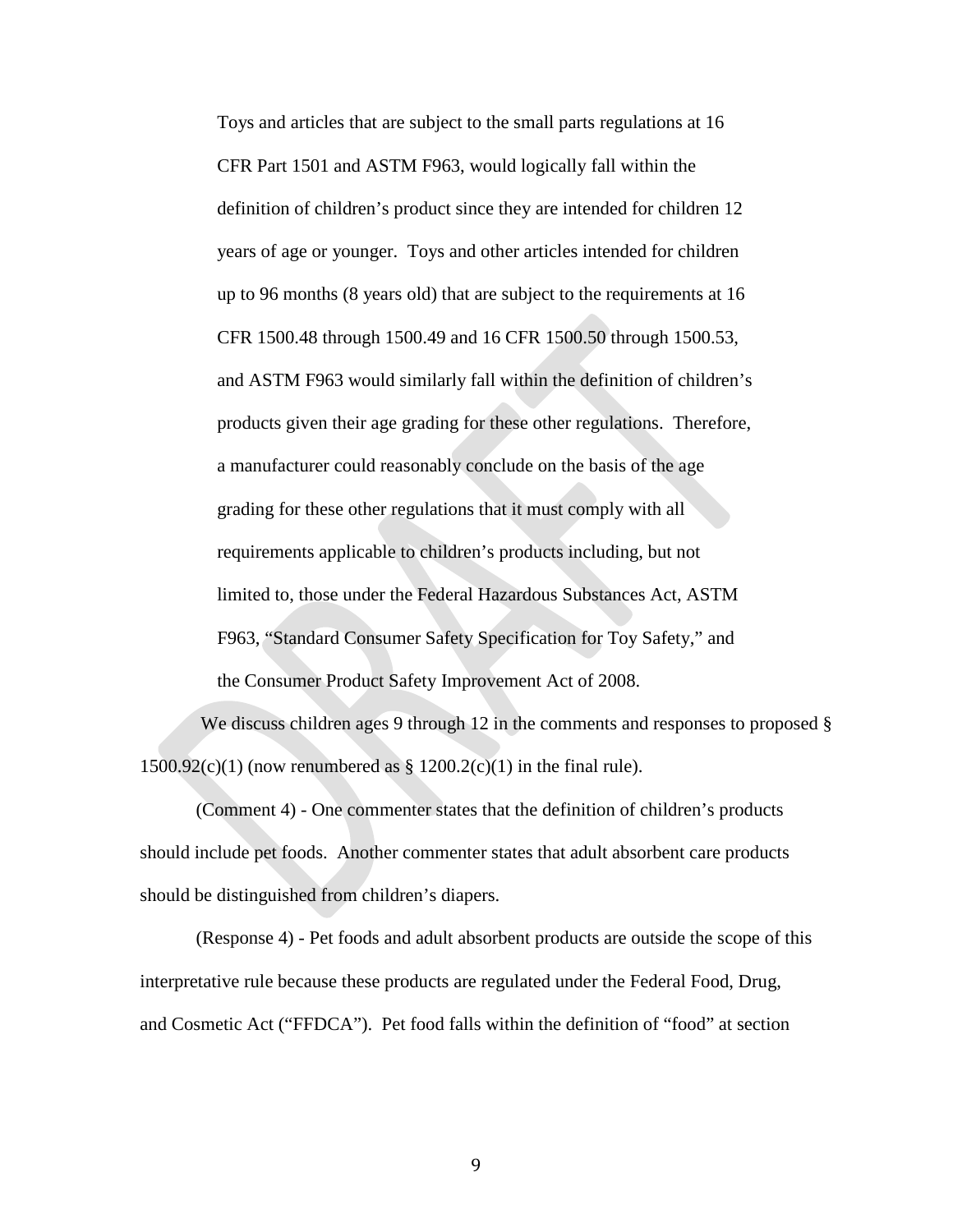201(f) of the FFDCA, which defines "food," in part, as "articles used for food or drink for man or other animals."

As for diapers, although children's diapers are considered children's products and, as such, are subject to the requirements of 16 CFR 1610.36(f) and 1611.36(f), Standard for the Flammability of Clothing Textiles and Standard for the Flammability of Vinyl Plastic Film, adult absorbent products are devices as defined at section 201(h) the FFDCA, and the Food and Drug Administration classifies a "protective garment for incontinence" as a class I device (see 21 CFR 876.5920).

2. *Definition of "General Use Product" – § 1200.2(b)(1) (Formerly § 1500.92(b)(1)).*  Proposed § 1500.92(b)(1) would define a general use product to mean a consumer product that is not designed or intended primarily for use by children 12 years old or younger. The proposal also would interpret a general use product as a consumer product "mainly for consumers older than age 12" and would explain that some products may be designed or intended for consumers of all ages, including children 12 years old or younger, but are intended mainly for consumers older than 12 years of age. The proposal would provide that, "[e]xamples of general use products may include products that a child would not be likely to interact with, or products that consumers older than 12 would be as likely, or more likely to interact with. Products used by children 12 years of age or younger that have a declining appeal for teenagers are likely to be considered children's products."

(Comment 5) - Several commenters would have us make explicit that, if a product is as likely or more likely to be used by a child older than 12 years of age than by a child 12 years of age or younger, the product may not be considered a children's product. Other commenters state that the terms "as likely" and "just as appealing" (which appeared in the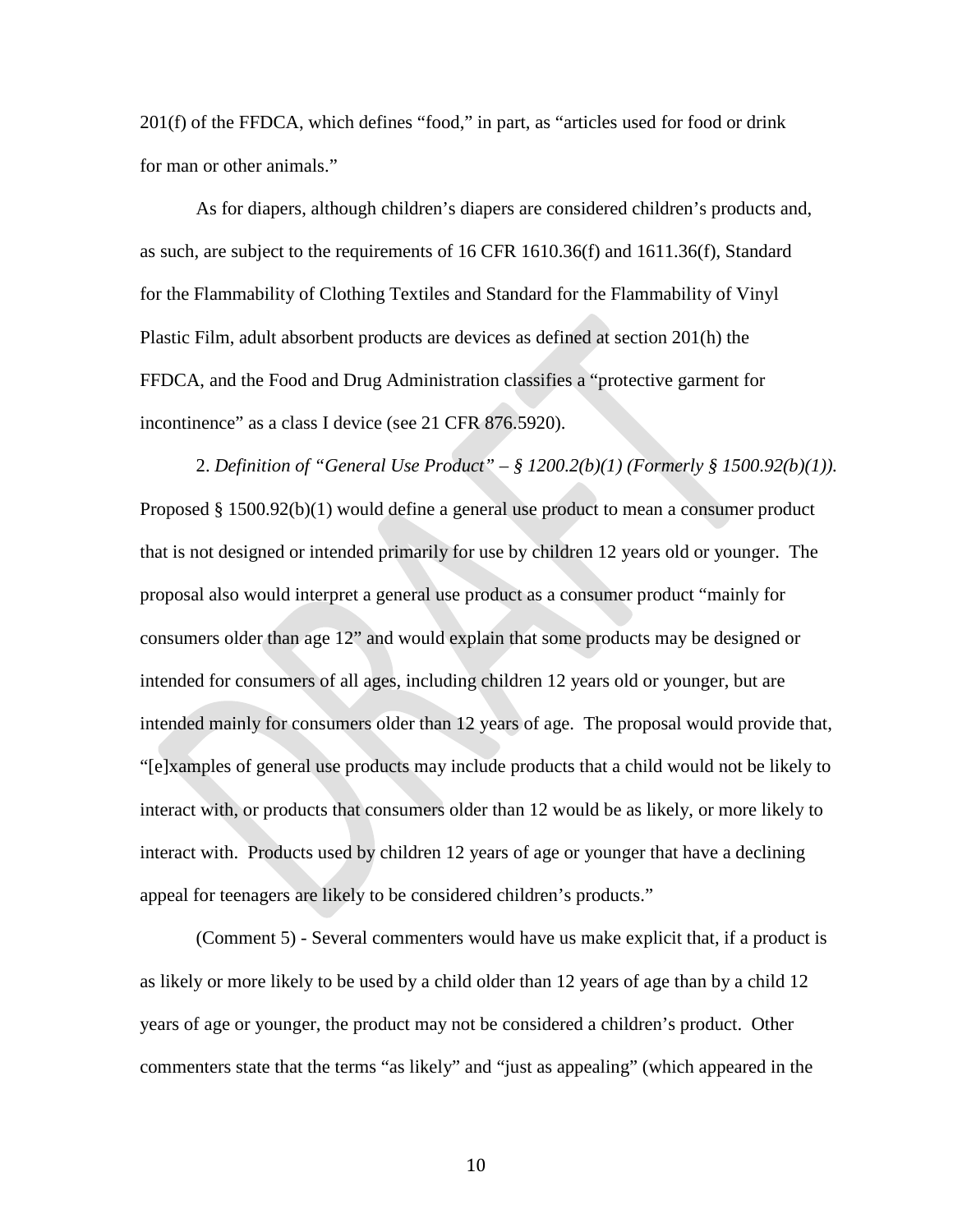preamble to the proposed rule and not in the codified text itself (see 75 FR at 20534)) to compare younger and older children adds subjectivity and uncertainty to the determination process. These commenters believe that, if a determination is not clear cut, the Commission should err in protecting child safety and health. In addition, the commenters state that products having intrinsic play value for young children should be considered children's products.

(Response 5) - We do not accept the assumption that a product that is "as likely" or "just as appealing" to a child older than 12 years of age would preclude that product from ever being considered a children's product. We will consider all four of the statutory factors to determine if the product is used mainly by children 12 years of age or younger, or whether such products are used mainly by older children and adults.

We also disagree with those commenters that any product that has intrinsic play value for young children would automatically be considered a children's product. Young children often find intrinsic play value in a number of general use products, such as shoelaces or keys, but they do not become children's products simply because children may play with them. The Commission has other statutory authorities to address nonchildren's products that may pose a risk to children.

3. *Other products specifically not intended for use by children 12 years of age or younger – § 1200.2(b)(2) (Formerly § 1500.92(b)(2)).* Proposed § 1500.92(b)(2) would state that products, such as cigarette lighters, candles, and fireworks, which the Commission has traditionally warned adults to keep away from children, are not subject to the CPSIA's lead limits, tracking label requirement, and third-party testing and certification provisions. Similarly, this section would provide that products that incorporate performance requirements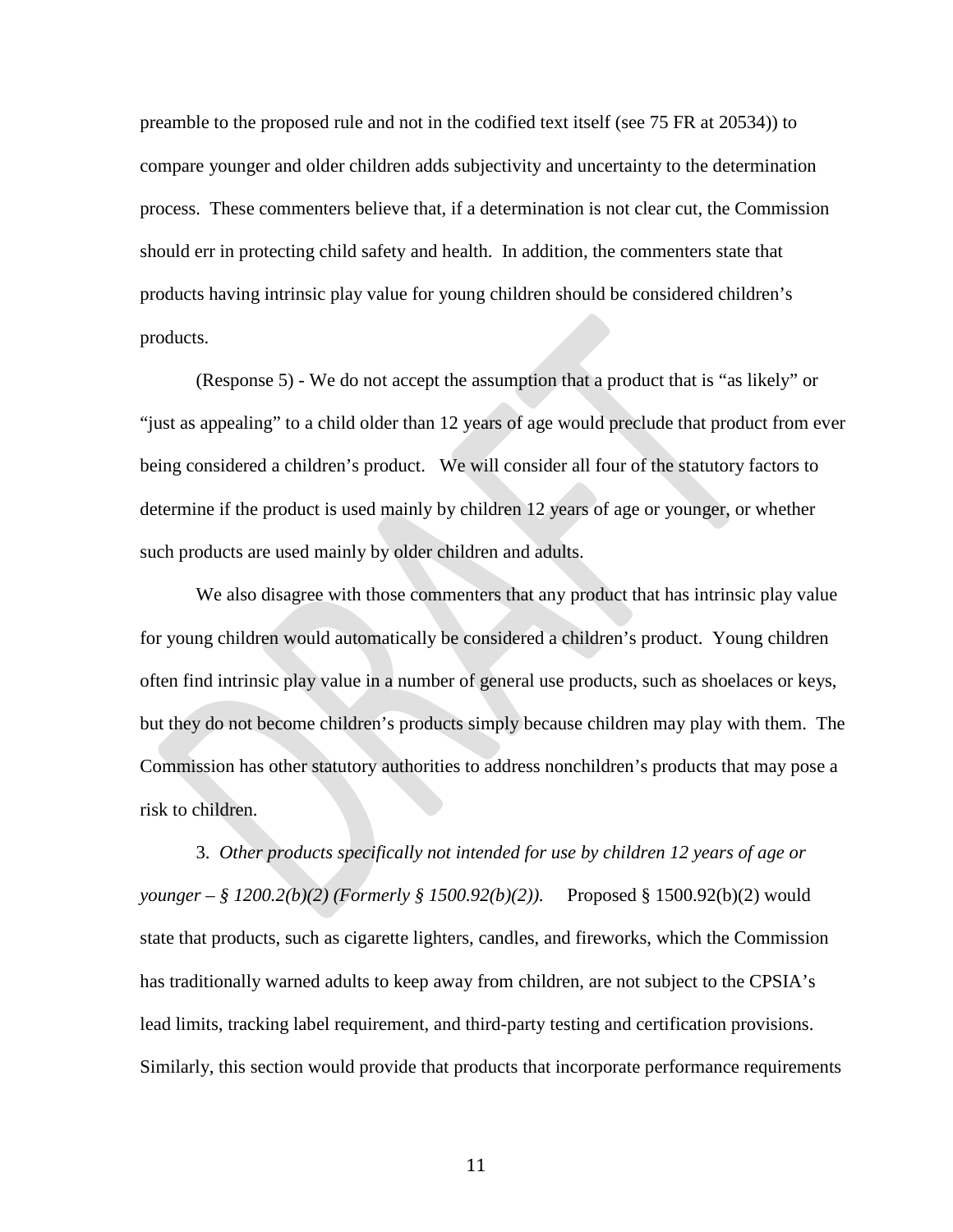for child resistance are not children's products because they are designed specifically to ensure that children cannot access the contents. This would include products such as portable gasoline containers and special packaging under the Poison Prevention Packaging Act.

We did not receive any comment on this provision. Therefore, other than renumbering the provision to be  $\S 1200.2(b)(2)$ , we have finalized this section without change.

4. *Factors Considered – § 1200.2(c)(Formerly § 1500.92(c)).* Proposed § 1500.92(c) would set forth the statutory factors that must be considered to determine whether a consumer product is primarily intended for a child 12 years of age or younger.

We did not receive any specific comment on this provision. Therefore, other than renumbering the provision to be  $\S$  1200.2(c), we have finalized this section with a nonsubstantive grammatical change.

5. *Manufacturer's Statement – § 1200.2(c)(1) (Formerly § 1500.92(c)(1)).* Proposed  $§$  1500.92 $(c)(1)$  would explain that a manufacturer's statement about the product's intended use, including the product's labels, should be reasonably consistent with the expected use patterns for a product. This section also would provide that, "[a] manufacturer's statement that the product is not intended for children does not preclude a product from being regulated as a children's product if the primary appeal of the product is to children 12 years of age or younger. Similarly, a label indicating that a product is for ages 10 and up does not necessarily make it a children's product if it is a general use product. The manufacturer's label, in and of itself, is not considered to be determinative."

(Comment 6) - One commenter would revise the interpretative rule to clarify the "gray" area of products designed or intended both for children 9 to 12 years old and for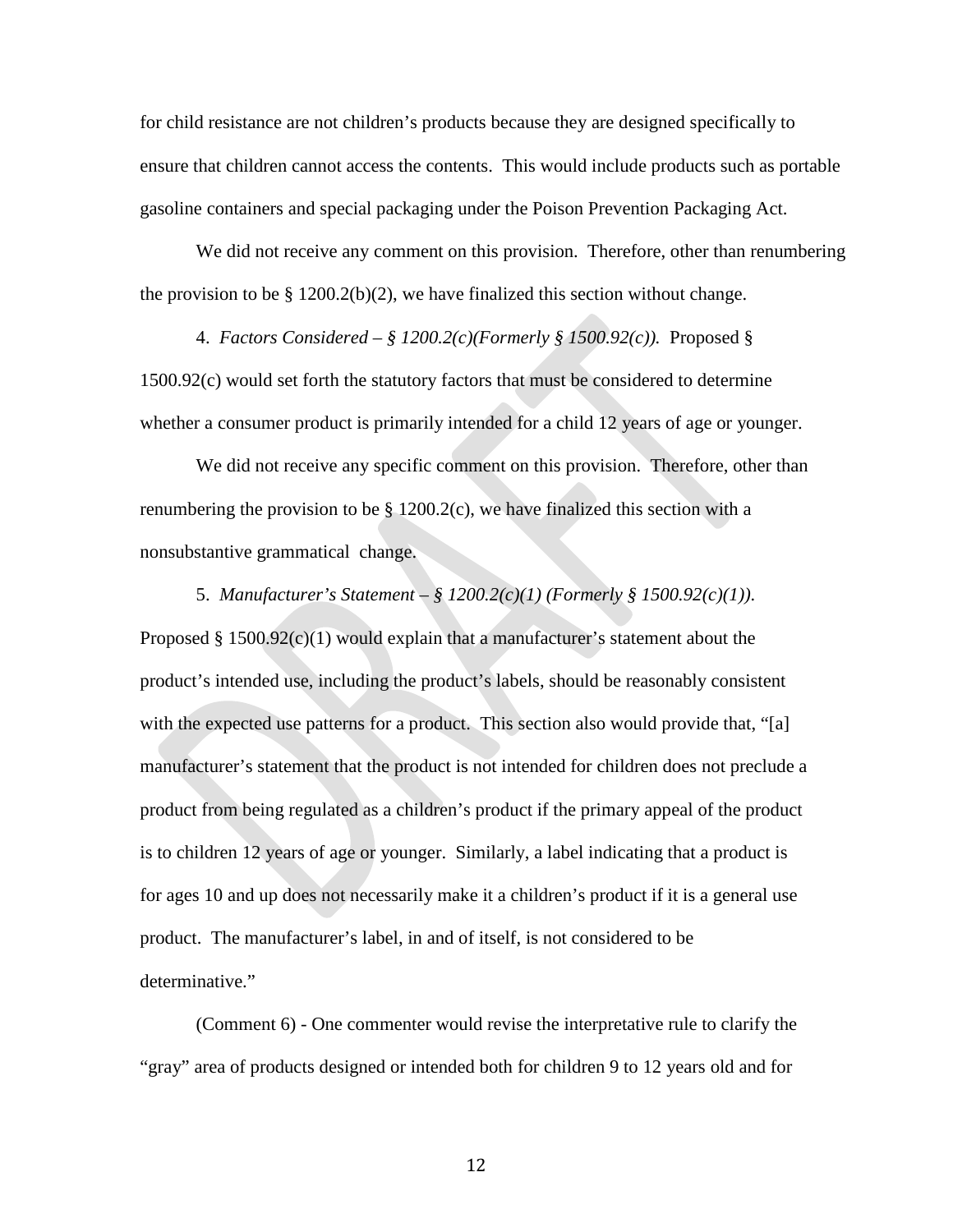teenagers and older. The commenter states that the manufacturer's statement should refer to ages 9 and up, rather than ages 10 and up.

(Response 6) - We agree that the hardest questions regarding determinations on whether a product is intended primarily for children 12 years of age or younger will often involve this age group. For example, the use and abuse test methods and sharp points and edges test methods discussed in part B.1 of this document and § 1200.2(a) do not extend past 96 months (8 years of age). Older children have advanced cognitive and motor skills, as well as the ability to care for their belongings, compared to younger children. Thus, products in this category may have characteristics that are also appropriate for products intended for older children and adults. A number of products intended for this age group (9 and up, 10 and up, 11 and up, and 12 and up) will require further evaluation on a case-by-case basis. However, we have revised the final rule to include ages 9 and up, rather than ages 10 and up, to reflect that age group. The sentence now states, "Similarly, a label indicating that a product is for ages 9 and up does not necessarily make it a children's product if it is a general use product."

6. *Packaging, Display, Promotion or Advertising – § 1200.2(c)(2) (Formerly §*   $1500.92(c)(2)$ ). Proposed § 1500.92(c)(2) would restate the statutory factor on whether a product is represented in its packaging, display, promotion, or advertising as appropriate for use by children 12 years of age or younger.

We did not receive any specific comment on this provision. Therefore, other than renumbering the provision to be  $\S 1200.2(c)(2)$ , we have finalized this section without change.

7. *Implied or Express Representations – § 1200.2(c)(2)(i) (Formerly §*   $1500.92(c)(2)(i)$ . Proposed § 1500.92(c)(2)(i) would explain that advertising that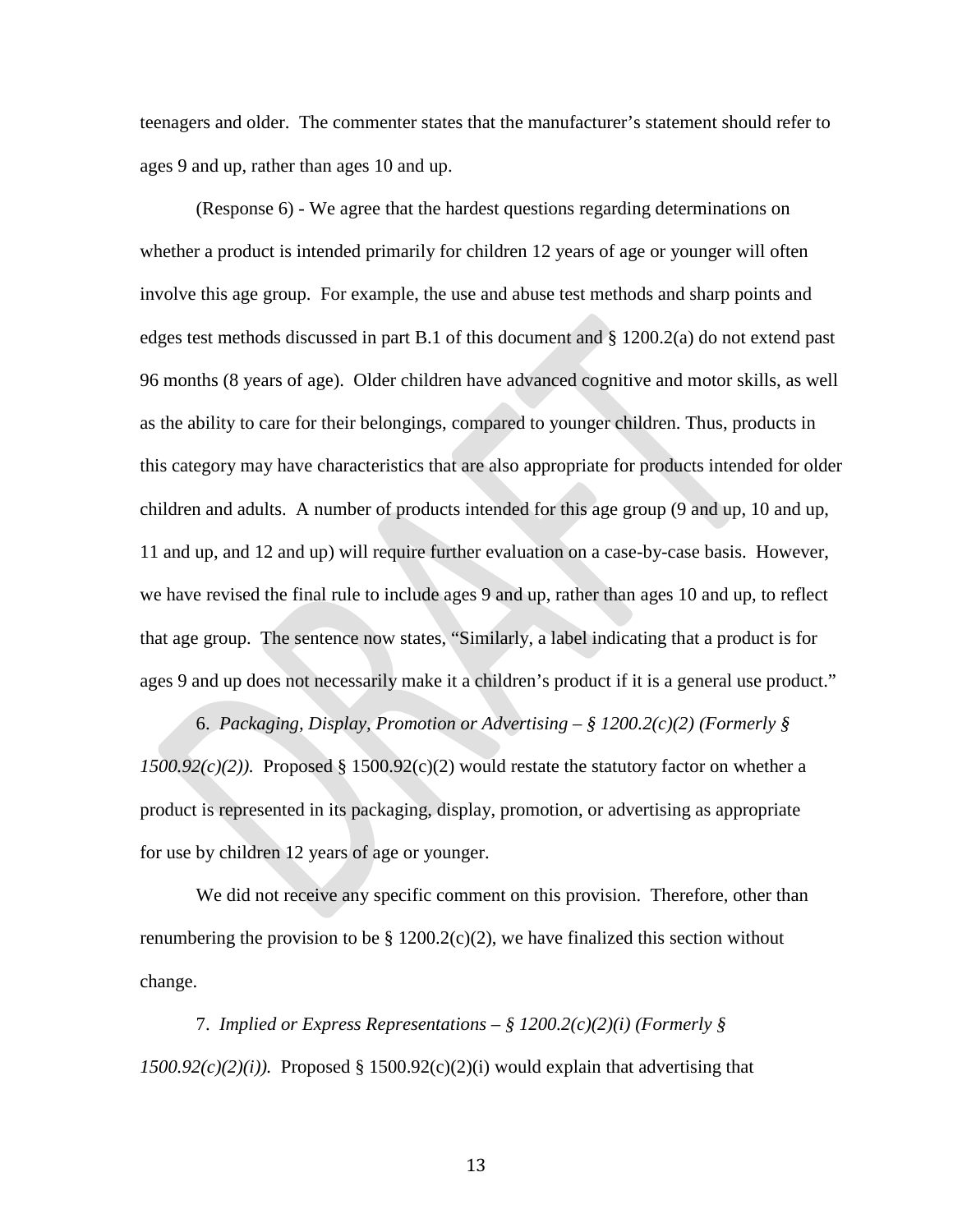expressly declares that the product is intended for children 12 years of age or younger will support a determination that a product is a children's product while advertising showing children 12 years of age or younger using the product may support a determination that the product is a children's product. The proposal would state that such representations may be found in packaging, text, illustrations and/or photographs depicting consumers using the product, instructions, assembly manuals, or advertising media used to market the product.

We did not receive any specific comment on this provision. Therefore, other than renumbering the provision to be  $\S 1200.2(c)(2)(i)$ , we have finalized this section without change.

#### 8. *Product's Physical Location– § 1200.2 (c)(2)(ii) (Formerly §*

 $1500.92(c)(2)(ii)$ ). Proposed § 1500.92(c)(2)(ii) would state that the product's physical location near, or visual association with, children's products may be a factor in making an age determination, but is not determinative.

(Comment 7) - One commenter states that if a store decides to place a youth basketball in a toy shop section, instead of the teen and adult sporting goods section, it does not make it less of a basketball, and the location should not be determinative in the analysis.

(Response 7) - We agree that a product's location is not determinative. The physical placement of a product in a store may not be known when age determinations are made, and manufacturers may not have any control over the placement of their products. However, if such marketing information is known, it should be considered in the determination analysis because the physical location of a product in a store is part of the product's marketing.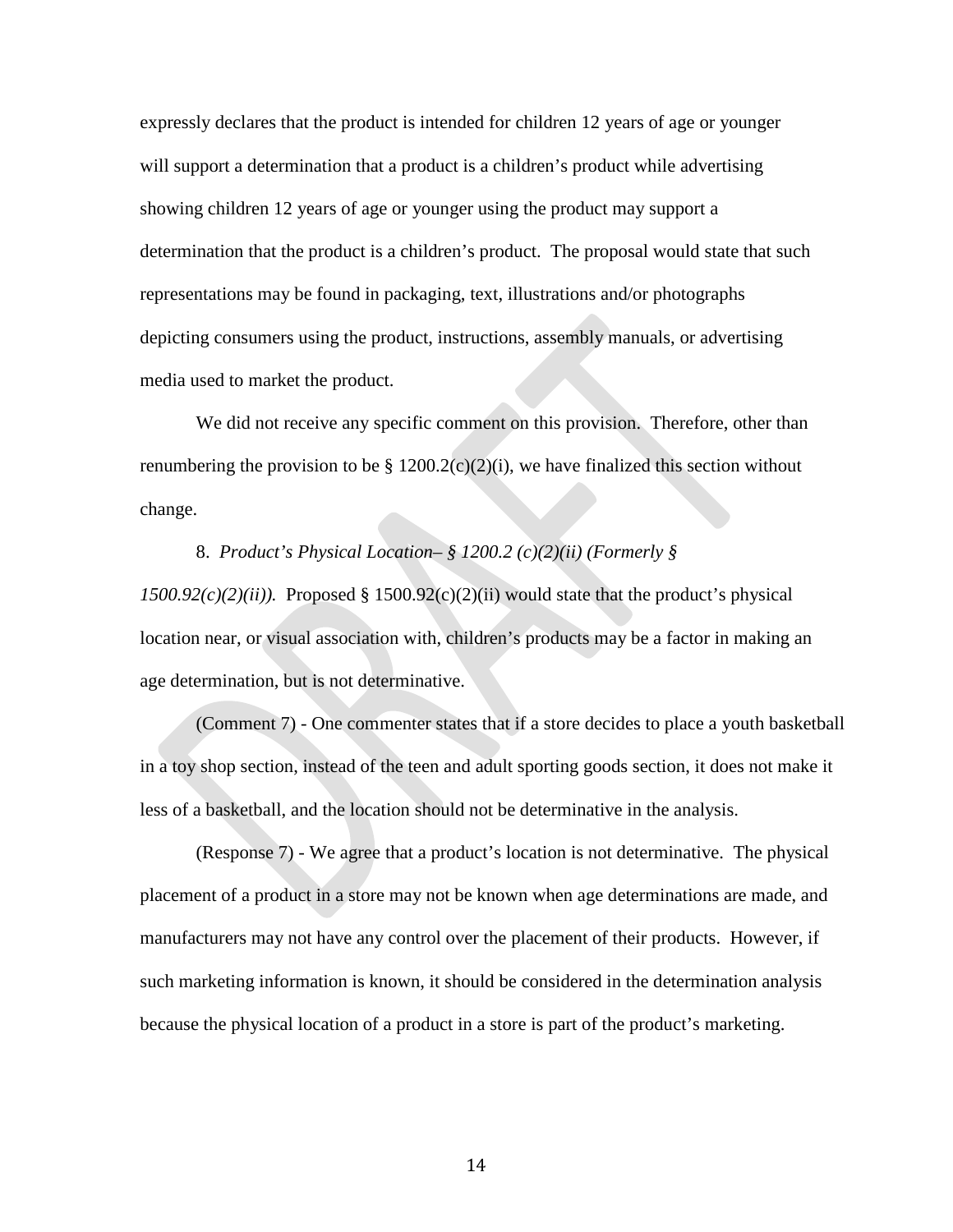(Comment 8) - One commenter states that the packaging, marketing, and placement in a retail store should be the main indication that the product is targeting children 12 years of age and under. The commenter asserts that the interaction between this factor and the others should be clearly stated.

(Response 8) - While the packaging, marketing, and store placement will be considered, these factors do not necessarily outweigh the other factors that may need to be considered in making an age determination. We will weigh all of the relevant factors on a case-by-case basis. Therefore, other than renumbering the provision to be  $§ 1200.2(c)(2)(ii)$ , we have finalized this section with nonsubstantive punctuation changes.

9. *Marketing with Other Products – § 1200.2(c)(2)(iii)(Formerly §*   $1500.92(c)(2)(iii)$ . Proposed § 1500.92(c)(2)(iii) would state that the product's association or marketing in conjunction with nonchildren's products may not be determinative as to whether the product is a children's product. For example, packaging and selling a stuffed animal with a candle would not preclude a determination that the stuffed animal is a children's product since stuffed animals are commonly recognized as being primarily intended for children.

(Comment 9) - One commenter states that stuffed animals sold with adult products should be considered general use items since the manufacturer intended the product for distribution to adults.

(Response 9) - We disagree with the commenter. Packaging of toys or other articles intended for children along with adult products occurs occasionally. Therefore, we will not assume that all products in a co-packaged product are general use products if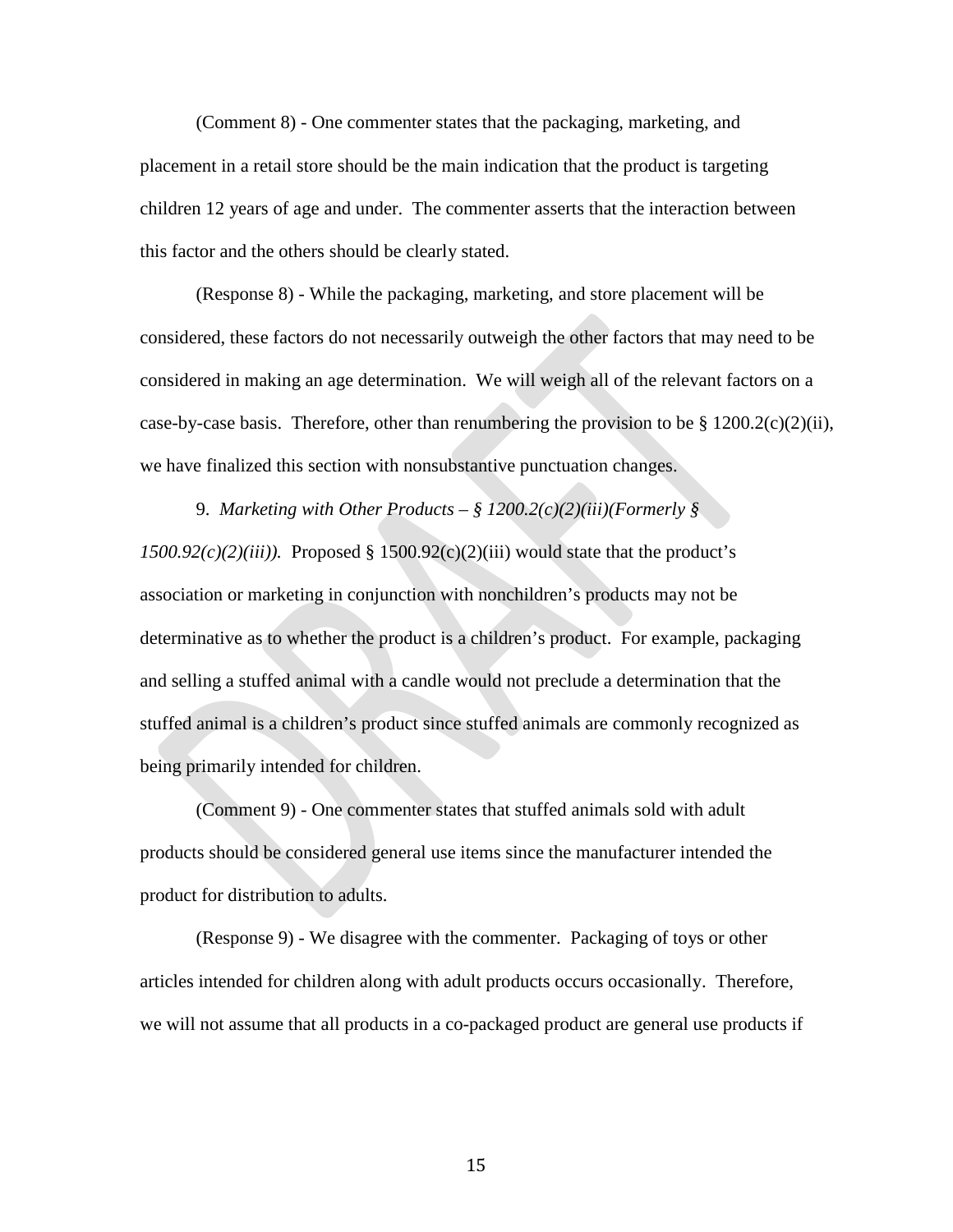the co-packaged product contains toys or other articles that are appealing to children. These determinations will be made on a case by case basis.

Therefore, other than renumbering the provision to be  $\S 1200.2(c)(2)(iii)$ , we have finalized this section without change.

10. *Commonly Recognized by Consumers – § 1200.2(c)(3) (Formerly § 1500.92(c)(3)).* Proposed § 1500.92(c)(3) would state that the consumer perception of the product's use by children, including its reasonably foreseeable use and misuse, will be evaluated. In addition, the proposed interpretative rule would state that sales data, market analyses, focus group testing, and other marketing studies may help support an analysis regarding this factor.

We did not receive any specific comment on this provision. Therefore, other than renumbering the provision to be  $\S 1200.2(c)(3)$ , we have finalized this section without change.

11. *Additional Features and Characteristics of Children's Products – § 1200.2(c)(3)(i) (Formerly § 1500.92(c)(3)(i)).* Proposed § 1500.92(c)(3)(i) would list additional considerations that may help distinguish children's products from nonchildren's products. For example, the proposed rule would include considerations such as small sizes that would not be comfortable for the average adult, exaggerated features (large buttons, bright indicators) that simplify the product's use, safety features that are not found on similar products intended for adults, colors commonly associated with childhood (pinks, blues, bright primary colors), decorative motifs commonly associated with childhood (such as animals, insects, small vehicles, alphabets, dolls,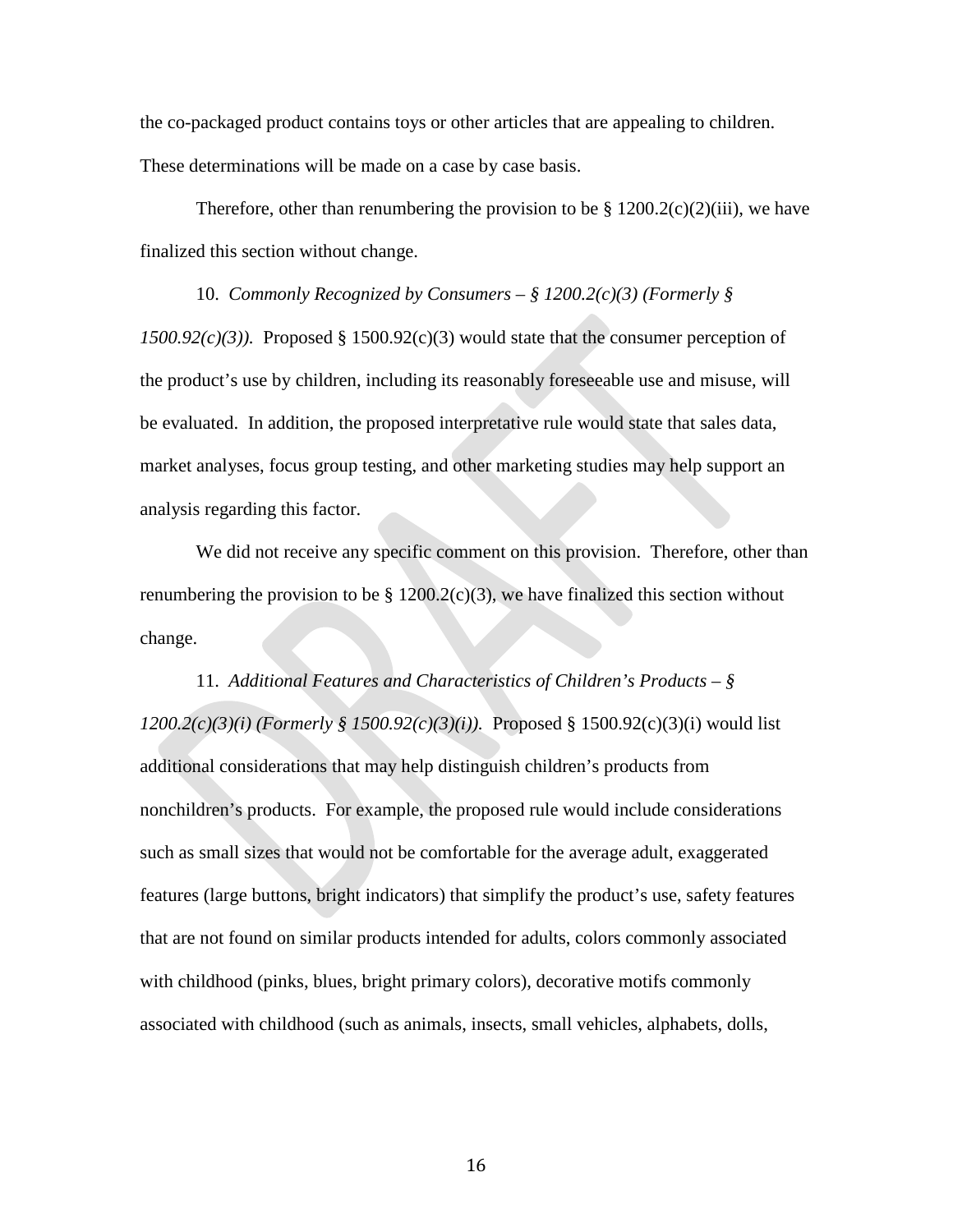clowns, and puppets); and features that do not enhance the product's utility (such as cartoons), but contribute to its attractiveness to children 12 years of age or younger.

We did not receive any specific comment requesting modification of this provision. Therefore, other than renumbering the provision to be  $\S 1200.2(c)(3)(i)$ , we have finalized this section without change.

12. *Principal Use of Product – § 1200.2(c)(3)(ii) (Formerly § 1500.92(c)(3)(ii)).* Proposed  $§$  1500.92(c)(3)(ii) would state that a product's principal use may help consumers distinguish children's products from nonchildren's products. The proposed interpretative rule would explain that just because an item could be used as a children's product, such as when a child pretends that a broom is a horse, that does not mean the item is a children's product because the product's principal use is for sweeping.

We did not receive any specific comment on this provision. Therefore, other than renumbering the provision to be  $\S 1200.2(c)(3)(ii)$ , we have finalized this section without change.

13. *Cost – § 1200.2(c)(3)(iii). (Formerly § 1500.92(c)(3)(iii)).* Proposed § 1500.92(c)(3)(iii) would state that the cost of a given product may influence consumer perception regarding the determination of the age of intended users.

(Comment 10) - A few commenters state that cost should not be a factor because many products, such as craft products and Halloween products, have low cost, and that this factor does not correlate with whether the products are more likely to be given to children. Another commenter states that we should clarify the consideration of "cost" in determining what is a children's product and include representative monetary frameworks for some categories.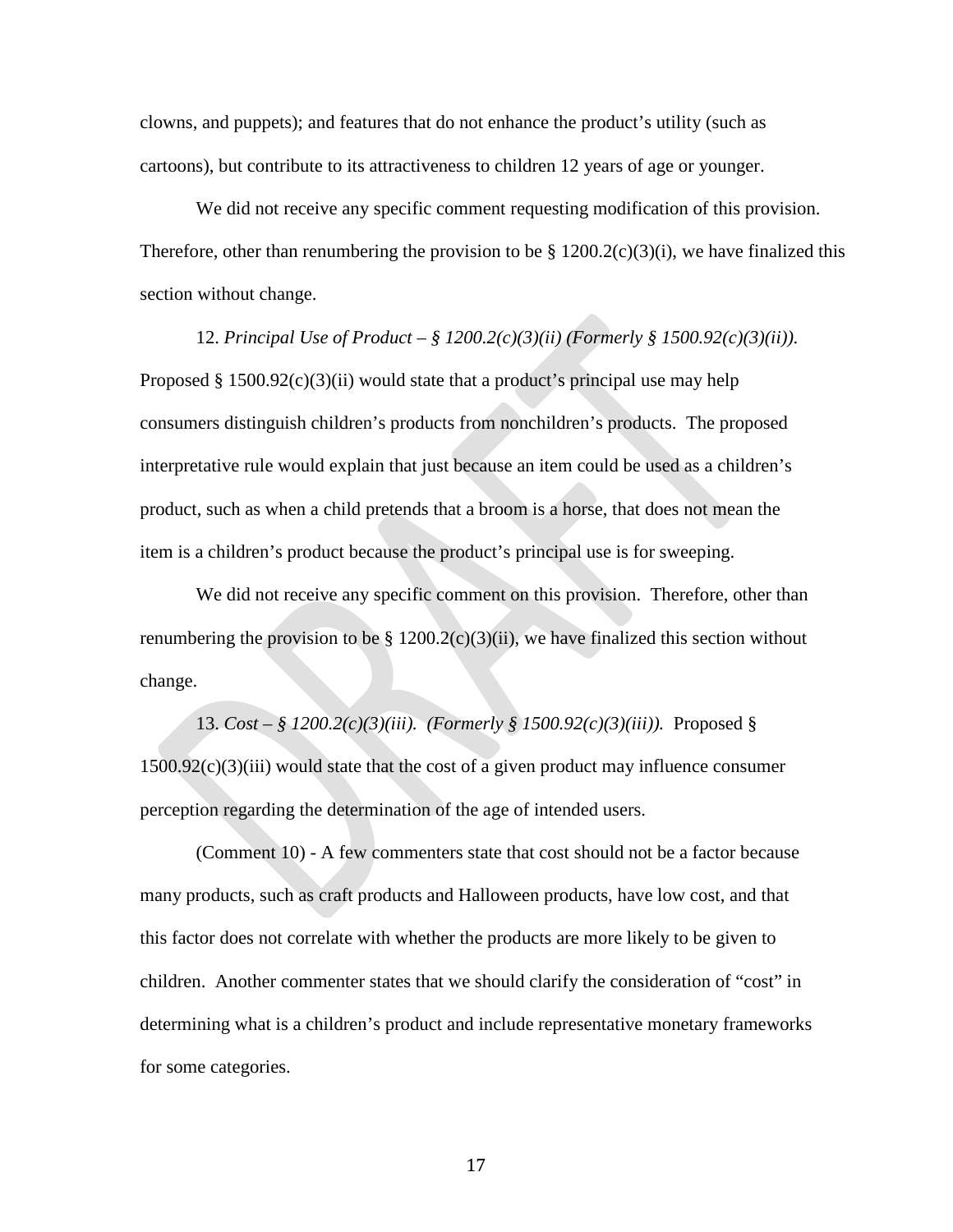(Response 10) - Although the cost of a product, by itself, is not determinative, the cost of an item is still an important consideration. Low cost items are often given to children, and very expensive items are less likely to be given to children because children are not as careful with products as adults and may accidentally destroy the products. Given the variety of products in the marketplace, we cannot provide monetary frameworks for categories of products and must evaluate products on a case by case basis. Therefore, other than renumbering the provision to be  $\S 1200.2(c)(3)(iii)$ , we have finalized this section without change.

14. *Children's Interactions – § 1200.2(c)(3)(iv) (Formerly § 1500.92(c)(3)(iv)).* Proposed § 1500.92 $(c)(3)(iv)$  would explain that products for use in a child's environment by the caregiver, but not for use by the child, would not be considered primarily intended for a child 12 years of age or younger.

(Comment 11) - One commenter asserts that children interact with lamps intended for use in a child's room, albeit, in a limited fashion, i.e., turning the lamp on and off.

(Response 11) - We agree that lamps intended for use by children would be considered children's products. Such lamps may invite physical interaction with the lamp because they are decorated with childish themes. They may be appropriate in a child's room but not in an older child's or adult room because of the childish embellishments or design. Such lamps could be turned on and off by young children who have the necessary motor skills and, therefore, those products would be considered children's products. However, adult lamps that are placed in children's rooms would be considered general use products if they have no distinguishing features which would convert them into children's products. In addition, certain lamps that may be excluded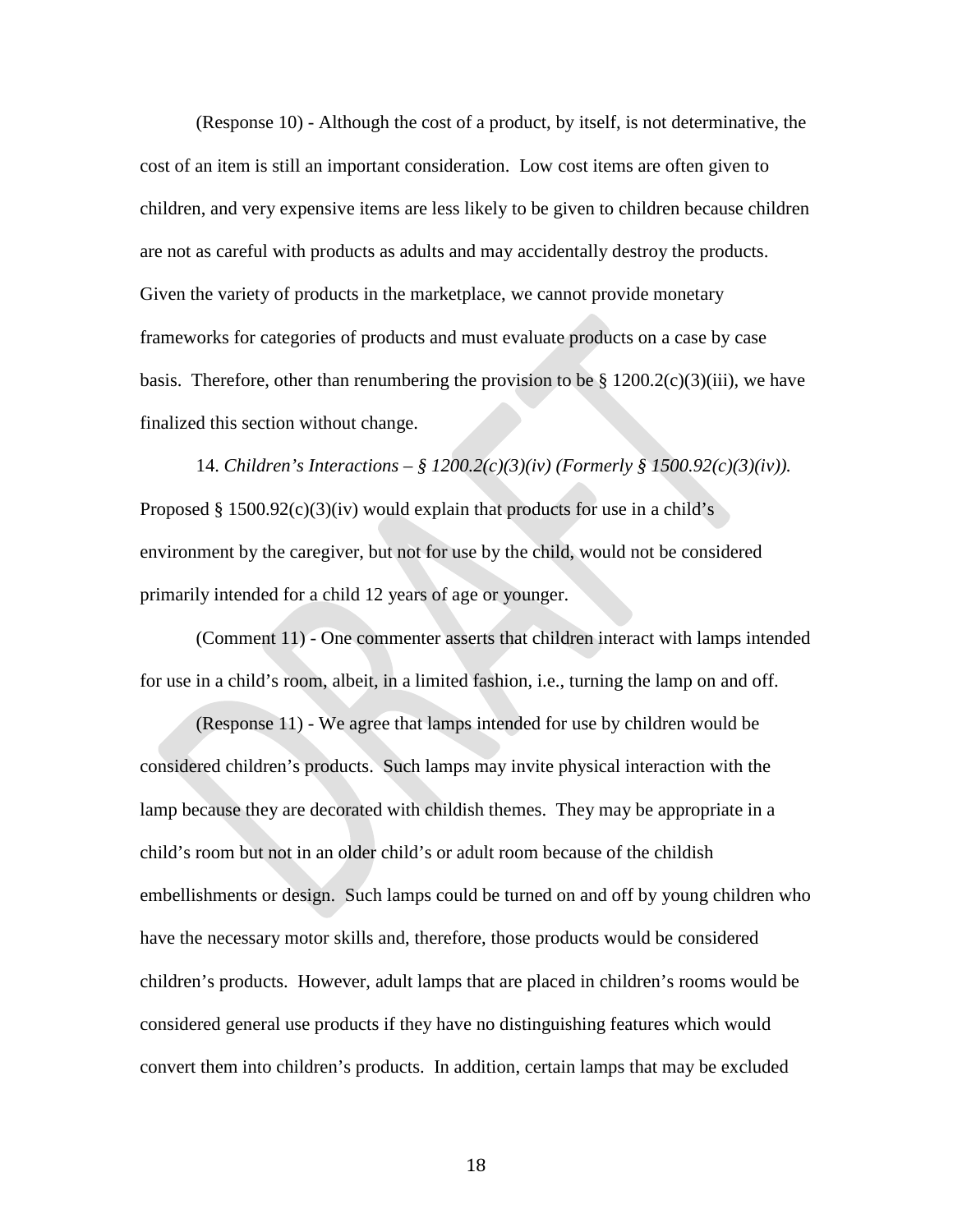from the category of children's products are lamps with nursery themes that are clearly intended to be placed in an infant's room, but would not otherwise be touched by infants who are not old enough to operate such lamps.

15. *The Age Determination Guidelines – § 1200.2(c)(4) (Formerly § 1500.92(c)(4)).* Proposed § 1500.92(c)(4) would quote the statutory factor at section 3(a)(2)(D) of the CPSA regarding the Age Determination Guidelines ("Guidelines") issued by the Consumer Product Safety Commission staff in September 2002, and any successor to such guidelines. The proposal also would explain that a product's appeal to different age groups and the capabilities of those age groups may be considered when making determinations about the appropriate user groups for products.

(Comment 12) - A few commenters state that the Guidelines are only intended to evaluate the play value of toys and should not be expanded to evaluate whether children of certain ages can successfully perform specific tasks if the product or type of product is not specifically mentioned by the Guidelines.

(Response 12) – We disagree with the commenters. Congress has mandated that the Age Determination Guidelines be one of the four statutory factors to be considered in determining whether a product is primarily designed or intended for children. The Guidelines generally describe the factors that appeal to children and the activities that they can perform across childhood and can be used in making an age determination of any product, whether it is a toy or other article intended for use by children. The Guidelines provide information about social, emotional, cognitive, and physical developments during childhood. That information applies to many products not actually mentioned by name in the Guidelines.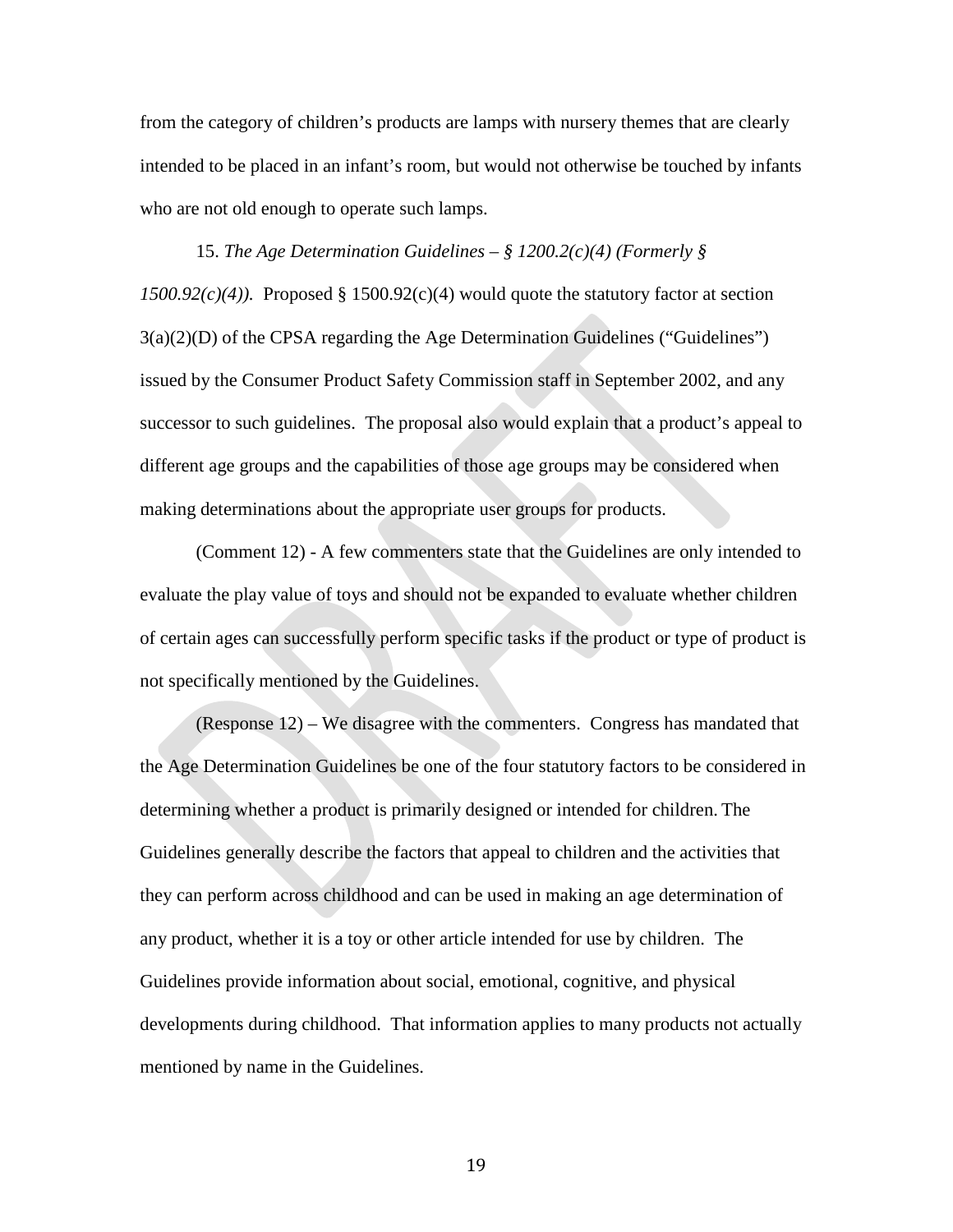16. *Examples – § 1200.2(d) (Formerly § 1500.92(d)).* Proposed § 1500.92(d) would provide examples to help manufacturers understand what types of products would constitute a children's product under the CPSA.

We did not receive any specific comment on this provision. Therefore, other than renumbering the provision to be § 1200.2(d), we have finalized this section without change.

17. *Furnishings and Fixtures - § 1200.2(d)(1) (Formerly § 1500.92(d)(1))*. Proposed § 1500.92(d)(1) would give examples of general home furnishings and fixtures (such as ceiling fans, humidifiers, and air purifiers) that often are found in children's rooms or schools, but would not be considered children's products unless they are decorated or embellished with a childish theme, have play value, and/or are sized for a child. The proposal also would give examples of home or school furnishings that are primarily intended for use by children and considered children's products, such as infant tubs, bath seats, and child-sized chairs. We also stated that decorative items, such as holiday decorations and household seasonal items that are intended only for display and with which children are not likely to interact, are generally not considered children's products because they are intended to be used by adults.

(Comment 13) - One commenter states that hooks should be considered general use products, whether or not they are embellished with a children's theme.

(Response 13) - Any home furnishing that is embellished or decorated with a design that is appealing to children who are old enough to interact with that product could be found to be a children's product if it is intended primarily for children 12 years of age or younger. Hooks embellished with a childish theme, such as pirate's hook, would be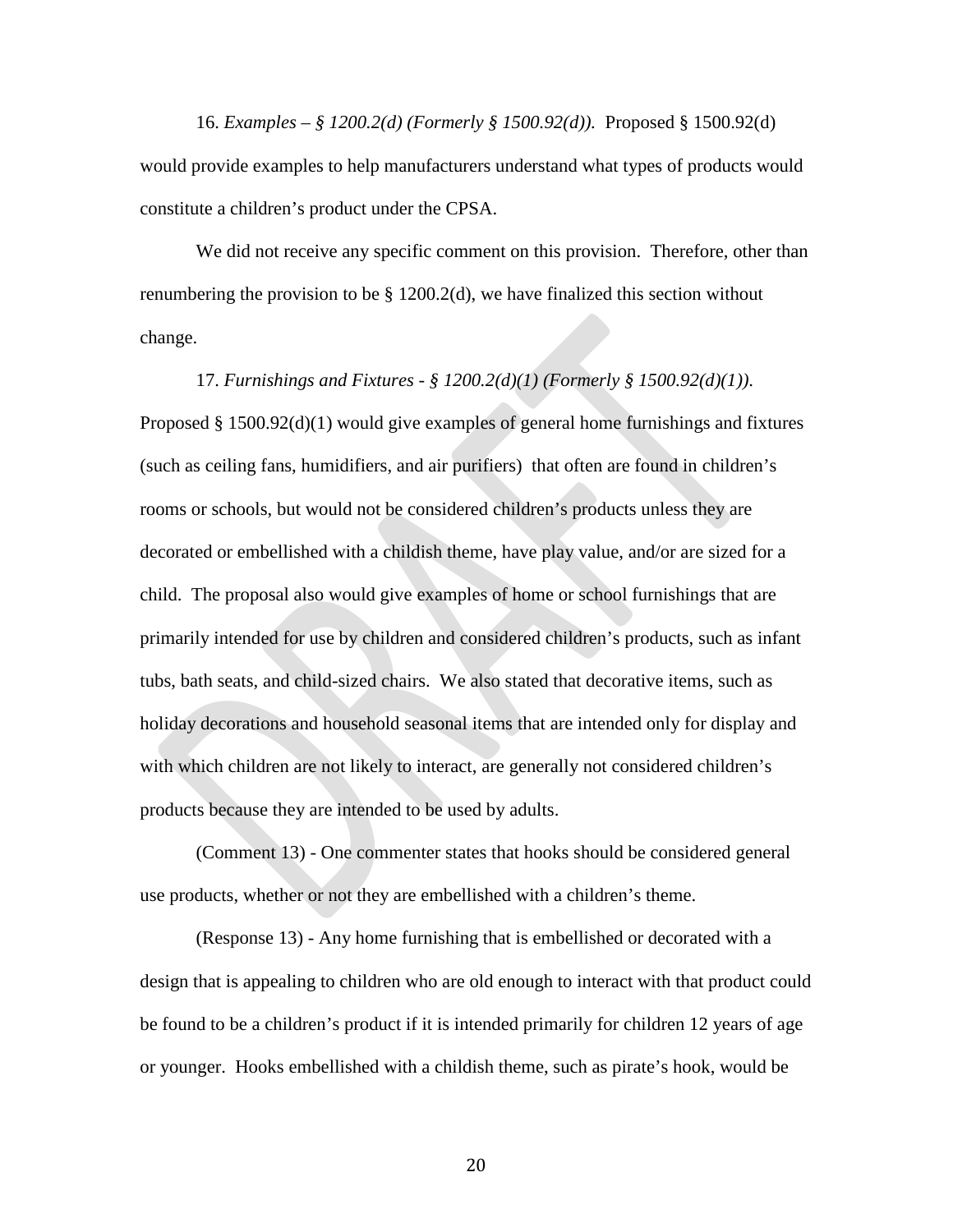placed in child's room and such children would be likely to physically interact with the object, such as putting clothes on and off the hook. Plain hooks or hooks intended for a nursery room, with a nursery theme, would not be intended for use by the infant, and therefore, would not be considered a children's product.

(Comment 14) - One commenter seeks clarification on the factors on furniture and collections of furniture that are suitable for children from birth through college. According to the commenter, manufacturers use various terms that are confusing, including "juvenile" and "youth" furniture. In addition, the commenter requests an ability to obtain informal and quick opinions from the Commission staff, to make such opinions publically available on the web, and to create a mechanism for resolving disputes.

(Response 14) - The manufacturer is in the best position to initially determine whether a "collection" of furniture is designed or intended primarily for children 12 years of age or younger. However, to the extent that children 12 years of age or younger will be using such furniture from birth or toddler age through their formative years, we consider such furniture to be children's products because children will be interacting with such furniture throughout their childhood. These items are likely to be sized for small children and may have other characteristics, such as bright colors or embellishments, that would be appealing to children. Although, such products may come with extension kits or other modifications to make them more appropriate for older children, the furniture is intended primarily for use by young children who may also use such furnishings later as they become older. To provide guidance regarding determinations that have been made by the Commission, we will consider posting on our website, [http://www.cpsc.gov,](http://www.cpsc.gov/)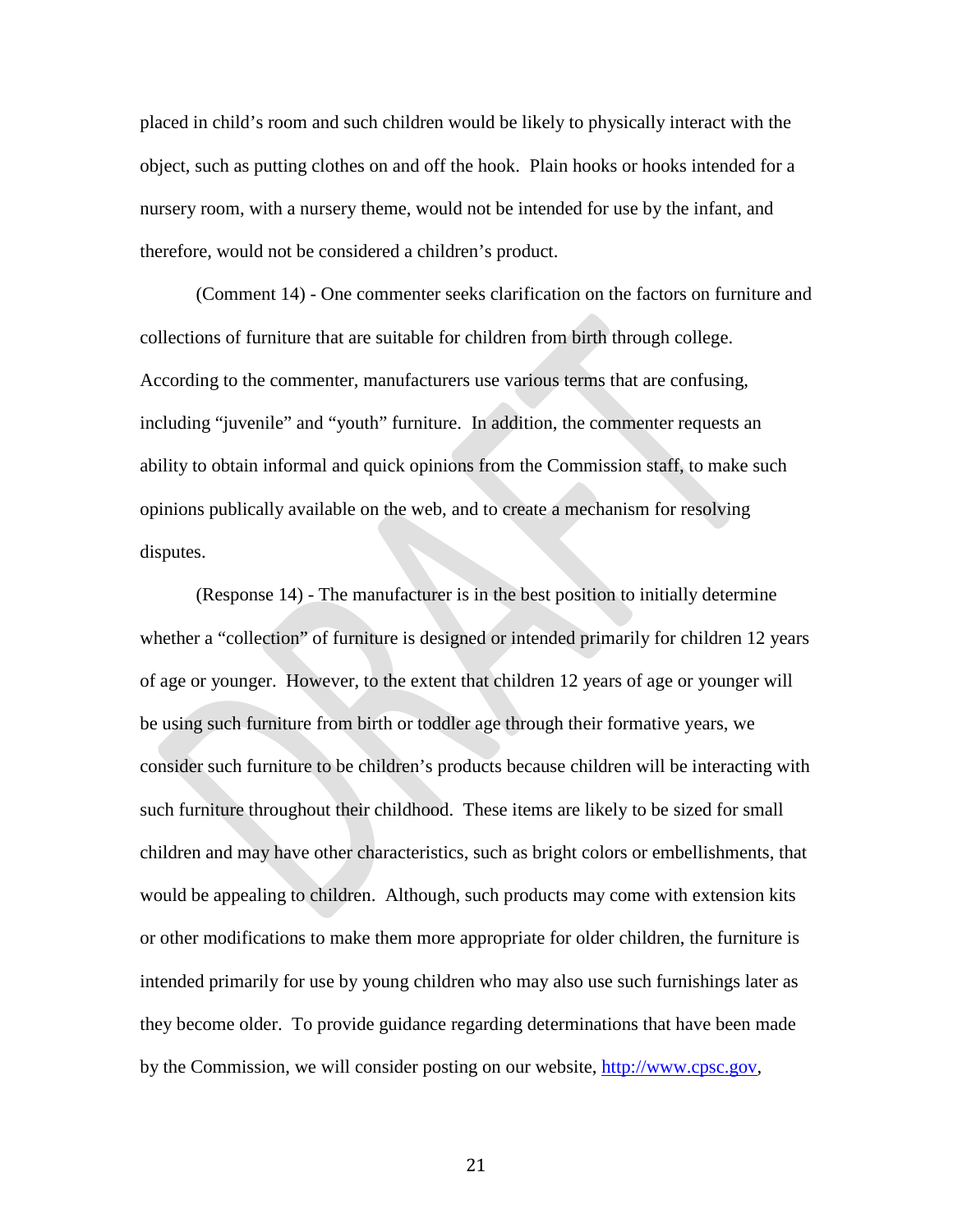products that have been determined to be either children's products or general use products, subject to our public disclosure of information requirements under 15 U.S.C. 2055, CPSC regulations at 16 CFR part 1101, and the availability of CPSC resources.

(Comment 15) - One commenter requests that general home furnishings include carpets and rugs as examples.

(Response 15) - To provide additional clarity to this section, the final rule includes carpets and rugs in the examples of general home furnishings, provided that such carpets and rugs are not otherwise decorated or embellished with childish themes. Such childish themes may include designs that allow children to play on the rug or carpet, such as a railroad track, or have cartoon characters that appeal especially to young children, but not to older children or adults. A particular color or size of a rug or carpet, by itself, would be insufficient to make a determination that a rug or carpet is a children's product.

(Comment 16) - Another commenter requests that general home furnishings include holiday decorations, regardless of theme, because such products are for display only and are not intended to be children's products. One commenter also states that not all Halloween products should be considered children's products.

(Response 16) - We agree, in part, and disagree, in part, with the commenters. We agree that most holiday decorations, including seasonal decorations, are not children's products, even though they may be appealing to children. However, certain products such as Halloween costumes, which are considered toys and sold and marketed in toy stores, would continue to be considered children's products if intended primarily for children 12 years of age or younger. Other products which are sold in toy stores, as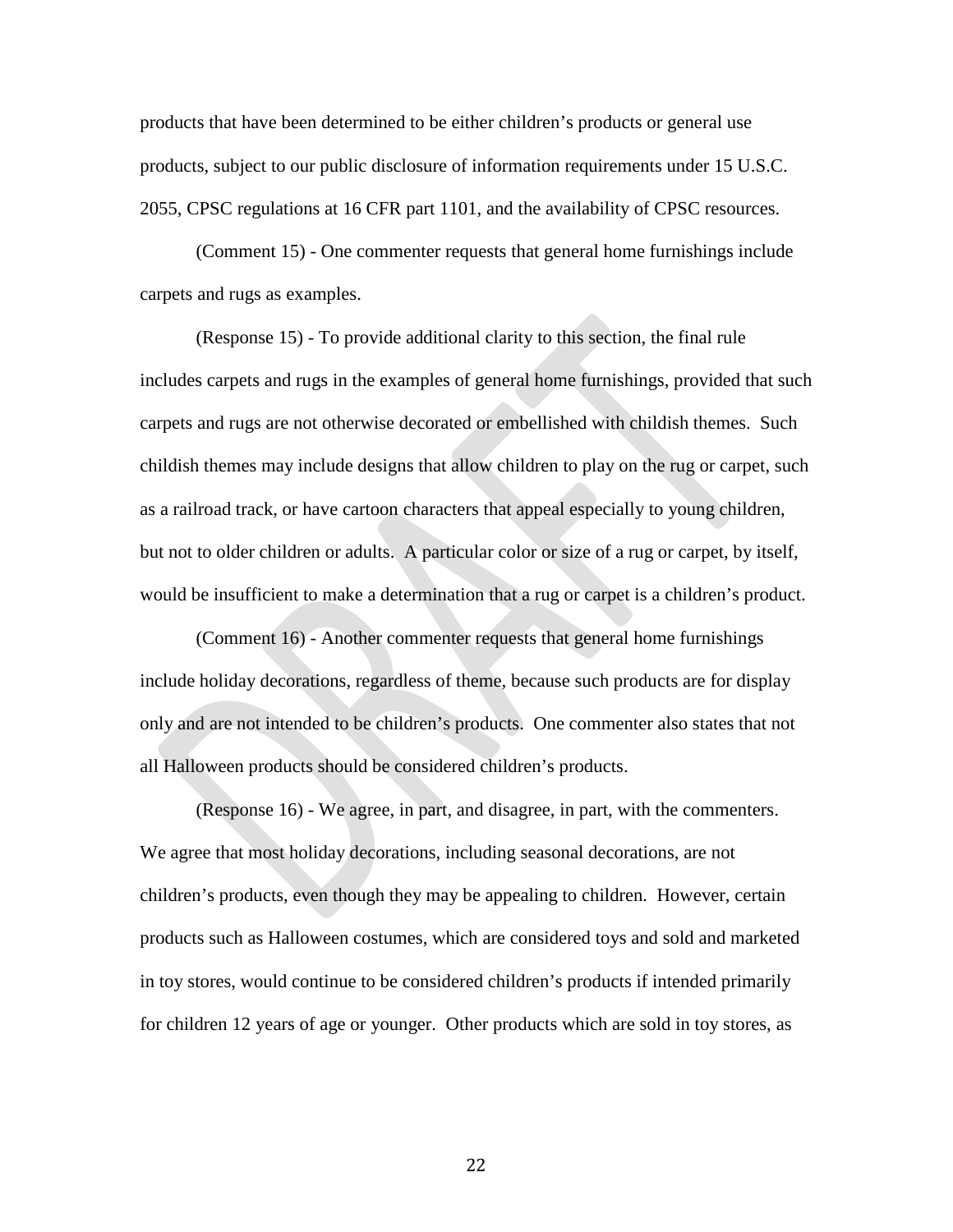well as in craft or novelty shops, may need to be evaluated on a case-by-case basis, taking into account the statutory factors.

18. *Collectibles – § 1200.2(d)(2) (Formerly § 1500.92(d)(2)).* Proposed § 1500.92(d)(2) would distinguish adult collectibles from children's collectibles based on themes that are inappropriate for children 12 years of age or younger; features that preclude use by children during play, such as high cost, limited production, and display features (such as hooks or pedestals);and whether such items are marketed alongside children's products.

(Comment 17) - A few commenters request that model trains be specifically included in the definition of general use products. The commenters state that the average age of a model railroader is 53 years old and that there is a level of sophistication required to operate the locomotives. Additionally, the commenters note that model trains may be costly, with prices from \$50 up to \$1,575.

(Response 17) - We agree that certain model railroads and trains are not children's products given the large number of adult model railroad hobbyists, the costs involved, and the level of sophistication required to operate them. Model trains and model train accessories (such as scenery, scale buildings and supplies), are made by model railway manufacturers who sell their trains at model train shops and model train hobby stores. Model trains are also distinguished from children's train sets in that model trains are more realistic. Children's train sets may have childish or decorative motifs and are easier to assemble and use by a child. By contrast, model railroad hobbyists collect trains, build miniature landscapes for the trains, or even operate their own miniature railroads outdoors. Accordingly, the final rule adds "model railways and trains made by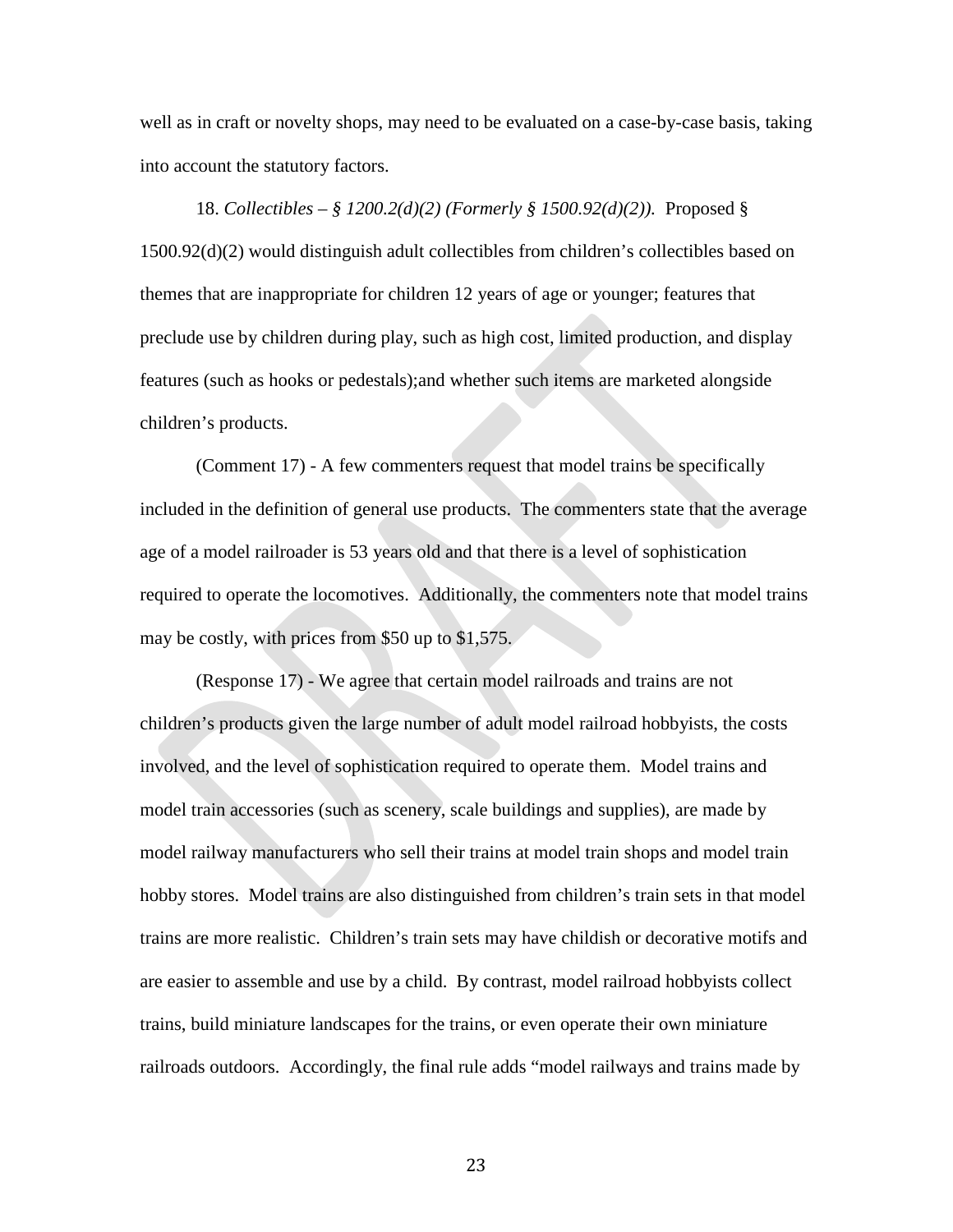model railway manufacturers" to the list of examples of "collectible" items that would be considered general use products.

(Comment 18) - One commenter asks that we add fragility of the materials as a consideration in determining collectibles. The commenter also requests a registry of collectibles or online listing to provide clear guidance.

(Response 18) – We stated in our example in proposed  $\S$  1500.92(d)(2) that collectible plush bears are those which have high cost, are highly detailed, with fragile accessories, display cases, and platforms. We believe that fragility of the materials may also be considered when assessing a collectible because children are less likely to be given items that can break. Accordingly, we have revised this section to include "fragile features" as a characteristic to help distinguish collectibles from children's products. The first sentence in this section now states, "Adult collectibles may be distinguished from children's collectibles by themes that are inappropriate for children 12 years of age or younger, have features that preclude use by children during play, such as high cost, limited production, fragile features, display features (such as hooks or pedestals), and are not marketed alongside children's products".

As for the commenter's request regarding a registry of collectibles or online listing, we will consider posting determinations on our website, and will consider whether an online registry of collectibles is feasible at that time.

(Comment 19) - One commenter disputes the implication that collectibles must be of high cost or uniquely marked. The commenter asserts that labeling products "Not a toy" or "Not for use by children 12 and under" would be important elements in identifying such products as intended for adults.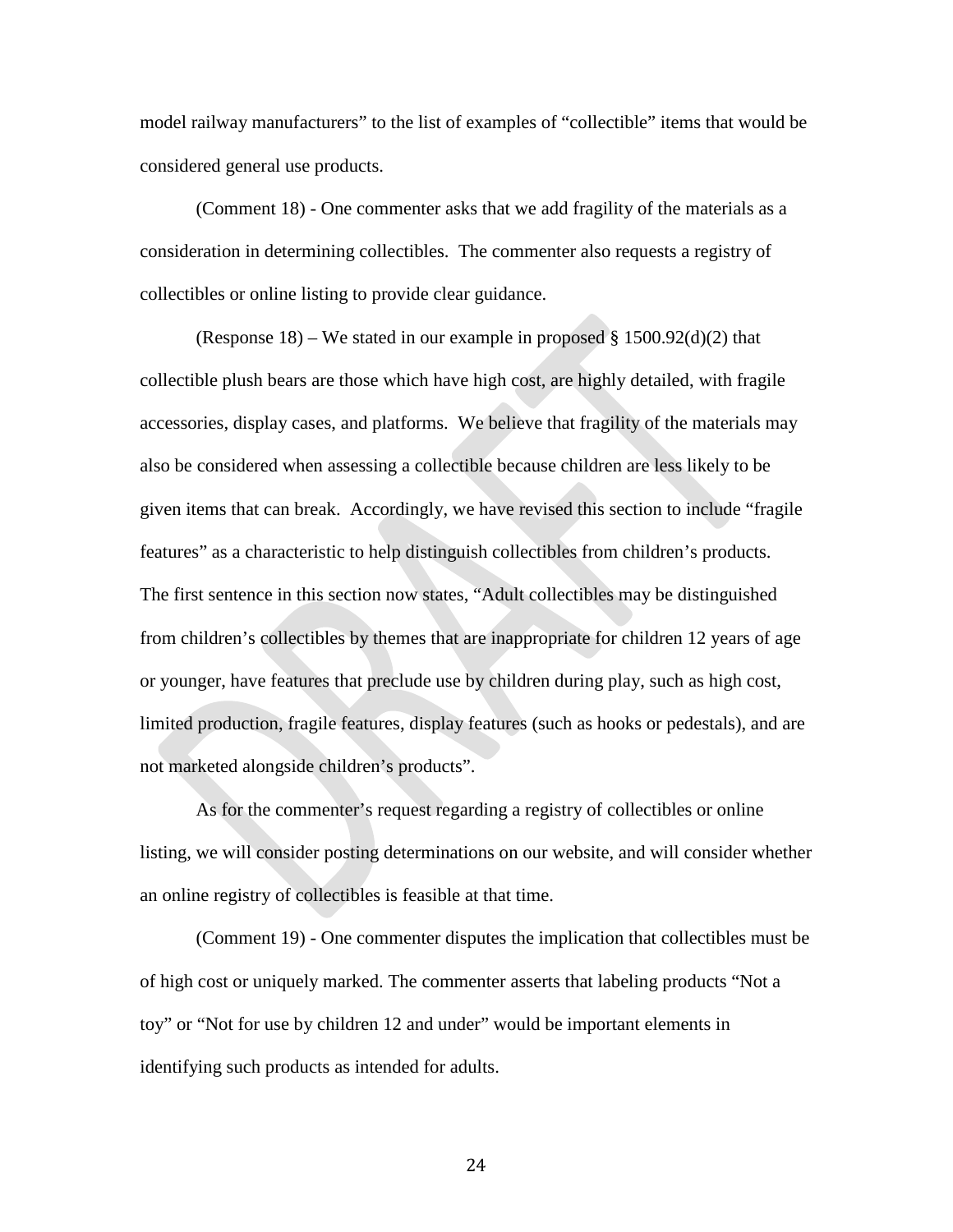(Response 19) - We agree that not all collectibles are high cost. High cost is simply one among several considerations we will evaluate when making a determination. Generally, many collectibles are of higher cost and/or marked to distinguish such products from similar children's products. The cost of an item, while not determinative, can be an important consideration because very expensive items are less likely to be given to children who may accidently destroy them. In addition, as discussed in part B.5 of this document, the statement by a manufacturer about the intended use of a product, including a label on such product, will be considered in making any age determination. However, all relevant factors must be weighed on a case-by-case basis to make a product determination.

19. *Jewelry - § 1200.2(d)(3) (Formerly § 1500.92(d)(3).* Proposed § 1500.92(d)(3) would provide characteristics for distinguishing children's jewelry from adult jewelry. For example, the proposed interpretative rule would explain that jewelry intended for children is generally sized, themed, and marketed to children and that characteristics such as size, very low cost, play value, childish themes on the jewelry, and sale with children's products may suggest that the jewelry is a children's product. The proposed interpretative rule also would explain that many aspects of an item's design and marketing are considered when determining the age of consumers for whom the product is intended and will be purchased. The proposed interpretative rule listed, as aspects of the item's design and marketing the following factors: advertising; promotional materials; packaging graphics and text; size; dexterity requirements for wearing; appearance (coloring, textures, materials, design themes, licensing, level of realism); and cost.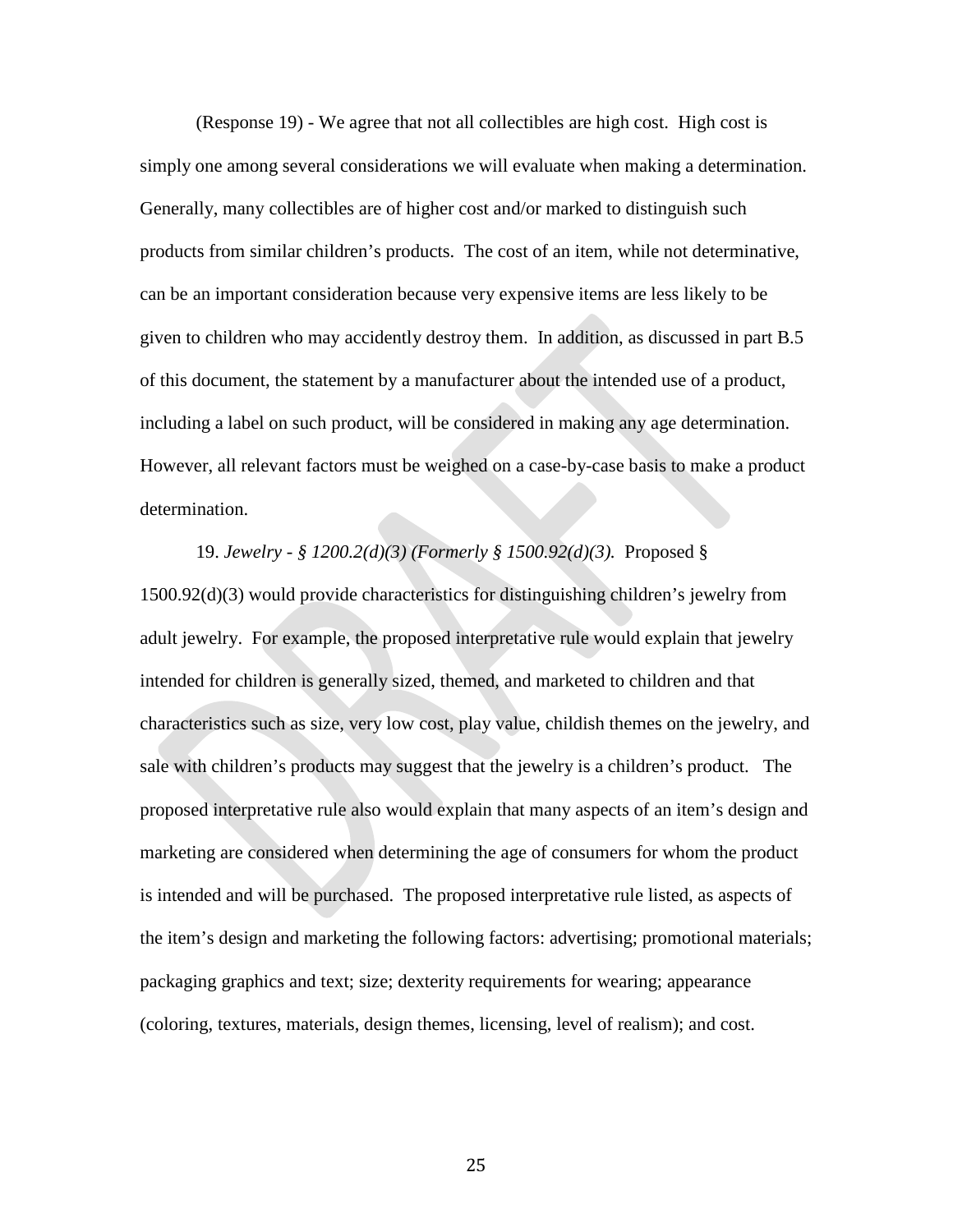(Comment 20)- One commenter disputes the considerations that are used in distinguishing adult jewelry from children's jewelry, including considerations such as dexterity requirements and play value. In addition, this commenter states that the proposed interpretative rule failed to include design drawings, brand plans, and compliance with standards for adult jewelry as considerations of a manufacturer's intent in developing a product. The commenter asserts that the proposed interpretative rule improperly expands the application of the Age Determination Guidelines to products other than toys.

(Response 20) - We disagree that we place an undue emphasis on dexterity or play value when making age determinations. Dexterity requirements may be useful for making distinctions between children's and adult jewelry. While some elastic bracelets may be useful to people suffering from arthritis, delicate clasps are of no use to younger children, which would indicate that such jewelry is intended for older consumers. While jewelry is not considered a toy, some jewelry can have play value. The most common type of play associated with children's jewelry is role playing. However, although some general use products may have intrinsic play value, they do not become children's products based on that characteristic alone. Play value and dexterity are only a few of the characteristics that are examined in making determinations for jewelry.

Additionally, regarding the commenter's criticism that the proposed rule did not include design drawings, brand plans, and compliance with adult jewelry standards, the proposed interpretative rule specifically indicated that many aspects of an item's design and marketing are considered when determining the age of consumers for whom the jewelry is intended and by whom it will be purchased. Although the commenter states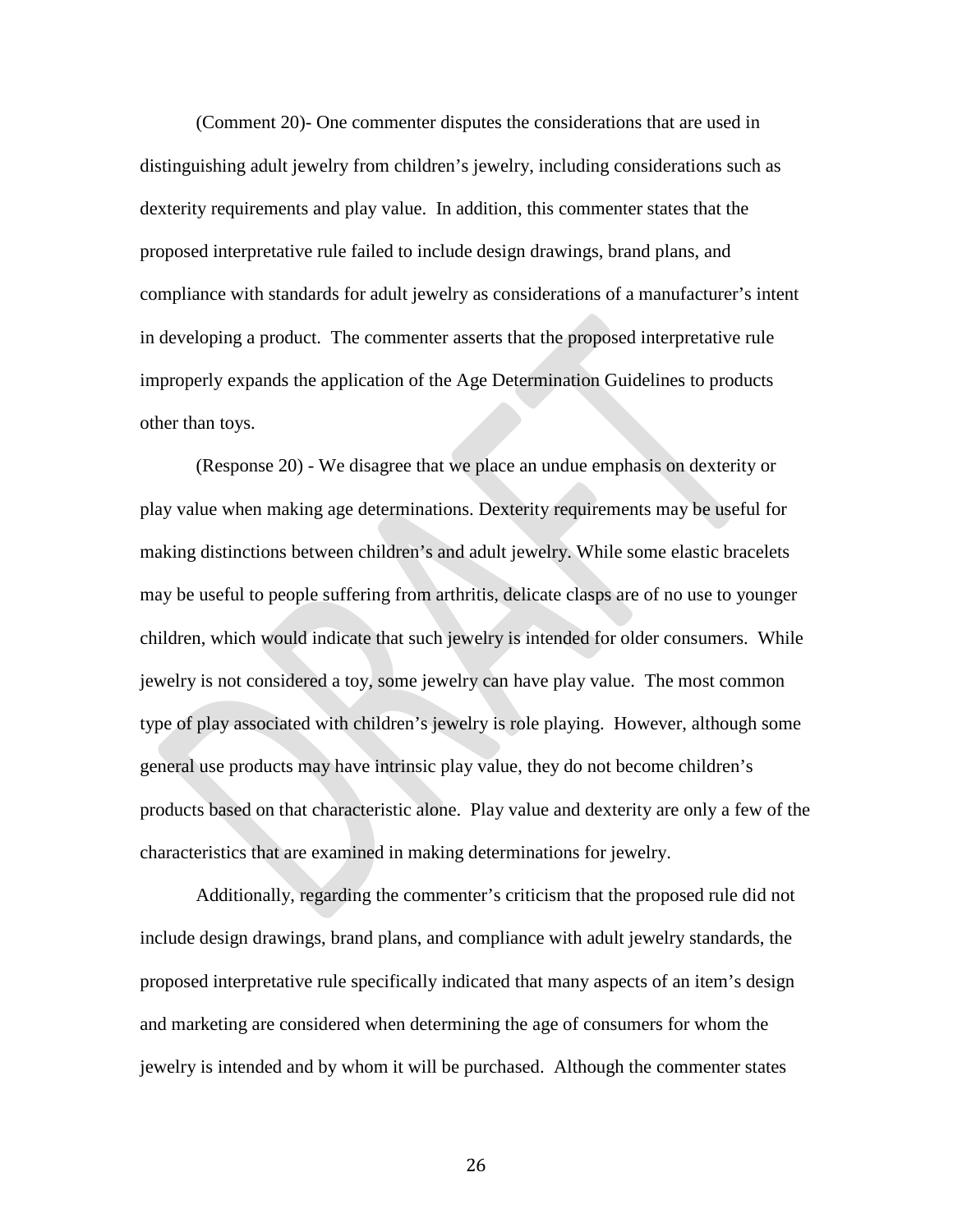that design drawings and brand plans should be relevant considerations in making an age determination, such information has not been readily available for review, perhaps because such information may be proprietary. Moreover, the manufacturer's intent in designing, branding, or developing a product is applicable to the factor regarding the statement by the manufacturer about the intended use of the product. As discussed in §  $1200.2(a)(1)$ , the manufacturer's statement is only one of four statutory factors considered in making a determination. Accordingly, we decline to revise the interpretative rule to include such factors.

We also disagree that we improperly expanded the Age Determination Guidelines (2002) to cover products other than toys. The Guidelines are among the factors that must be considered when making determinations. The descriptions of factors that appeal to children and the activities that they can perform across childhood are described generally in the Guidelines for use in age determinations of any product, whether it is a toy or other article intended for children. The Guidelines provide information about social, emotional, cognitive and physical developments during childhood that are applicable to many products that are not specifically named in the Guidelines.

20. *DVDs, Video Games, and Computers* **–** *§ 1200.2(d)(4) (Formerly § 1500.92(d)(4)).*Proposed § 1500.92(d)(4) would consider most computer products and electronic media devices, such as CDs, DVDs, and DVD players, to be general use products. However, the proposal also would explain that some CDs and DVDs may have encoded content that is intended for and marketed to children, such as children's movies, games or educational software. The proposed interpretative rule would explain that CPSC staff may consider ratings given by entertainment industries and software rating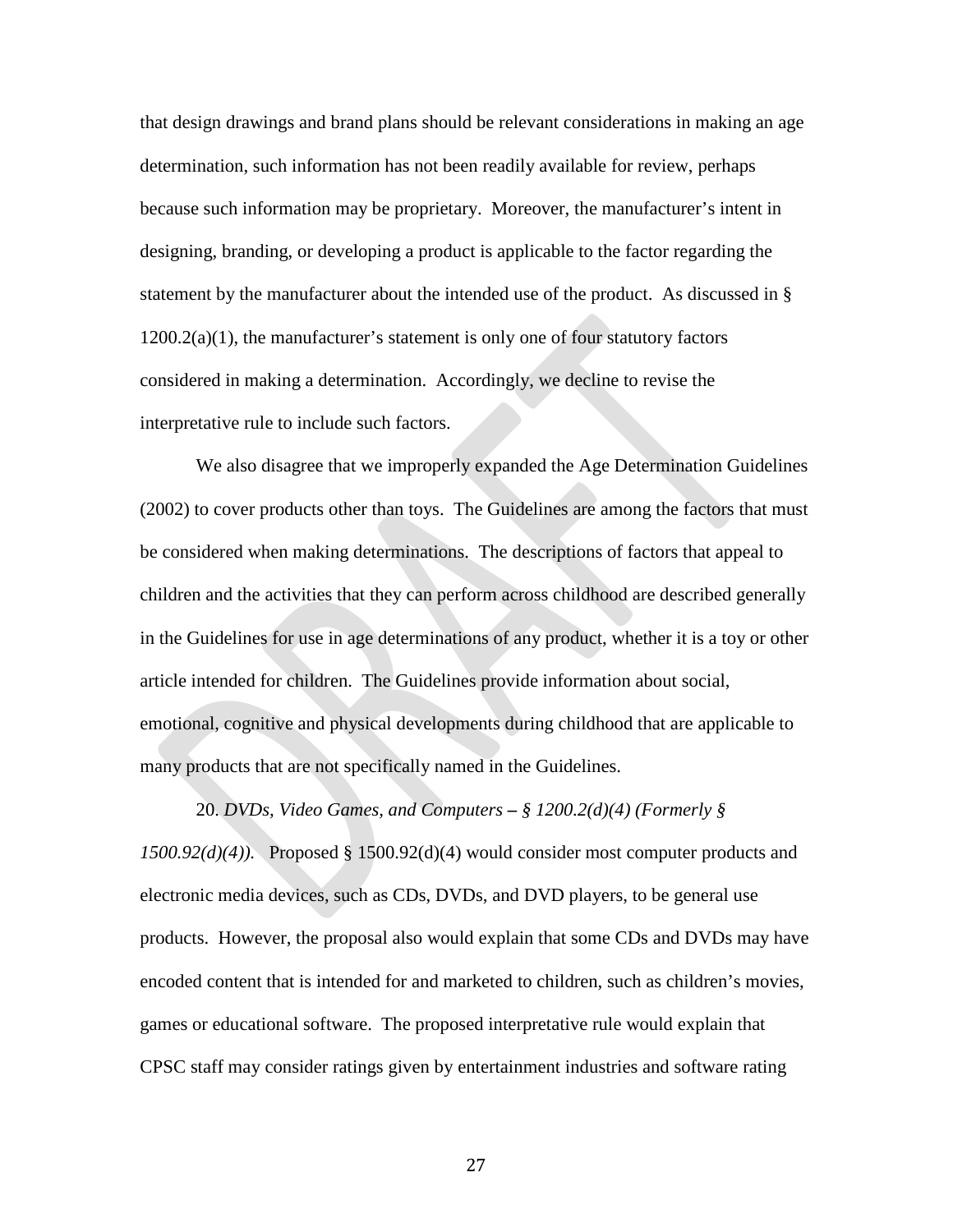systems when making an age determination. The proposed interpretative rule would note that, among the CDs and DVDs that have content embedded that is intended for children, certain CDs and DVDs that contain content for very young children would not be handled or otherwise touched by children because they do not have the motor skills to operate media players and because such products, by themselves, do not have any appeal to children. Accordingly, the proposed interpretative rule would indicate that these types of DVDs or CDs would not be considered children's products because they are not used "by" children and children do not physically interact with such products, whereas DVDs and CDs and other digital media that may be handled by older children could be considered children's products. Further, the proposed interpretative rule would say that DVDs and CDs and other digital media that may be handled by older children could be considered children's products if such movies, video games, or music were specifically aimed at and marketed to children 12 years of age or younger and have no appeal to older audiences.

(Comment 21) - Several commenters assert that the approach distinguishing CDs and DVDs for very young children who lack the motor skills to operate CDs and DVDs, from CDs and DVDs for older children who have such motor skills is a false distinction. These commenters state that a very young child is not allowed to handle a CD or DVD unless he or she learns to insert it properly into a CD or DVD player. The commenters claim that a child will interact much more with the CD or DVD player than he or she will interact with the CD or DVD itself.

(Response 21) - We agree that CDs, DVDs, video games, and other electronic media are functional only in the media player or device, that children are more likely to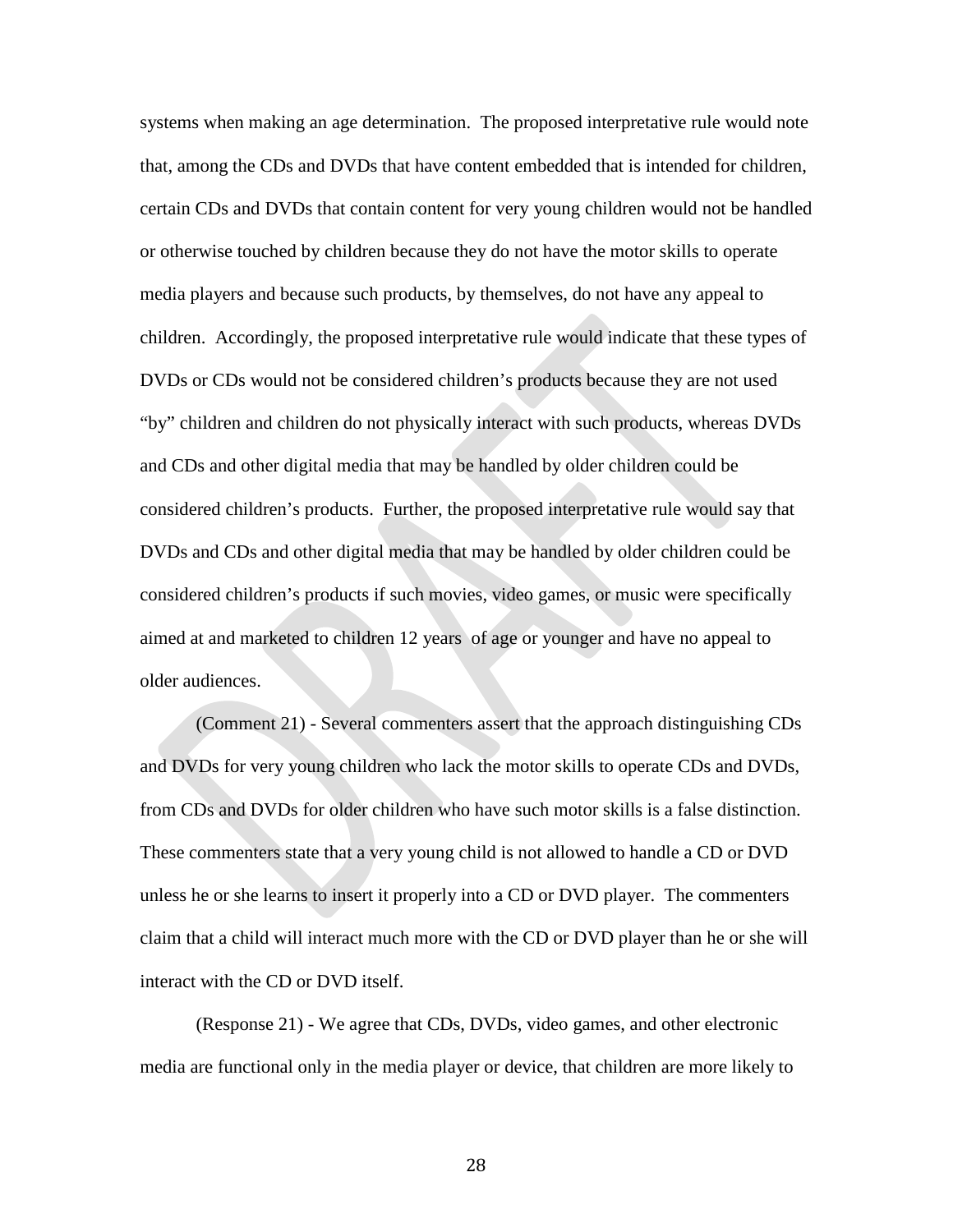play with the controls on a media player or device, and that many media players or devices are considered general use items. However, with respect to the DVDs and CDs themselves, we must consider the four statutory factors to assess these products. The child will have some physical interaction with such products if only for the purpose of insertion of the disk. That is why the proposed interpretive rule states that the CDs and DVDs with content intended for children younger than 4 years old were not determined to be children's products because children younger than 4 are usually not allowed to use household digital media players. However, having defined use to mean physical interaction with the product, because DVDs and CDs and other digital media may be handled by older children to load and unload DVDs in their appropriate media devices, CDs and DVDs could be considered children's products if such movies, video games, or music were specifically aimed at and marketed to children 12 years of age or younger and have no appeal to older audiences. It should also be noted that the final rule also states that that some media players or devices that play electronic content, if embellished or decorated with childish themes or sized for children, could be considered children's products because children 12 years of age or younger would likely be the main users of such items, and older children and adults would be unlikely to use such products.

(Comment 22) - One commenter sought clarification on how this section would affect the existing process for video game research and rating procedures regarding age. Another commenter states that the existing rating systems should be used to determine whether the product is intended for children aged 12 years and under.

(Response 22) - We do not expect that our definition of what is or is not a children's product to affect the research of products under development on children's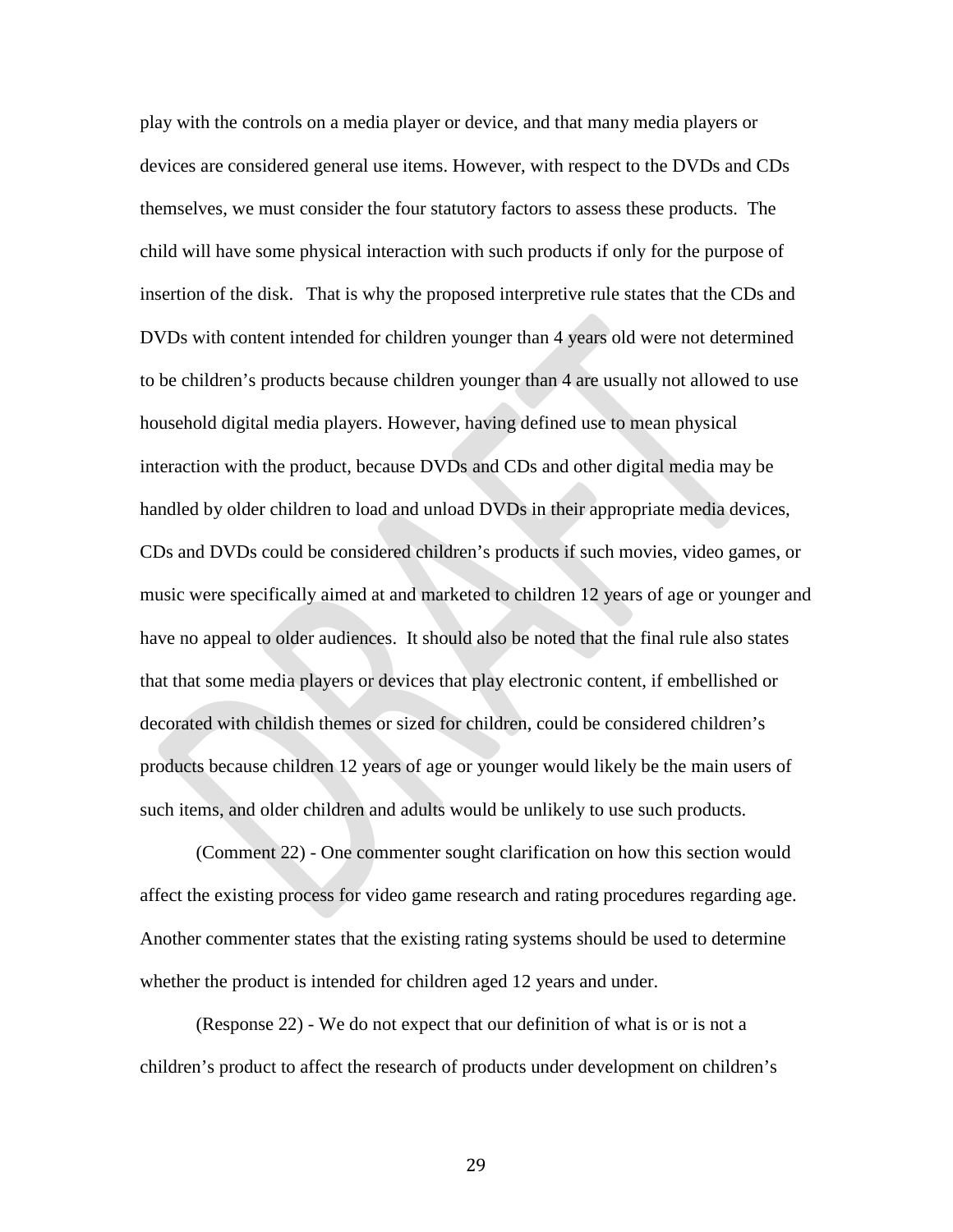electronic media. The definition would not affect existing rating mechanisms, which fall under the authority of the Federal Communications Commission. Video game rating systems would be considered by staff as one indicator of age range for purposes of age grading.

(Comment 23) - Other commenters ask that we add more products to a general use category, including game consoles, book readers, digital media players, cell phones, and digital assistant communication devices sized for use by adults, irrespective of any childish decorations, to avoid any confusion. Some commenters also seek clarification that an accessory to an electronic children's product (i.e., transformers, cables, and connectors) is not itself a children's product if it is not for use by children but is, instead, likely to be used by parents or guardians. One commenter states that DVDs are exempt from the small parts requirement under ASTM F963-08. Accordingly, this commenter seeks clarity on how children's DVDs would be treated.

(Response 23) - We believe that most of these product categories including game consoles, book readers, digital media players, cell phones and digital assistant communication devices, and accessories to such devices, that are intended for older children and adults fall in the general use category. Accordingly, the final rule adds them as examples to the list of general use items, along with DVD and CD players. However, we disagree that electronic media players and devices that are uniquely decorated with childish themes are general use items. Since younger children likely would be the only users of such devices, the devices would be children's products. In addition, the exemption from small parts for DVDs has no bearing on the requirements because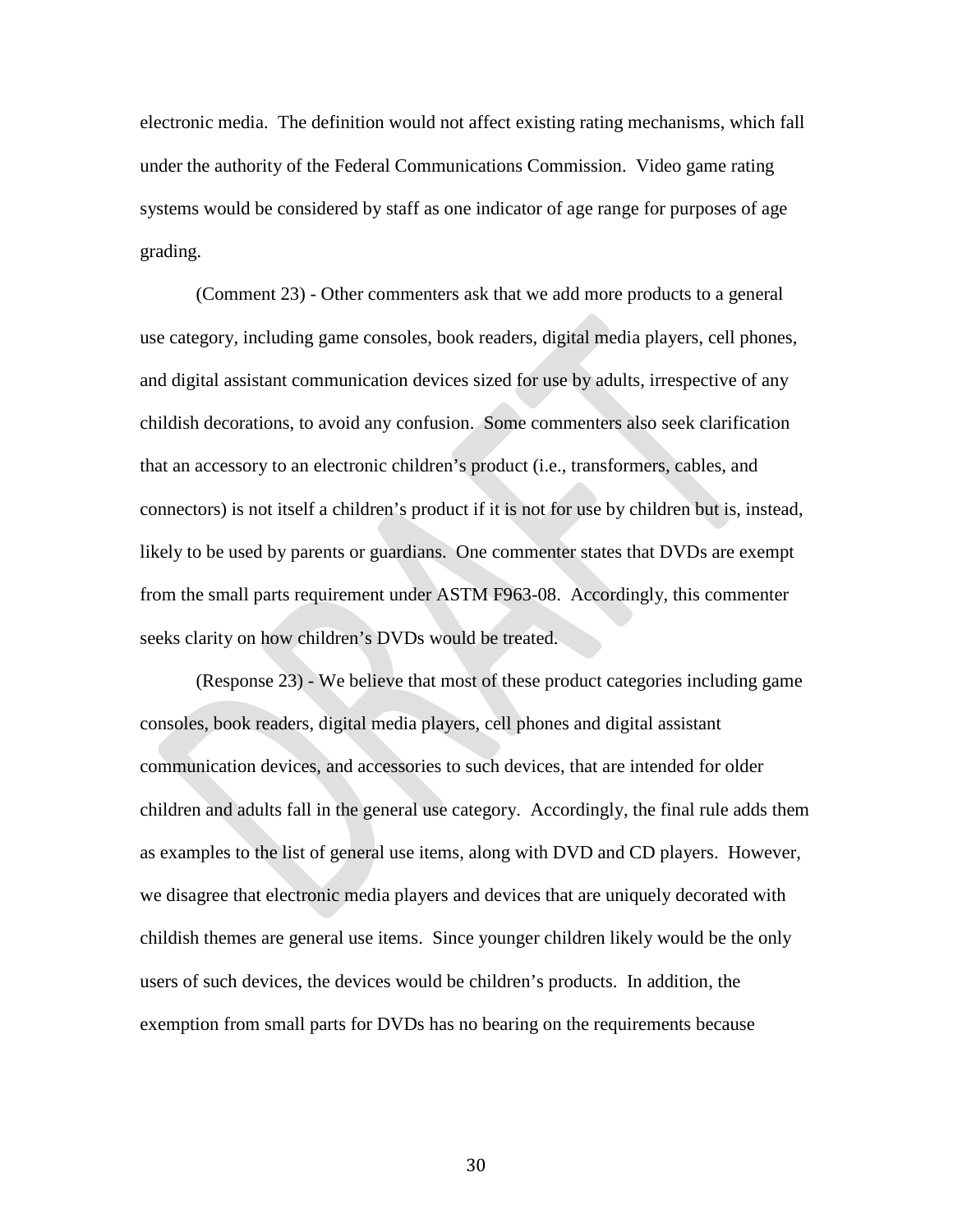product determinations are made for children 12 years of age and younger, while the small parts tests are only applicable to children and 3 years of age.

21. *Art Materials* **–** *§ 1200.2(d)(5)(Formerly § 1500.92(d)(5)).*Proposed § 1500.92(d)(5) would consider art materials sized, decorated, and marketed to children 12 years of age or younger, such as crayons, finger paints and modeling dough, to be considered children's products. The proposed interpretative rule would explain that crafting kits and supplies that are not specifically marketed to children 12 years of age or younger likely would be considered products intended for general use but that the marketing and labeling of raw materials (such as modeling clay, paint and paint brushes) may often be given high priority for these art materials because the appeal and utility of these raw materials has such a wide audience.

(Comment 24) - One commenter states that the emphasis on marketing will lead to confusion because many art tools are small and may also be used by an adult. The commenter states that a more compelling and logical framework is to consider the circumstances under which a child will be using the product. The commenter asserts that, if the product has an instructional purpose which will be under the supervision of an adult, such products should be considered general use products, including child-sized craft tools, child-sized musical instruments, child-sized saddles and equestrian equipment, and classroom science kits.

(Response 24) - Size, marketing, and other factors will be considered when making age determinations. However, the level of expected supervision needed for a product is not one of the statutory factors considered when making a children's product determination. If the product otherwise meets the definition of "children's product," the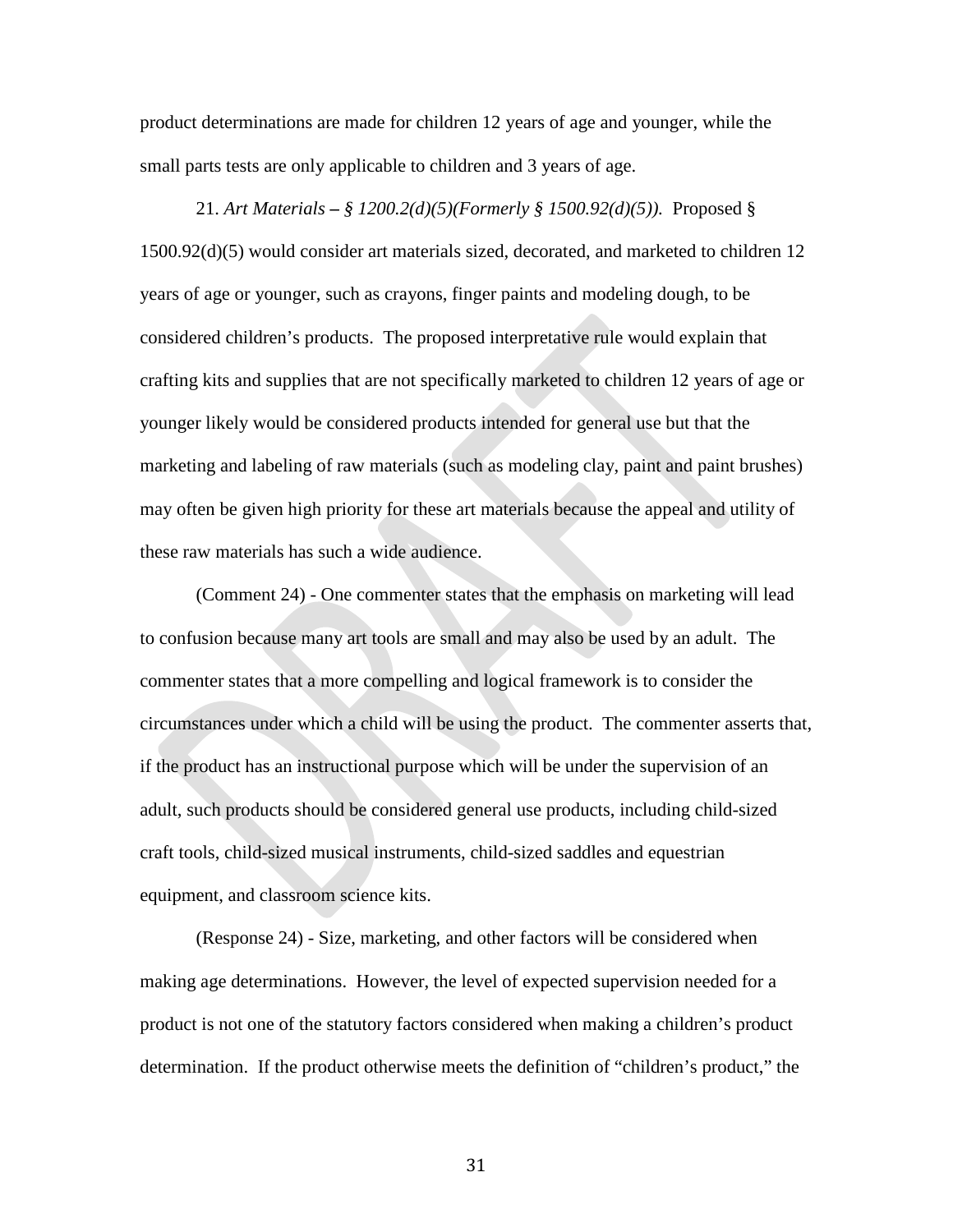amount of supervision over the child's use of a children's product will not otherwise affect the determination. Accordingly, products such as child-sized craft tools, childsized musical instruments, and child-sized saddles and equestrian equipment would be assessed on a case-by-case basis to determine whether such products are, in fact, children's products. We do note, however, that if the sizing of the product indicates that children 12 years of age or younger would be more likely to use such products than older children or adults, the product would likely fall under the children's product category, rather than the general use category.

As for classroom science kits, we address such products in part B.23 of this document and its discussion of § 1200.2(d)(7).

(Comment 25) - One commenter states that duplicative third party testing should not be required for products that are covered under the Labeling of Hazardous Art Materials Act (LHAMA). Accordingly, this commenter requests that LHAMA be included as a FHSA labeling law in addition to the guidance that most art materials are general use products.

(Response 25) – We disagree with the comment. Section 14 of the CPSA requires children's products to be tested for compliance to children's product safety rules, and it defines children's product safety rules as "a consumer product safety rule under [the CPSA] or similar rule, regulation, standard, or ban under any other Act enforced by the Commission, including a rule declaring a consumer product to be a banned hazardous product or substance." The LHAMA requires that the manufacturer, importer, or repackager of art materials have their product's formulation reviewed by a toxicologist for its potential to cause chronic adverse health effects. A conformance statement on the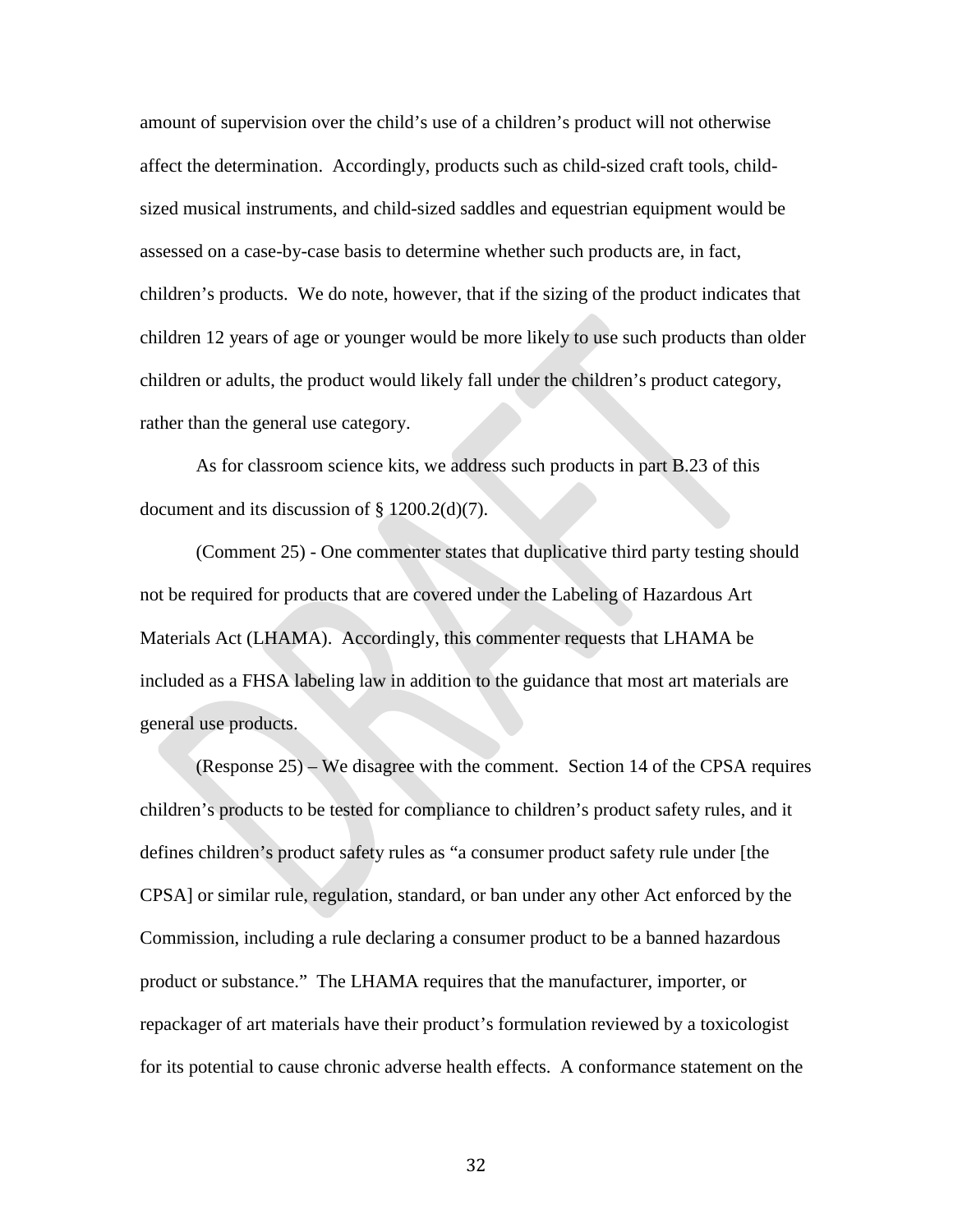product is used to certify that the product has been so reviewed. However, the CPSIA introduces additional test requirements for lead in children's products under section 101 beyond what is required under LHAMA. Because the definition of "children's product safety rule" is broader than certification of art materials and art products to only FHSA requirements, testing under section 14 of the CPSA is not "duplicative" to LHAMA certification.

As for the commenter's request that we include LHAMA as a labeling requirement under the Federal Hazardous Substances Act (FHSA), we note that, under LHAMA, there is no testing required. LHAMA requires a literature review, and the conformance statement is the certification that the product has been reviewed by a toxicologist as required under the LHAMA regulations. An art material primarily designed or intended for children 12 years of age and younger would have to be certified by a third party that it did not contain lead, but it would not require third party certification to the LHAMA requirements.

As for declaring that most art materials are general use products, we reiterate that determining whether a particular product is a "children's product" may depend on multiple factors and may need to be done on a case-by-case basis.

22. *Books* **–** *§ 1200.2(d)(6) (Formerly § 1500.92(d)(6)).*Proposed § 1500.92(d)(6) would state that the content of a book can determine its intended audience. The proposed interpretative rule would explain that children's books have themes, vocabularies, illustrations, and covers that match the interests and cognitive capabilities of children 12 years of age or younger. The proposal also would explain that the age guidelines provided by librarians, education professionals, and publishers may be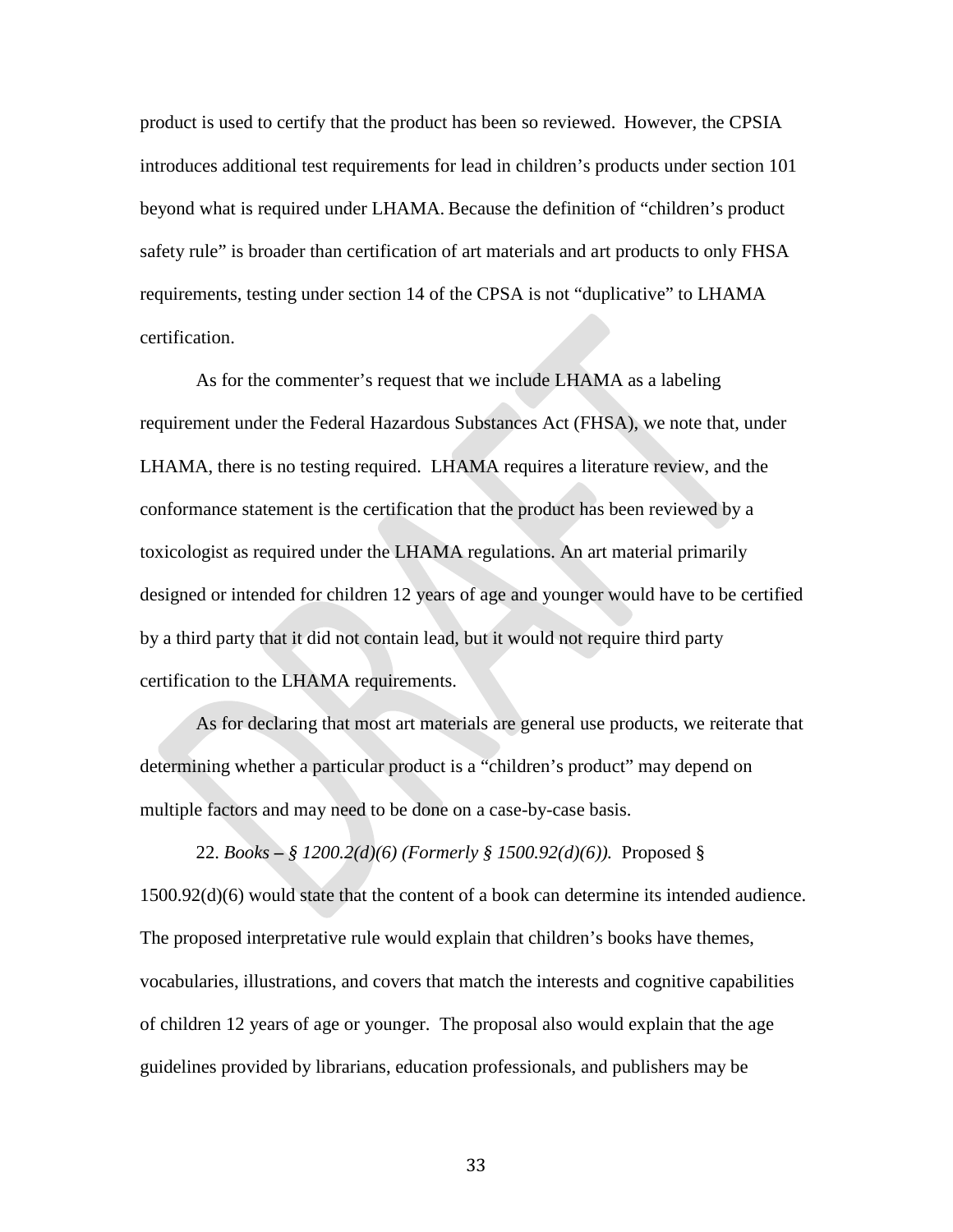dispositive for determining the intended audience. Furthermore, some children's books have a wide appeal to the general public, and in those instances, further analysis may be necessary to assess who the primary intended audience is based on consideration of relevant additional factors such as product design, packaging, marketing and sales data.

(Comment 26) - One commenter asks us to clarify whether children's magazines are covered by the CPSIA. Another commenter states that sales data should not be considered for books since adults purchase books for children. (Response 26) - Children's magazines are evaluated using the same principles as those that apply to children's books in the interpretive rule. If intended primarily for children 12 years of age or younger, magazines must comply with the CPSIA requirements for children's products. We consider sales data to be relevant to the extent that it reveals where the products are sold such as in a children's book or toy store. We recognize that most children's products are purchased by adults and will not be evaluating such data. 23. *Science Equipment* **–** *§ 1200.2(d)(7) (Formerly § 1500.92(d)(7)).* Proposed § 1500.92(d)(7) would consider microscopes, telescopes, and other scientific equipment that would be used by an adult, as well as a child, to be general use products. The proposed interpretative rule would explain that equipment with a marketing strategy that targets schools, such as scientific instrument rentals, would not convert such products into children's products if such products are intended for general use, regardless of how the equipment is leased, rented, or sold. However, the proposal would further explain that, in general, scientific equipment that is specifically sized for children and/or has childish themes or decorations intended to attract children is considered a children's product and that toy versions of such items are also considered children's products.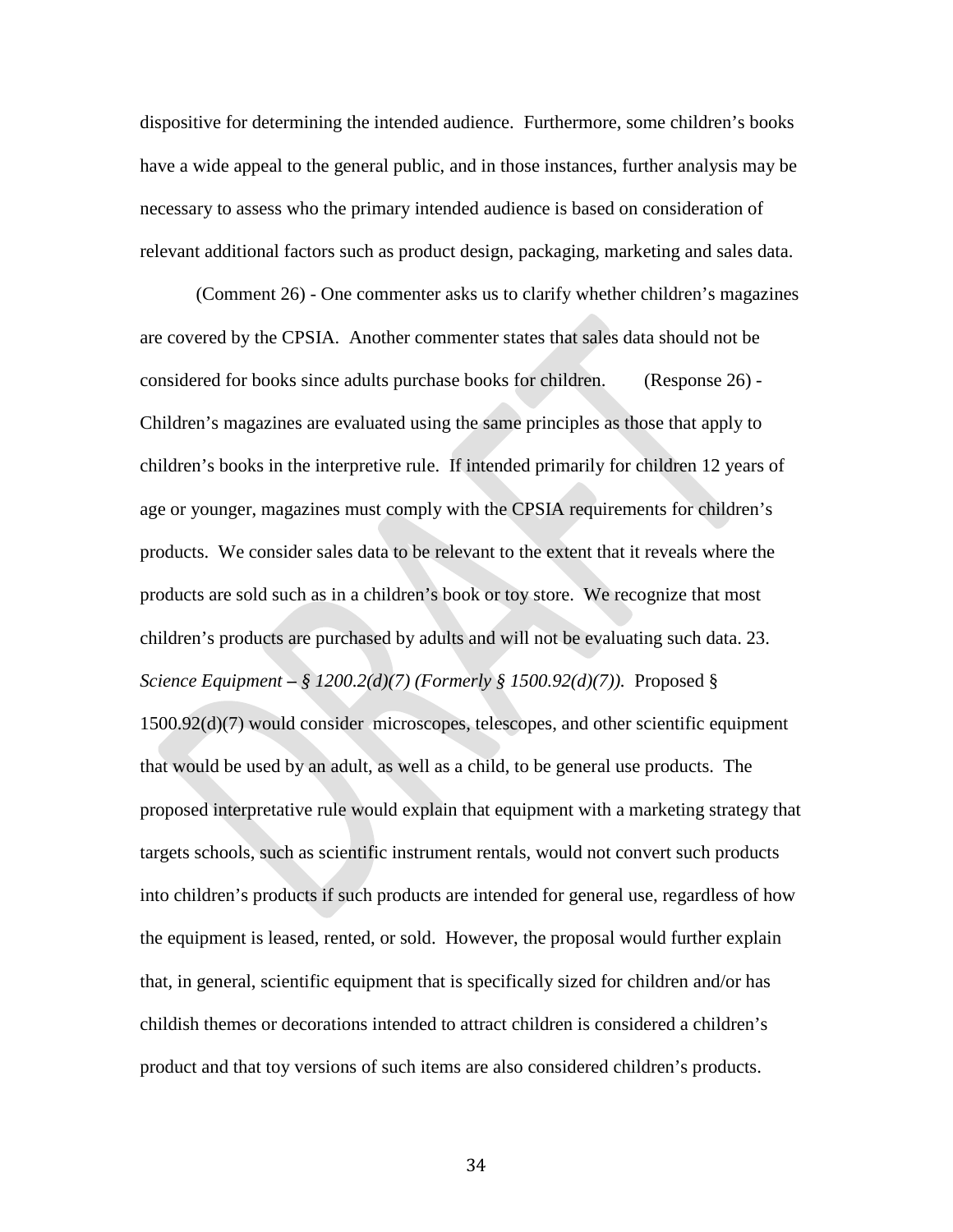(Comment 27) - Several commenters state that school supplies, such as science equipment, writing devices, and musical instruments used in educational settings, should be considered general use items. They argue that many items that are specified in these curriculums can be easily found at department stores, hardware stores, grocery stores, and specialty shops. In addition, other commenters state that many science and math programs and kits are principally designed and used as instructional materials for teachers in a classroom setting. Accordingly, they request that we revise the rule to include such items as general use items when marketed and sold for the purpose of supervised, handson educational instruction.In addition, a few commenters request that pens, pencils, and other office supplies be specifically included as general use items because they are used mainly by the general public.

(Response 27) – We agree with the commenters that many math and science kits that are sent to schools for the purpose of teaching these subjects contain materials, such as rubber bands, staples, paper clips, and other items, that can be found in any hardware or grocery store. In determining whether these products should now be considered children's products because of their new use, packaging, and marketing to schools, we considers the intended user of the product and the level of interaction between the user and the product. Products solely intended for use by the instructor would not be considered children's products.

Some pens and pencils are designed and intended primarily for children 12 years old and younger. However, if a pen, pencil, or other office supply is not designed or intended primarily for children 12 years old and younger, it would not be considered a children's product.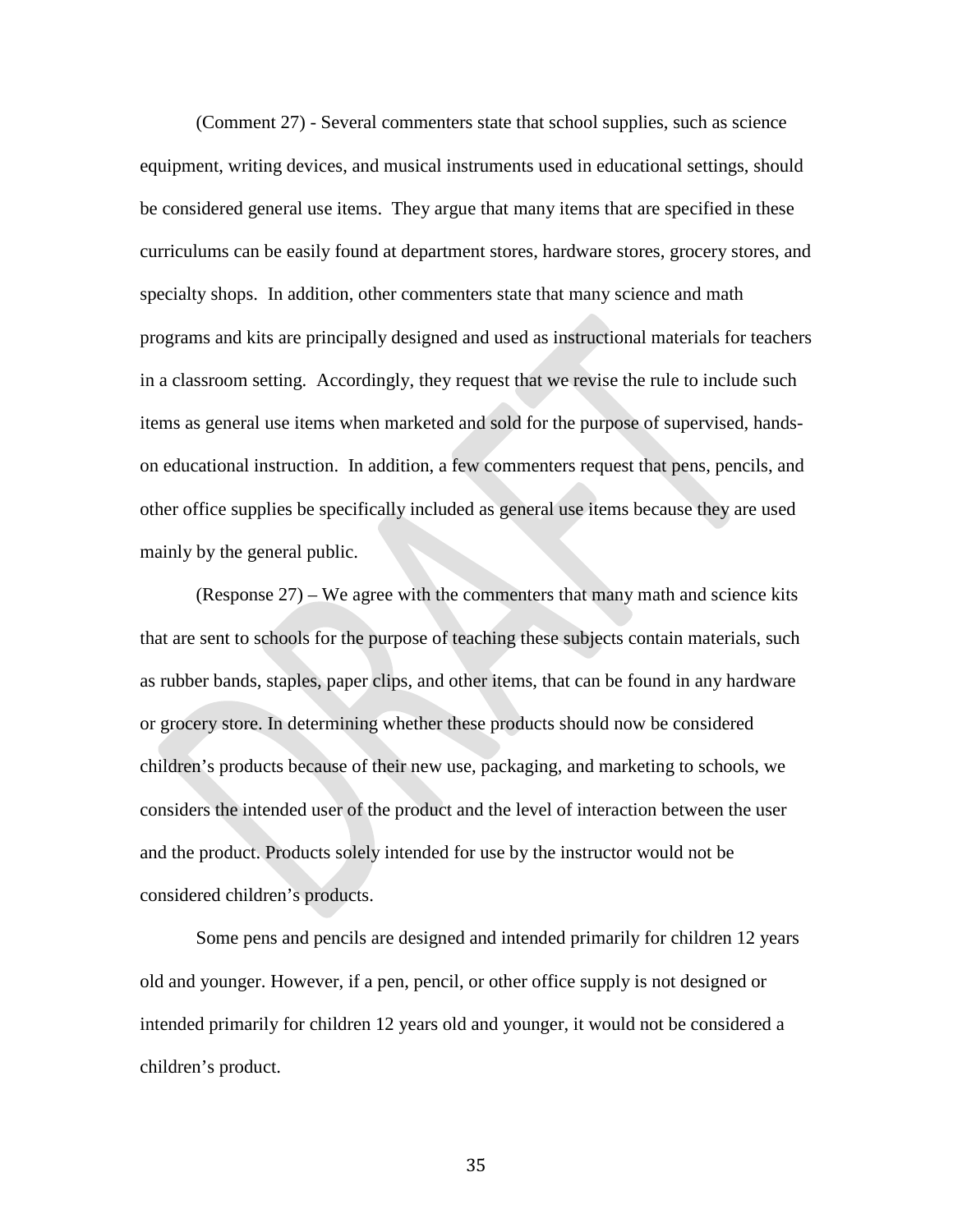24. *Sporting Goods and Recreational Equipment – § 1200.2(d)(8) (Formerly §*   $1500.92(d)(8)$ ). Proposed § 1500.92(d)(8)) would consider sporting goods that are primarily intended for consumers older than 12 years of age to be general use items. The proposed interpretative rule would explain that regulation-sized sporting equipment, such as basketballs, baseballs, bats, racquets, and hockey pucks, are general use items even though some children 12 years of age or younger will use them. However, this section would provide that sporting goods become children's products when they are sized to fit children or are otherwise decorated with childish features that are intended to attract child consumers. Likewise, this section would provide that recreational equipment, such as roller blades, skateboards, bicycles, camping gear, and fitness equipment, are considered general use products unless they are sized to fit children 12 years of age or younger and/or are decorated with childish features by the manufacturer.

(Comment 28) - Several commenters state that sporting equipment intended for "tweens," teens, and young adults should not be considered "children's products." One commenter states that "legitimate" sporting goods should be general use products whether they are used by a 9 year old or 13 year old and that "size" is irrelevant to making the determination. The commenter asserts that their uses and essential purposes are no different than sporting equipment used by teens. Another commenter states that the cost of testing these products was too high and resulted in delays in manufacturing.

(Response 28) - We agree that "tweens" (whom, for purposes of this response, we consider to be individuals under 13, but not younger than 9 years of age) and teens often use regulation sized sporting goods. Unless such items are specifically marketed to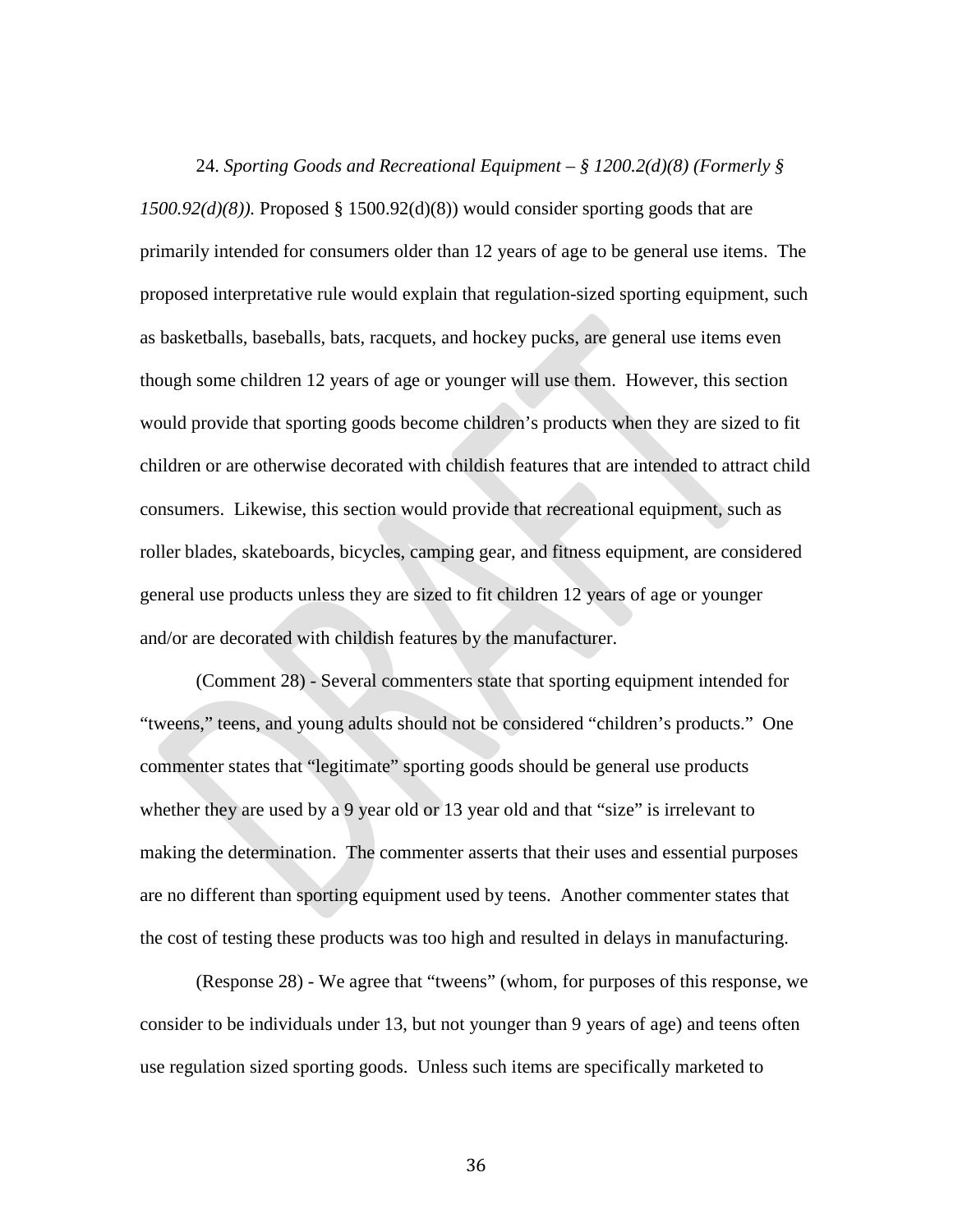children or have extra features that intentionally make them more suitable for children than for adults, they would be considered general use products. However, we disagree that sizing of the sporting equipment would be irrelevant to the age determination. If children 12 years or younger would mainly use the product because it would be too small or inappropriate for older children to use, then it would be considered a children's product.

As for the comment regarding testing costs and manufacturing delays, such matters are outside the scope of this rulemaking. Comments related to testing and certification are addressed in separate rulemaking on product certification published in the *Federal Register* on May 20, 2010 (75 FR 28336).

(Comment 29) - One commenter states that the interpretative rule should be clear that a product sized for an adult, such as a baseball glove, is considered a general use product even if there is a cartoon character on it. In addition, the commenter asserts that a wading pool may be a children's product based on size alone, regardless of whether it contains additional play features, and requests a definition for "shallow" in reference to wading pool depth.

(Response 29) - We agree that the presence of a cartoon character on an adultsized product is not sufficient to label a product as a children's product. Age determinations take into account the principle use patterns of a given product, so if a baseball glove is too large for children to use, it would not be intended for use by children 12 years of age or younger and therefore not be a children's product, no matter how it is decorated. We will review all relevant factors to assess products on a case-by-case basis.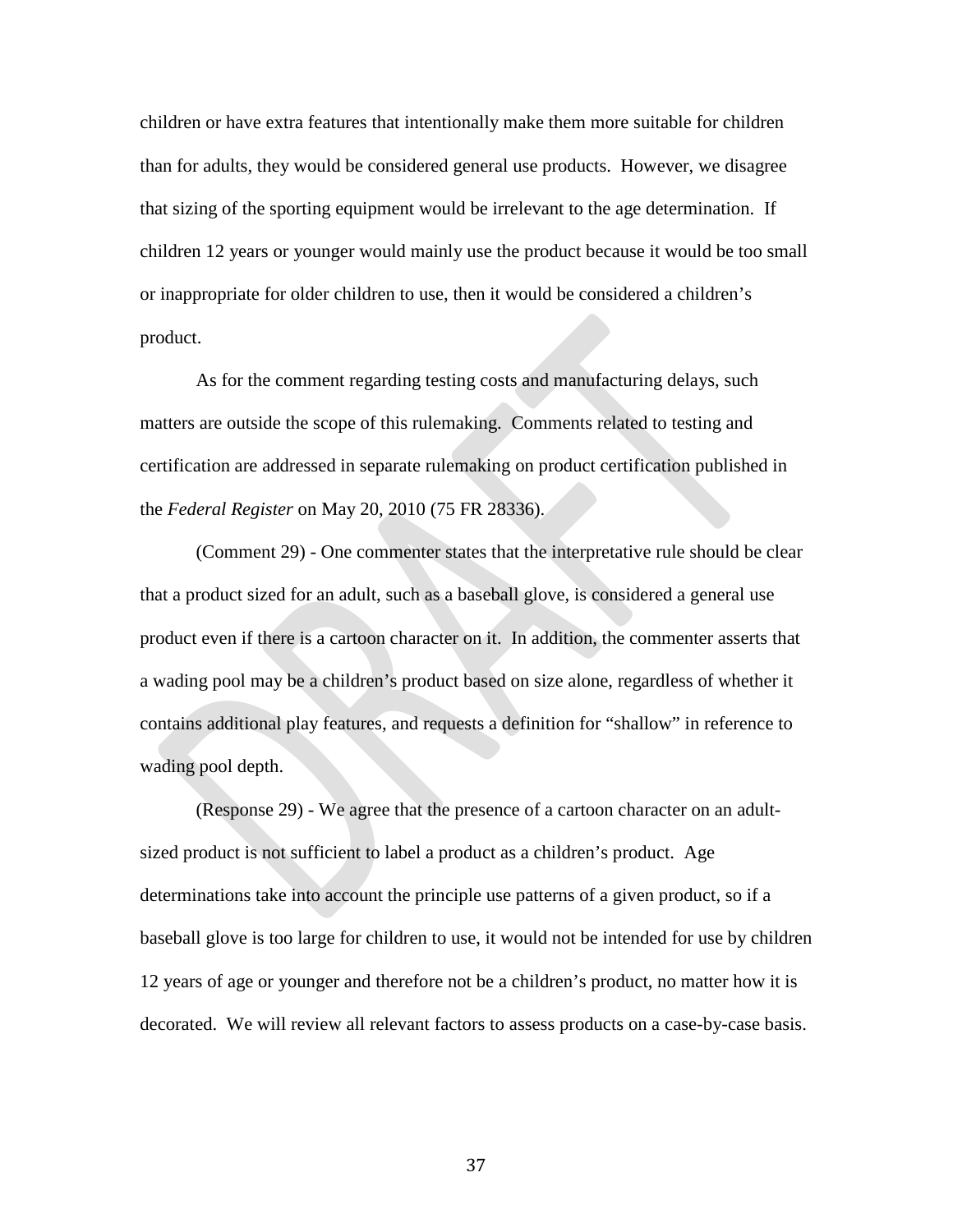In response to the comment regarding wading pools, we agree that such pools may be intended for children even without additional play features. The size, decorations, and depth of a pool may be sufficient to determine that a product is intended for use by children. However, the Commission does not have regulations setting forth the dimensions of wading pools.

25. *Musical Instruments – § 1200.2(D)(9) (Formerly § 1500.92(d)(9)).* Proposed § 1500.92(d)(9) would consider musical instruments suited for an adult musician as well as a child to be general use products. Instruments primarily intended for children can be distinguished from adult instruments by their size and marketing themes. The proposed interpretative rule also would explain that products with a marketing strategy that targets schools, such as instrument rentals, would not convert such products into children's products if such products are intended for general use, regardless of how the instruments are leased, rented, or sold. These instruments are intended by the manufacturer for use primarily by adults, although there also may be incidental use by children through such programs. However, this section also would provide that products that produce music or sounds in a manner that simplifies the process so that children can pretend to play an instrument are considered toys primarily intended for children 12 years of age or younger.

(Comment 30) - One commenter states that the proposed rule should explicitly exclude from the definition of children's product electronically-aided musical instruments and musical devices that are preprogrammed by the user or the manufacturer.

(Response 30) - We agree that the preprogrammed sounds and demonstration pieces in electronically-aided musical instruments would be considered general use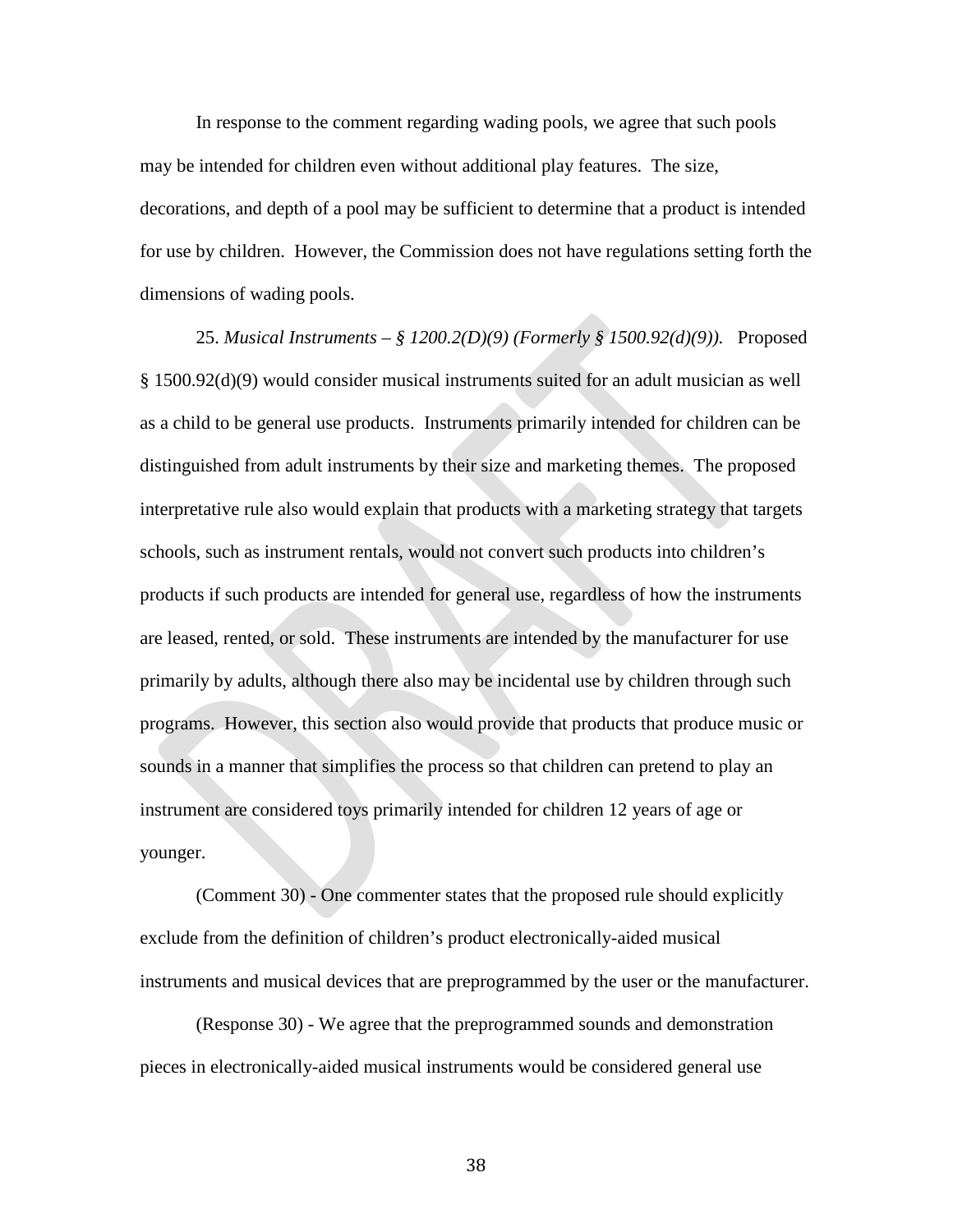products. However, toys that have preprogrammed sounds will continue to be considered children's products. Accordingly, we have revised the rule to add "including electronically-aided musical instruments" after "Musical instruments."

#### 26. *Other Issues*

(Comment 31) - One commenter states that the effective date should be delayed to give manufacturers an opportunity to evaluate whether or not their products are children's products pursuant to this rule.(Response 31) - Because this is an interpretative rule, a delayed effective date is not required by the Administrative Procedure Act (5 U.S.C. 553(d)). (Comment 32) - A few commenters raise issues with footwear. These commenters state that there is no certainty as to whether an article of footwear is a children's product and that the issue is confused especially with youth footwear. According to the commenters, many 12-year olds wear adult footwear and that size does not necessarily relate to age. The commenters request an objective standard of footwear of 24 centimeters (cm) or more as being intended for adults.

(Response 32) - We believe that the manufacturer is in the best position to make an initial determination regarding whether footwear is primarily intended for children 12 years of age or younger. However, where there is ambiguity, we will rely on the statutory factors, rather than a single factor since it is possible that other features can strongly indicate that the footwear is intended primarily for children 12 years old or younger even though the length of the footwear exceeds 24 cm.

#### **List of Subjects 16 CFR Part 1200**

Business and industry, Infants and children, Consumer protection, Imports, Toys

#### **D. Conclusion**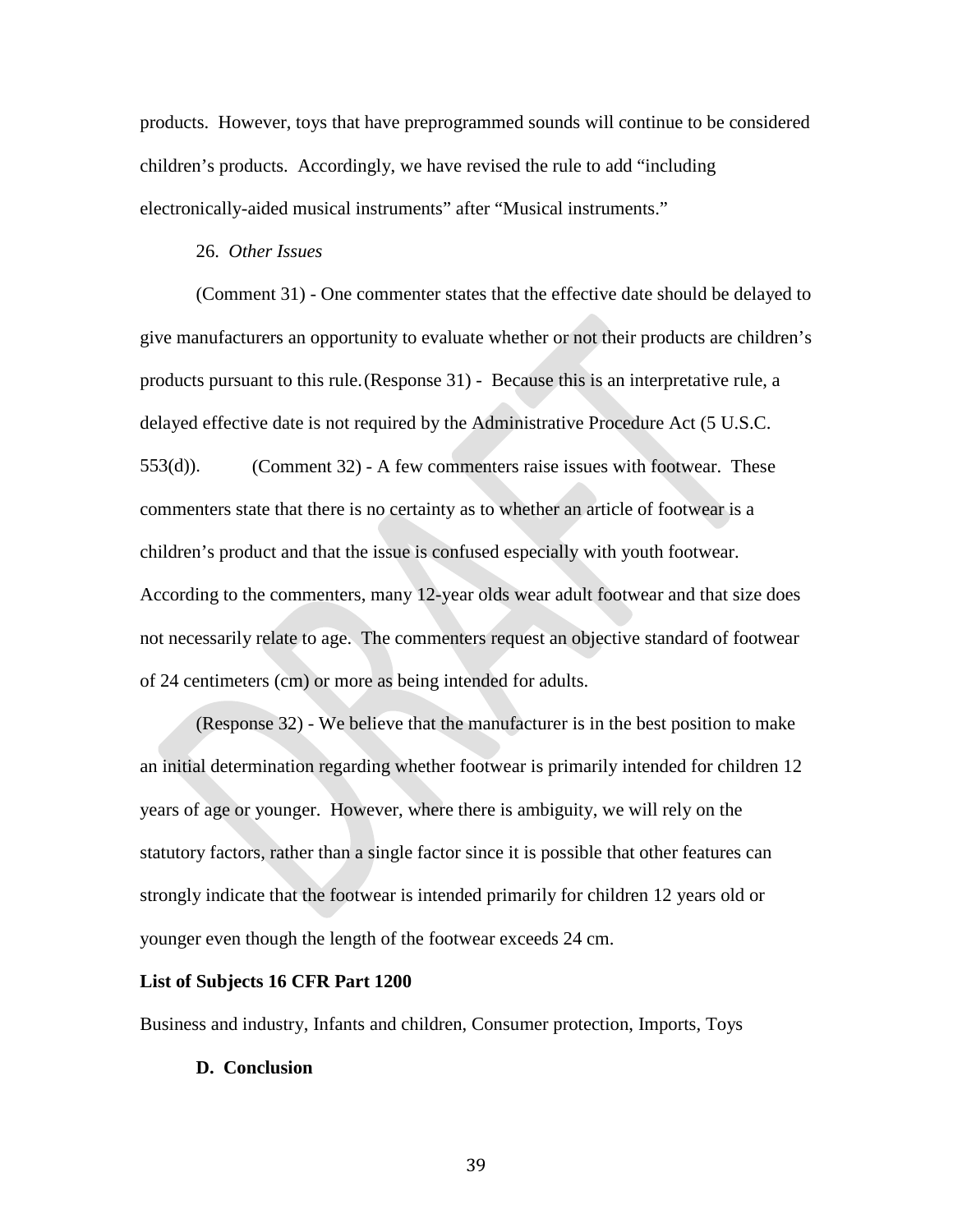For the reasons stated above, the Commission adds 16 CFR part 1200 to read as follows:

# **PART 1200 – DEFINITION OF CHILDREN'S PRODUCT UNDER THE CONSUMER PRODUCT SAFETY ACT**

**Authority:** 15 U.S.C. 2052(2)

#### **1200.1 Purpose**

This part provides guidance on the definition of children's product and the factors considered for making determinations regarding children's products as set forth under 15 U.S.C. 2052(2).

#### **§ 1200.2 Definition of Children's Product:**

(a) *Definition of "Children's Product"* - Under section 3(a)(2) of the Consumer Product Safety Act (CPSA), a children's product means a consumer product designed or intended primarily for children 12 years of age or younger. The term "designed or intended primarily" applies to those consumer products mainly for children 12 years old or younger. Whether a product is a children's product is determined by considering the four specified statutory factors. The examples discussed herein may also be illustrative in making such determinations. The term "for use" by children 12 years or younger generally means that children will physically interact with such products based on the reasonably foreseeable use and misuse of such product. Toys and articles that are subject to the small parts regulations at 16 CFR Part 1501 and ASTM F963, would logically fall within the definition of children's product since they are intended for children 12 years of age or younger. Toys and other articles intended for children up to 96 months (8 years old) that are subject to the requirements at 16 CFR 1500.48 through 1500.49 and 16 CFR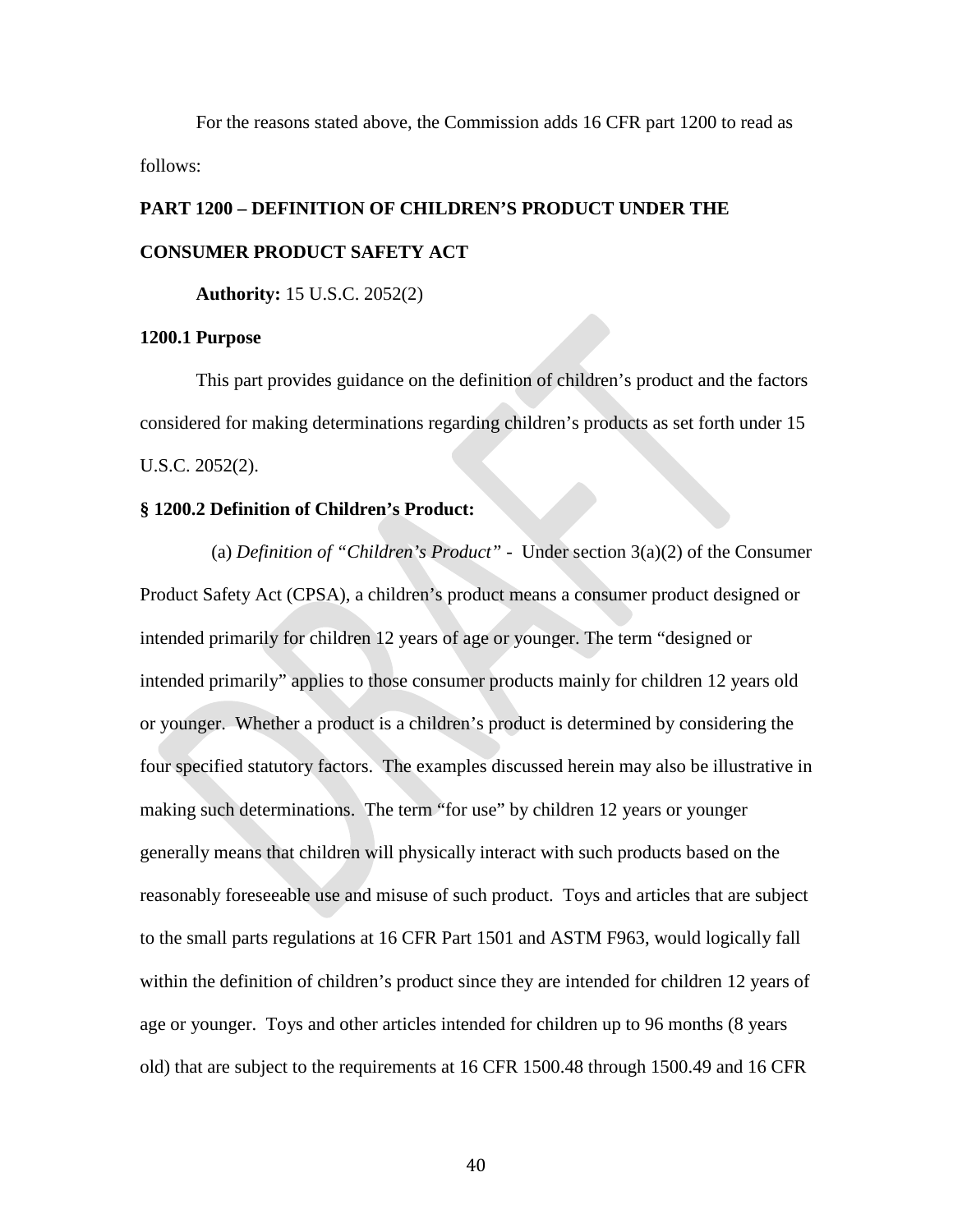1500.50 through 1500.53, and ASTM F963 would similarly fall within the definition of children's products given their age grading for these other regulations. Therefore, a manufacturer could reasonably conclude on the basis of the age grading for these other regulations that it must comply with all requirements applicable to children's products including, but not limited to, those under the Federal Hazardous Substances Act, ASTM F963, "Standard Consumer Safety Specification for Toy Safety," and the Consumer Product Safety Improvement Act of 2008.

(b) *Definition of "General Use Product" –* (1) A general use product means a consumer product that is not designed or intended primarily for use by children 12 years old or younger. General use products are those consumer products mainly for consumers older than age 12. Some products may be designed or intended for consumers of all ages, including children 12 years old or younger, but are intended mainly for consumers older than 12 years of age. Examples of general use products may include products that a child would not be likely to interact with, or products that consumers older than 12 would be as likely, or more likely to interact with. Products used by children 12 years of age or younger that have a declining appeal for teenagers are likely to be considered children's products.

(2) Other products are specifically not intended for use by children 12 years of age or younger. These products, such as cigarette lighters, candles, and fireworks, which the Commission has traditionally warned adults to keep away from children, are not subject to the CPSIA's lead limits, tracking label requirement, and third-party testing and certification provisions. Similarly, products that incorporate performance requirements for child resistance are not children's products as they are designed specifically to ensure that children cannot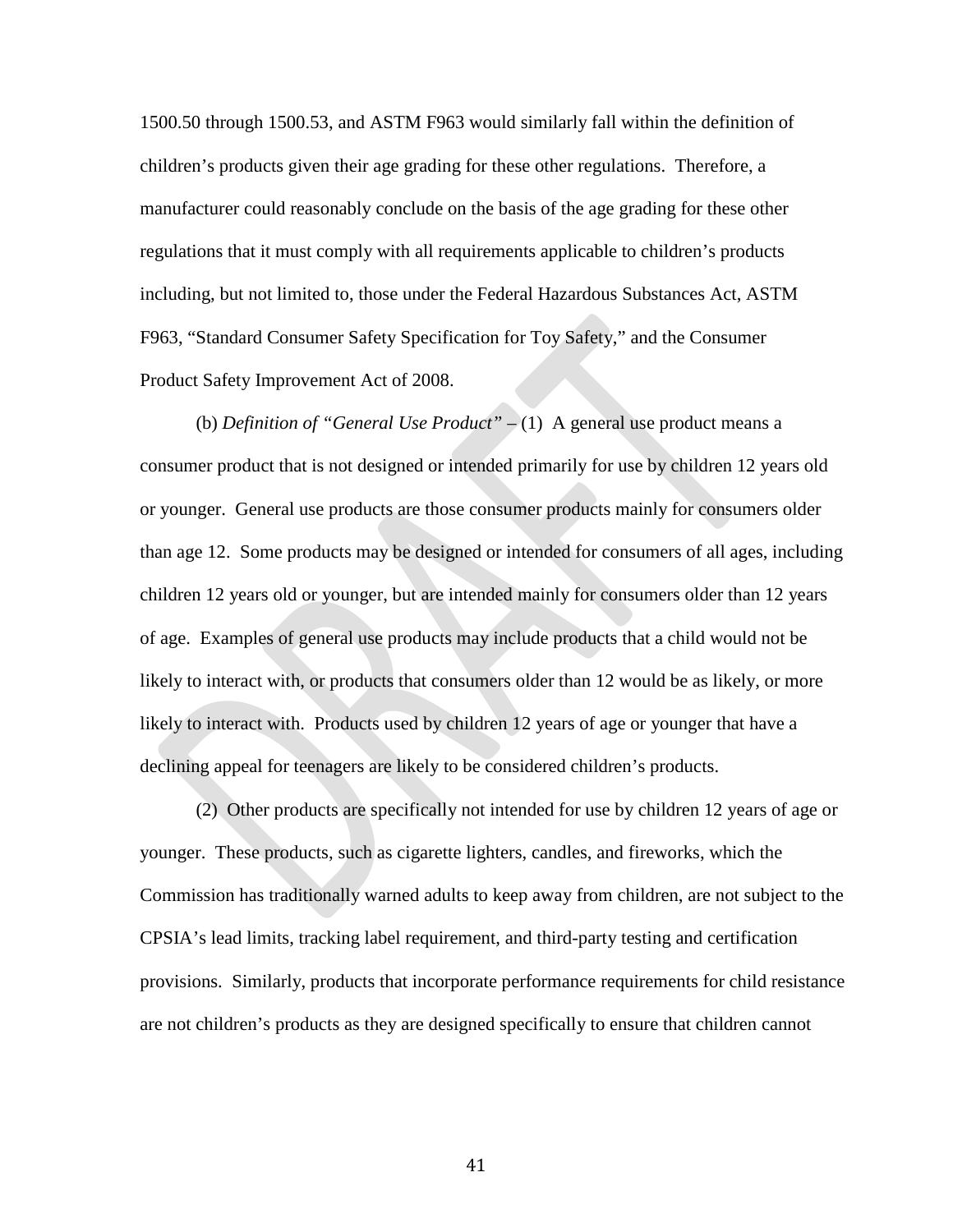access the contents. This would include products such as portable gasoline containers and special packaging under the Poison Prevention Packaging Act.

(c) *Factors Considered –* To determine whether a consumer product is intended primarily for a child 12 years of age or younger, the following factors must be considered:

(1) A statement by a manufacturer about the intended use of such product, including a label on such product if such statement is reasonable. A manufacturer's statement about the product's intended use, including the product's label, should be reasonably consistent with the expected use patterns for a product. A manufacturer's statement that the product is not intended for children does not preclude a product from being regulated as a children's product if the primary appeal of the product is to children 12 years of age or younger. Similarly, a label indicating that a product is for ages 9 and up does not necessarily make it a children's product if it is a general use product. The manufacturer's label, in and of itself, is not considered to be determinative.

(2) Whether the product is represented in its packaging, display, promotion, or advertising as appropriate for use by children 12 years of age or younger.

(i) These representations may be express or implied. For example, advertising expressly declaring that the product is intended for children 12 years of age or younger will support a determination that a product is a children's product. Advertising showing children 12 years of age or younger using the product may support a determination that the product is a children's product. These representations may be found in packaging, text, illustrations and/or photographs depicting consumers using the product, instructions, assembly manuals, or advertising media used to market the product.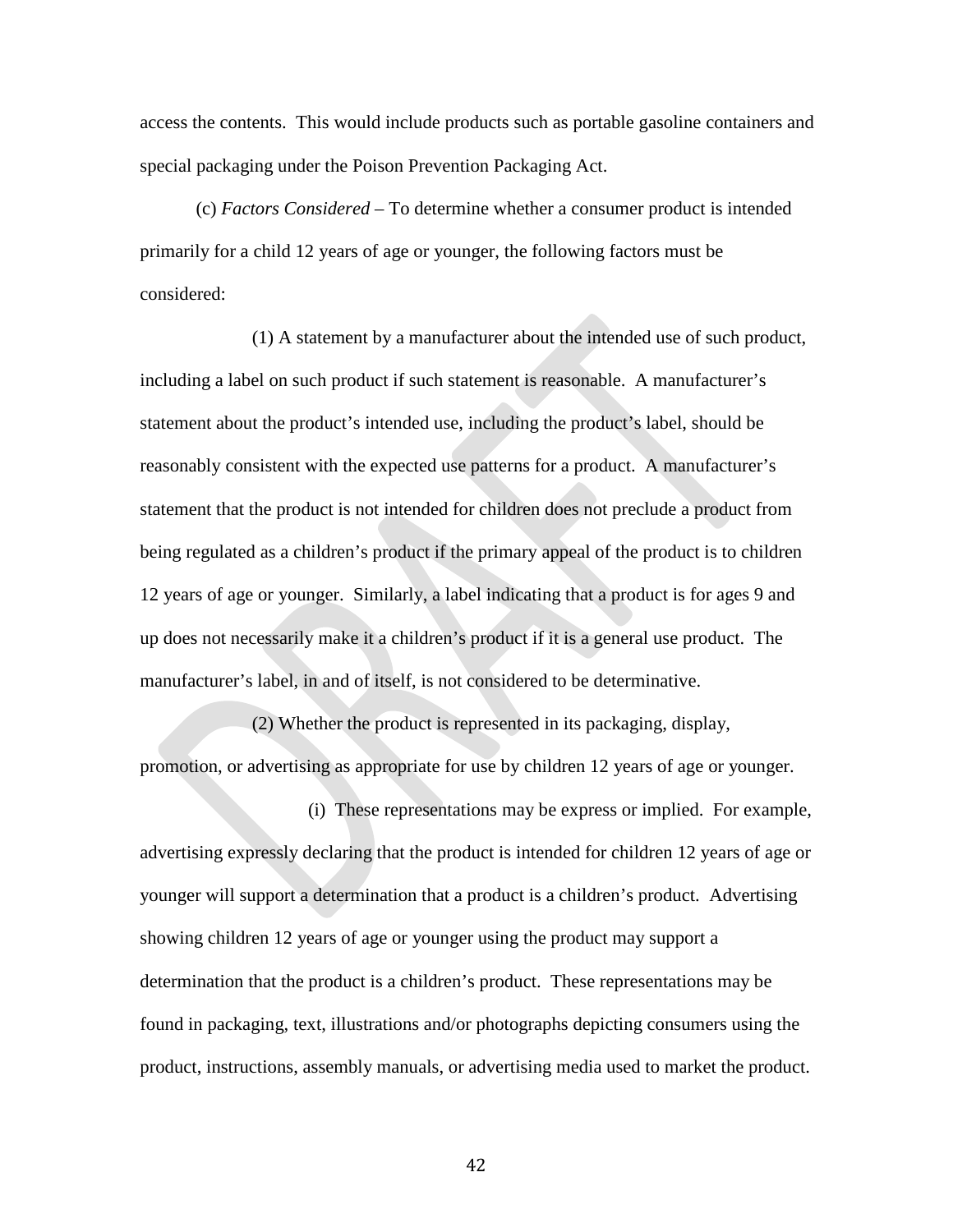(ii) The product's physical location near, or visual association with, children's products may be a factor in making an age determination, but is not determinative. For example, a product displayed in a children's toy section of a store may support a determination that the product is a children's product. However, where that same product is also sold in department stores and marketed for general use, further evaluation would be necessary. The Commission generally evaluates products based on the entire domestic market as opposed to a shelf-by-shelf or store-by-store analysis.

(iii) The product's association or marketing in conjunction with nonchildren's products may not be determinative as to whether the product is a children's product. For example, packaging and selling a stuffed animal with a candle would not preclude a determination that the stuffed animal is a children's product since stuffed animals are commonly recognized as being primarily intended for children.

(3) Whether the product is commonly recognized by consumers as being intended for use by children 12 years of age or younger. Consumer perception of the product's use by children, including its reasonably foreseeable use and misuse, will be evaluated. Sales data, market analyses, focus group testing, and other marketing studies may help support an analysis regarding this factor.

(i) Features and Characteristics - additional considerations that may help distinguish children's products from nonchildren's products include:

(A) small sizes that would not be comfortable for the average adult;

(B) exaggerated features (large buttons, bright indicators) that simplify the product's use;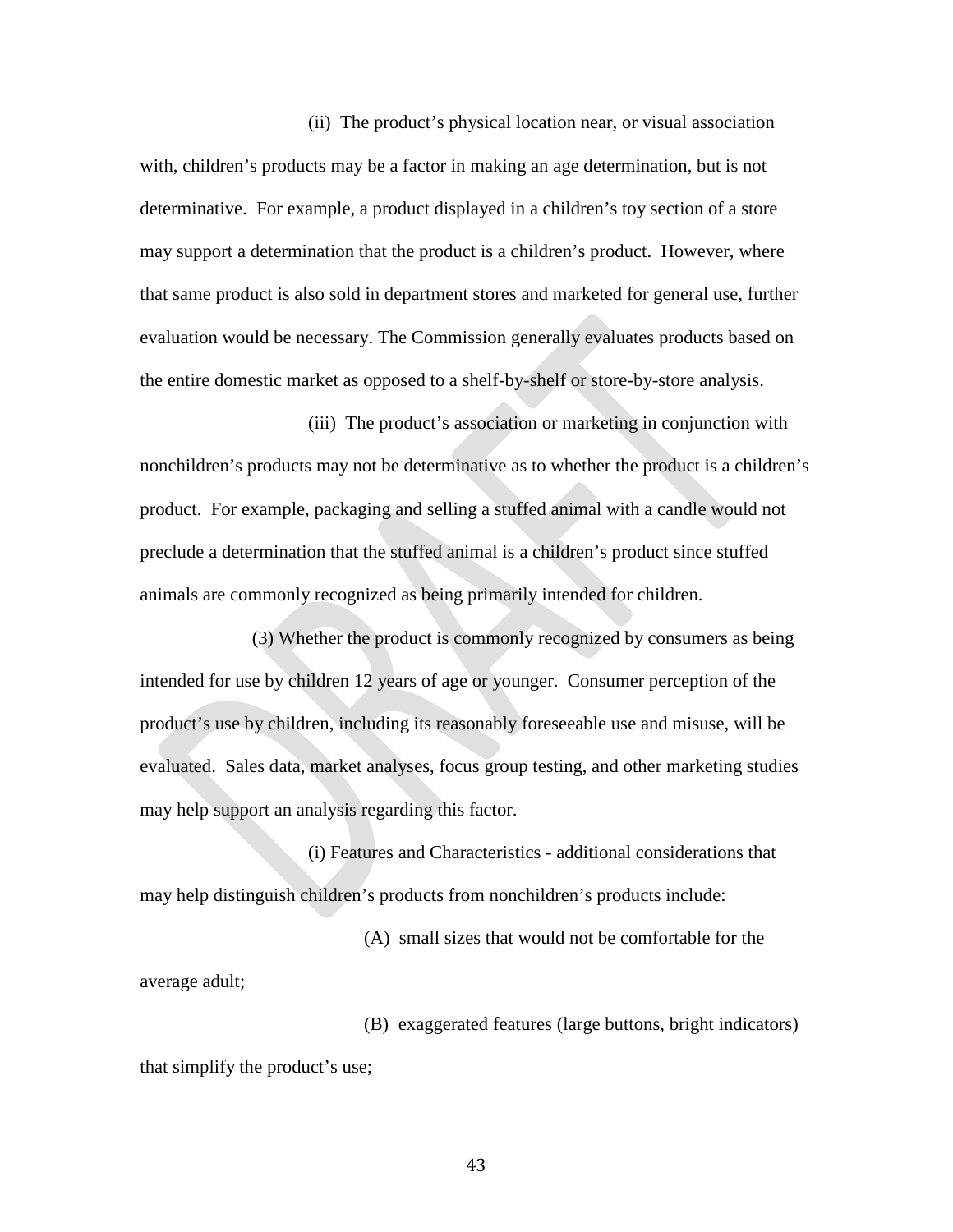(C) safety features that are not found on similar products

intended for adults;

(D) colors commonly associated with childhood (pinks,

blues, bright primary colors);

(E) decorative motifs commonly associated with childhood (such as animals, insects, small vehicles, alphabets, dolls, clowns, and puppets);

(F) features that do not enhance the product's utility, (such as cartoons), but contribute to its attractiveness to children 12 years of age or younger; and

(G) play value, i.e., features primarily attractive to children 12 year of age or younger that promote interactive exploration and imagination for fanciful purposes (whimsical activities lacking utility for accomplishing mundane tasks; actions performed for entertainment and amusement).

(ii) principal use of the product – just because an item could be used as a children's product, such as when a child pretends that a broom is a horse, does not mean the item should be regulated as a children's product where the principal use is for sweeping;

(iii) cost – the cost of a given product may influence the determination of the age of intended users; and

(iv) children's interactions, if any, with the product - products for use in a child's environment by the caregiver but not for use by the child would not be considered to be intended primarily for a child 12 years of age or younger.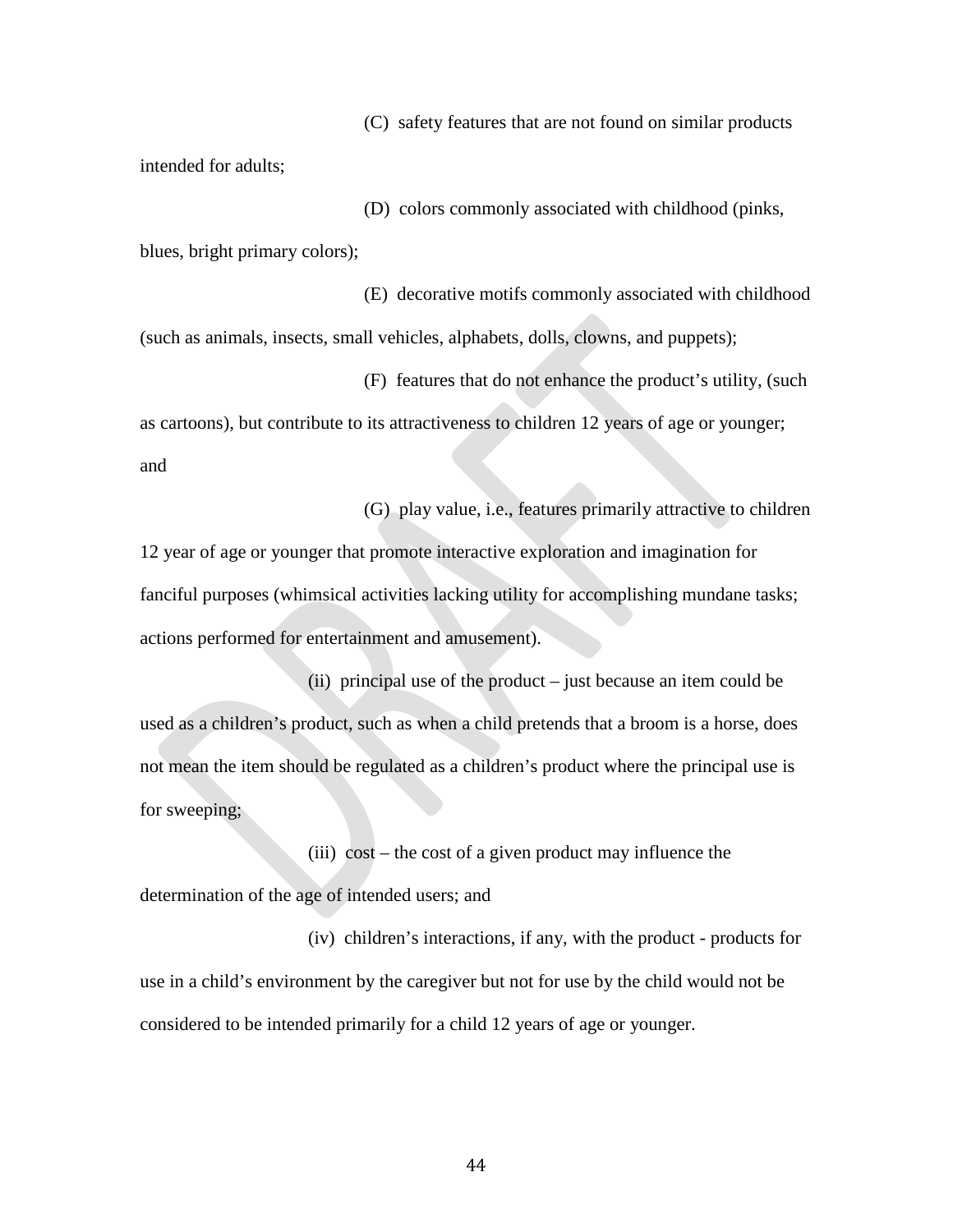(4) The Age Determination Guidelines issued by the Consumer Product Safety Commission staff in September 2002, and any successor to such guidelines. The product's appeal to different age groups and the capabilities of those age groups may be considered when making determinations about the appropriate user groups for products.

(d) *Examples -* To help manufacturers understand what constitutes a children's product under the CPSA, the following additional examples are offered:

(1) Furnishings and Fixtures - general home furnishings and fixtures (including, but not limited to: rocking chairs, shelving units, televisions, digital music players, ceiling fans, humidifiers, air purifiers, window curtains, tissue boxes, rugs, carpets, clothing hooks and racks) that often are found in children's rooms or schools would not be considered children's products unless they are decorated or embellished with a childish theme, have play value, and/or are sized for a child. Examples of home or school furnishings that are intended primarily for use by children and considered children's products include infant tubs, bath seats, small bean bag chairs with childish decorations, bunk beds with children's themes, child-sized desks, and child-sized chairs. Decorative items, such as holiday decorations and household seasonal items that are intended only for display, with which children are not likely to interact, are generally not considered children's products, since they are intended to be used by adults.

(2) Collectibles - Adult collectibles may be distinguishable from children's collectibles by themes that are inappropriate for children 12 years of age or younger; features that preclude use by children during play, such as high cost, limited production, fragile features, and display features (such as hooks or pedestals); and how they are marketed (they are not marketed alongside children's products). For example,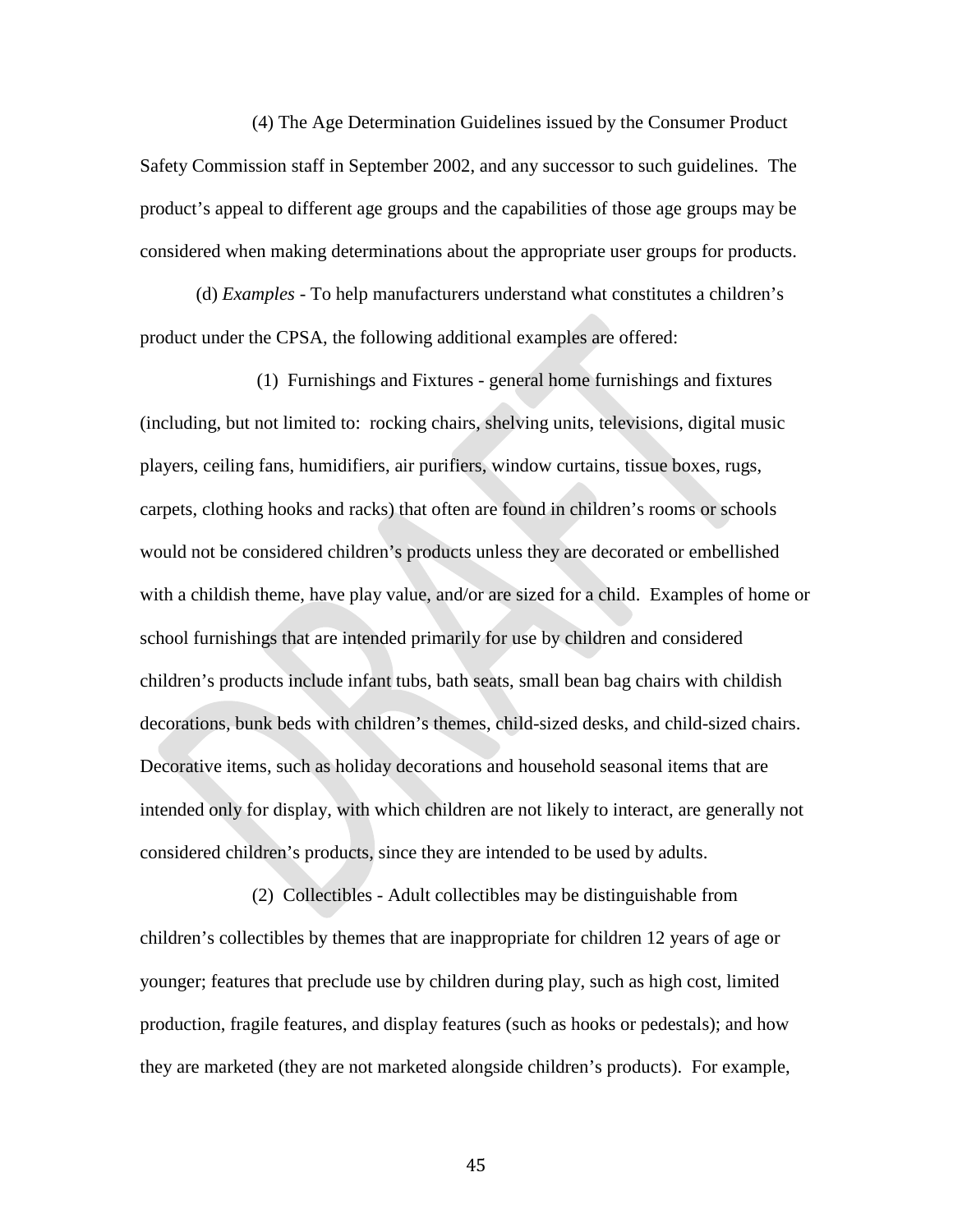collectible plush bears have high cost, are highly detailed, with fragile accessories, display cases, and platforms on which to pose and hold the bears. Children's bears have lower costs and simple accessories that can be handled without fear of damage to the product. Another example of collectible items includes model railways and trains made by model railway manufacturers.

(3) Jewelry - Jewelry intended for children is generally sized, themed, and marketed to children. One or more of the following characteristics of jewelry may cause a piece of jewelry to be considered a children's product: size; very low cost; play value; childish themes on the jewelry; sale with children's products (such as a child's dress); sale with a child's book, a toy, or party favors; sale with children's cereal or snacks; sale at an entertainment or educational event attended primarily by children; sale in a store that contains mostly children's products; and sale in a vending machine. In addition, many aspects of an item's design and marketing are considered when determining the age of consumers for whom the product is intended and will be purchased: marketing; advertising; promotional materials; packaging graphics and text; size; dexterity requirements for wearing; appearance (coloring, textures, materials, design themes, licensing, and level of realism); and cost. These characteristics will help jewelry manufacturers and consumers determine whether a particular piece of jewelry is designed or intended primarily for children 12 years of age or younger, or whether it more frequently appeals to consumers older than 12 years of age.

#### (4) DVDs, Video Games, and Computers **–**

Most computer products and electronic media, such as CDs, DVDs, and video games, are considered general use products. In addition, electronic devices such as DVD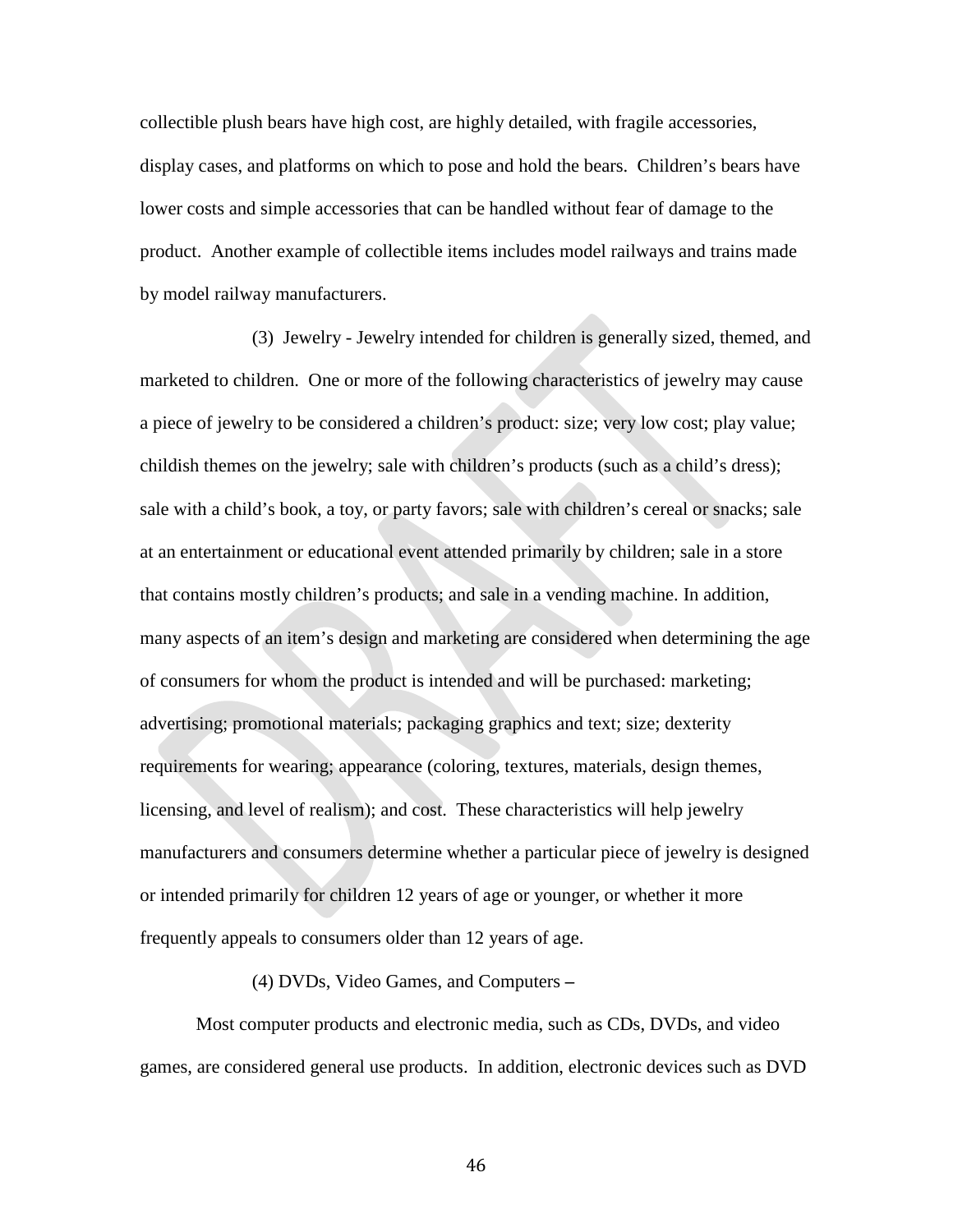players, CD players, game consoles, book readers, digital media players, cell phones, digital assistant communication devices, and accessories to such devices that are intended mainly for children older than 12 years of age or adults are products for general use. However, electronic media players and devices that are uniquely embellished or decorated with childish themes would not fall under the general use category because children 12 years or younger would likely be the main users of such devices.

(5) Art Materials - Materials sized, decorated, and marketed to children 12 years of age or younger, such as crayons, finger paints and modeling dough, would be considered children's products. Crafting kits and supplies that are not specifically marketed to children 12 years of age or younger likely would be considered products intended for general use. The marketing and labeling of raw materials (such as modeling clay, paint and paint brushes) may often be given high priority in an age determination for these art materials because the appeal and utility of these raw materials has such a wide audience.

(6) Books - The content of a book can determine its intended audience. Children's books have themes, vocabularies, illustrations, and covers that match the interests and cognitive capabilities of children 12 years of age or younger. The age guidelines provided by librarians, education professionals, and publishers may be dispositive for determining the intended audience. Some children's books have a wide appeal to the general public, and in those instances, further analysis may be necessary to assess who the primary intended audience is based on consideration of relevant additional factors such as product design, packaging, marketing and sales data.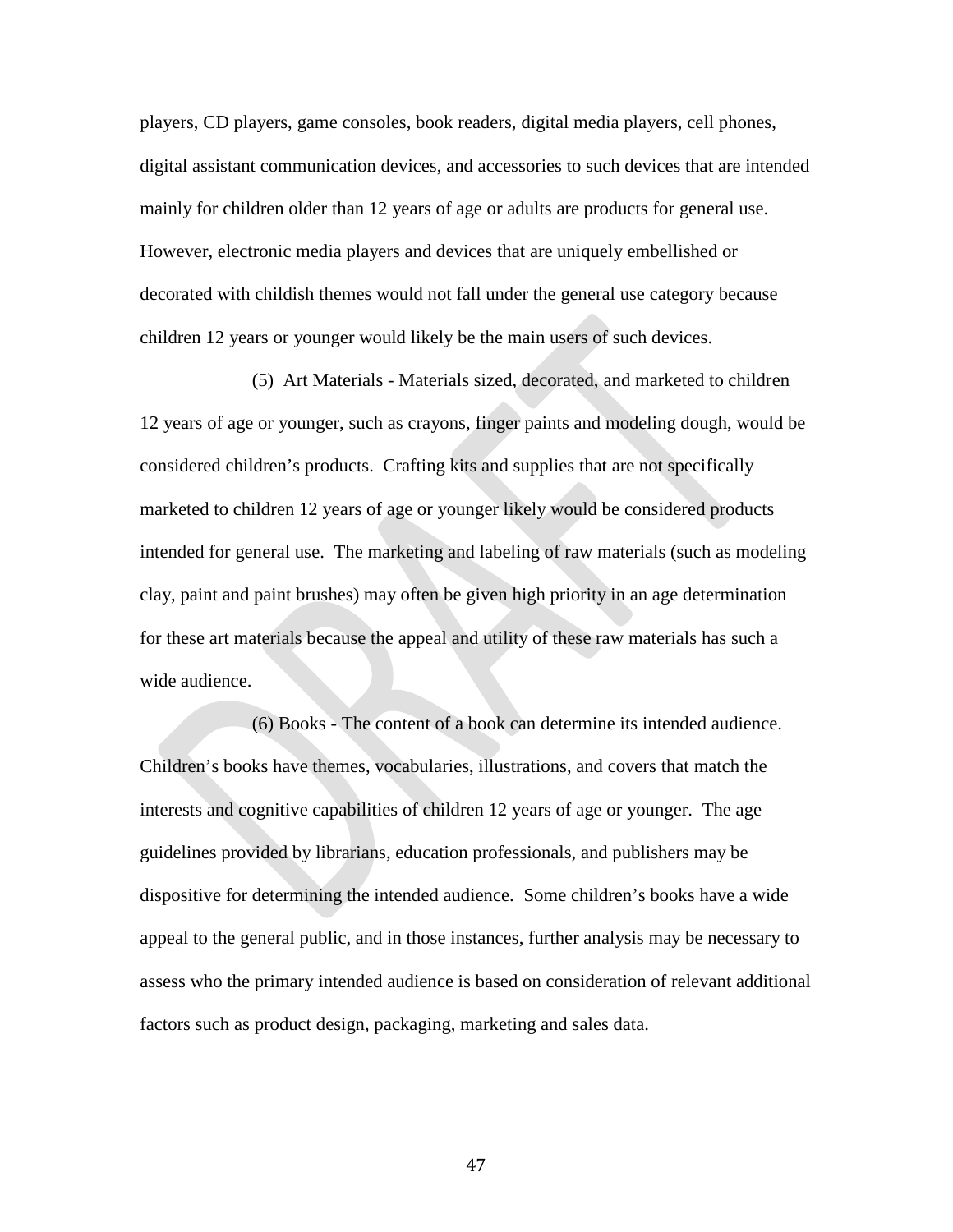(7) Science Equipment - Microscopes, telescopes, and other scientific equipment that would be used by an adult, as well as a child, are considered general use products. Equipment with a marketing strategy that targets schools, such as scientific instrument rentals, would not convert such products into children's products if such products are intended for general use, regardless of how the equipment is leased, rented, or sold. This equipment is intended by the manufacturer for use primarily by adults, although there may be incidental use by children through such programs. In general, scientific equipment that is specifically sized for children and/or has childish themes or decorations intended to attract children is considered a children's product. Toy versions of such items are also considered children's products.

#### (8) Sporting Goods and Recreational Equipment –

Sporting goods that are intended primarily for consumers older than 12 years of age are considered general use items. Regulation-sized sporting equipment, such as basketballs, baseballs, bats, racquets, and hockey pucks, are general use items even though some children 12 years of age or younger will use them. Sporting goods become children's products when they are sized to fit children or are otherwise decorated with childish features that are intended to attract child consumers. Likewise, recreational equipment, such as roller blades, skateboards, bicycles, camping gear, and fitness equipment, are considered general use products unless they are sized to fit children 12 years of age or younger and/or are decorated with childish features by the manufacturer.

(9) Musical Instruments - Musical instruments, including electronicallyaided instruments, suited for an adult musician as well as a child are general use products.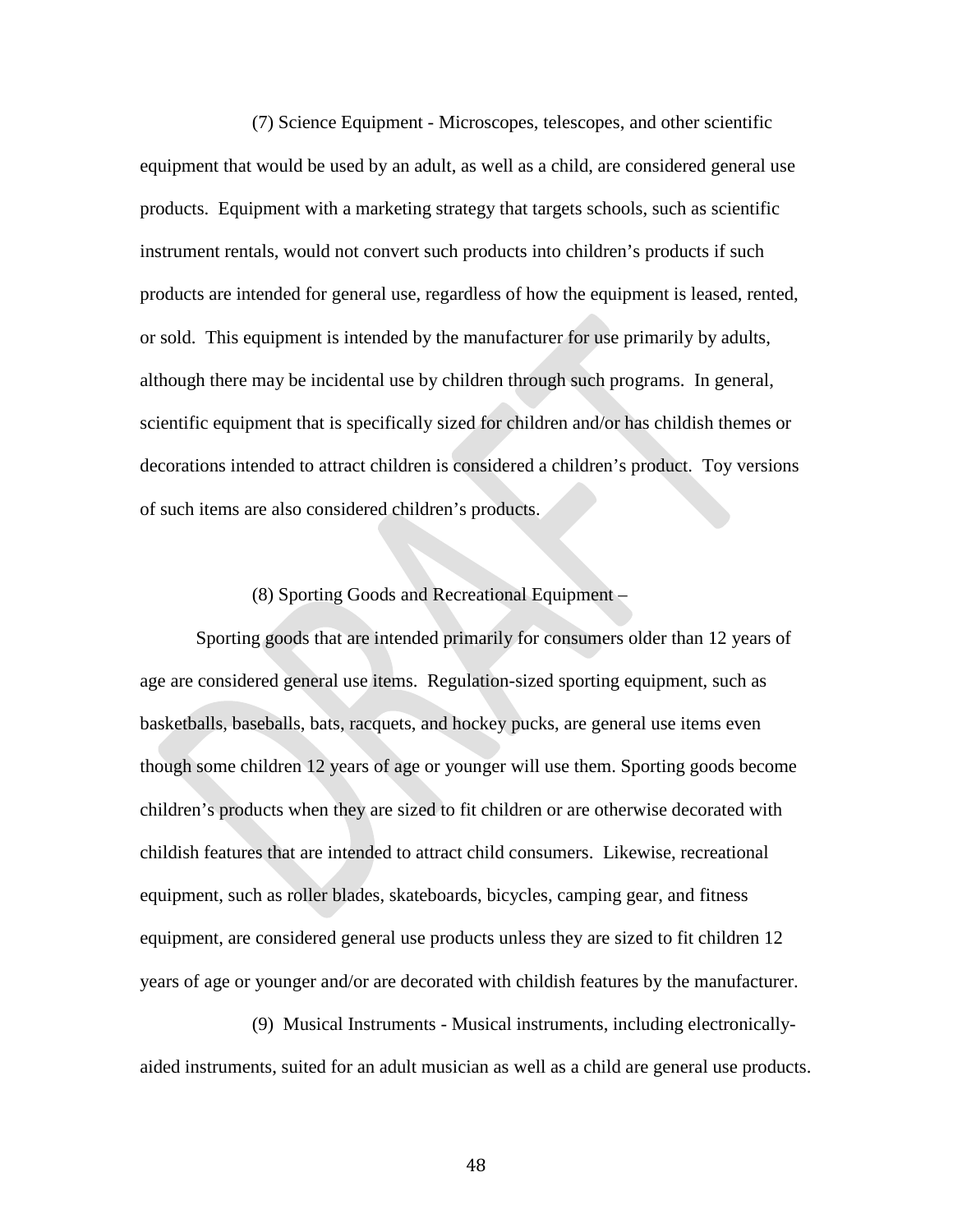Instruments intended primarily for children can be distinguished from adult instruments by their size and marketing themes. Products with a marketing strategy that targets schools, such as instrument rentals, would not convert such products into children's products if such products are intended for general use, regardless of how the instruments are leased, rented, or sold. These instruments are intended by the manufacturer for use primarily by adults, although there also may be incidental use by children through such programs. However, products that produce music or sounds in a manner that simplifies the process so that children can pretend to play an instrument are considered toys intended primarily for children 12 years of age or younger. In general, instruments that are specifically sized for children and/or have childish themes or decorations intended to attract children are considered children's products.

Dated:

Todd A. Stevenson, Secretary Consumer Product Safety Commission

 $\mathcal{L}=\mathcal{L}=\mathcal{L}=\mathcal{L}=\mathcal{L}=\mathcal{L}=\mathcal{L}=\mathcal{L}=\mathcal{L}=\mathcal{L}=\mathcal{L}=\mathcal{L}=\mathcal{L}=\mathcal{L}=\mathcal{L}=\mathcal{L}=\mathcal{L}=\mathcal{L}=\mathcal{L}=\mathcal{L}=\mathcal{L}=\mathcal{L}=\mathcal{L}=\mathcal{L}=\mathcal{L}=\mathcal{L}=\mathcal{L}=\mathcal{L}=\mathcal{L}=\mathcal{L}=\mathcal{L}=\mathcal{L}=\mathcal{L}=\mathcal{L}=\mathcal{L}=\mathcal{L}=\mathcal{$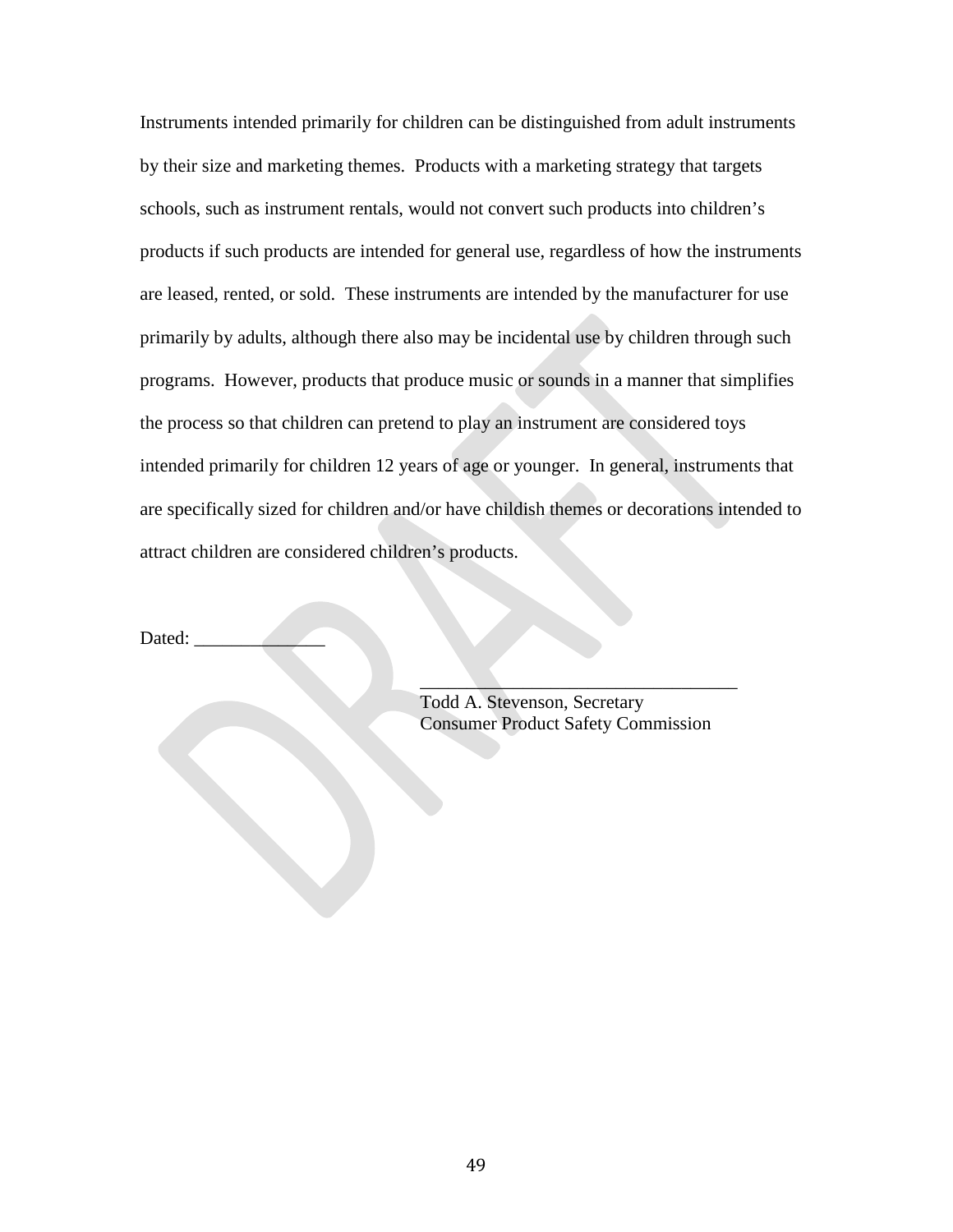

**UNITED STATES CONSUMER PRODUCT SAFETY COMMISSION 4330 EAST WEST HIGHWAY BETHESDA, MD 20814** 

#### **Memorandum**

This document has been electronically approved and signed.

Date: August 25, 2010

| TO<br>÷.                          | Robert J. Howell<br><b>Assistant Executive Director</b><br>Office of Hazard Identification and Reduction |
|-----------------------------------|----------------------------------------------------------------------------------------------------------|
| THROUGH:                          | Mary Toro<br>Director, Regulatory Enforcement<br>Office of Compliance and Field Investigations           |
|                                   | Robert B. Ochsman, Ph.D.<br>Director, Division of Human Factors<br>Directorate for Engineering Sciences  |
| FROM<br>$\mathbb{R}^{\mathbb{Z}}$ | Jonathan D. Midgett, Ph.D.<br>Office of Hazard Identification and Reduction                              |
|                                   | John Boja, Ph.D.<br>Office of Compliance and Field Investigations                                        |

# SUBJECT : Interpretation of Children's Product – Staff Responses to Public Comments

# **I. Introduction**

On August 14, 2008, the Consumer Product Safety Improvement Act (hereafter referred to as the "Act" or the "CPSIA") was signed into law [Public Law 110-314]. Several requirements of this law refer to *children's products*. As defined in section 3(a)(16) of the Consumer Product Safety Act (CPSA) (15 U.S.C. 2052(a)(16)), a *children's product* is "a consumer product designed or intended primarily for children 12 years of age or younger." The Act also specifies certain factors that should be taken into consideration when making a determination about whether a product is "intended primarily for children," specifically:

(A) A statement by a manufacturer about the intended use of such product, including a label on such product if such a statement is reasonable

(B) Whether the product is represented in its packaging, display, promotion, or advertising as appropriate for use by children 12 years of age or younger

(C) Whether the product is commonly recognized by consumers as being intended for use by a child 12 years of age or younger

(D) The Age Determination Guidelines issued by the Commission staff in September 2002, and any successor to such guidelines

CPSC Hotline: 1-800-638-CPSC (2772) ★CPSC's Web Site: [http://www.cpsc.gov](http://www.cpsc.gov/)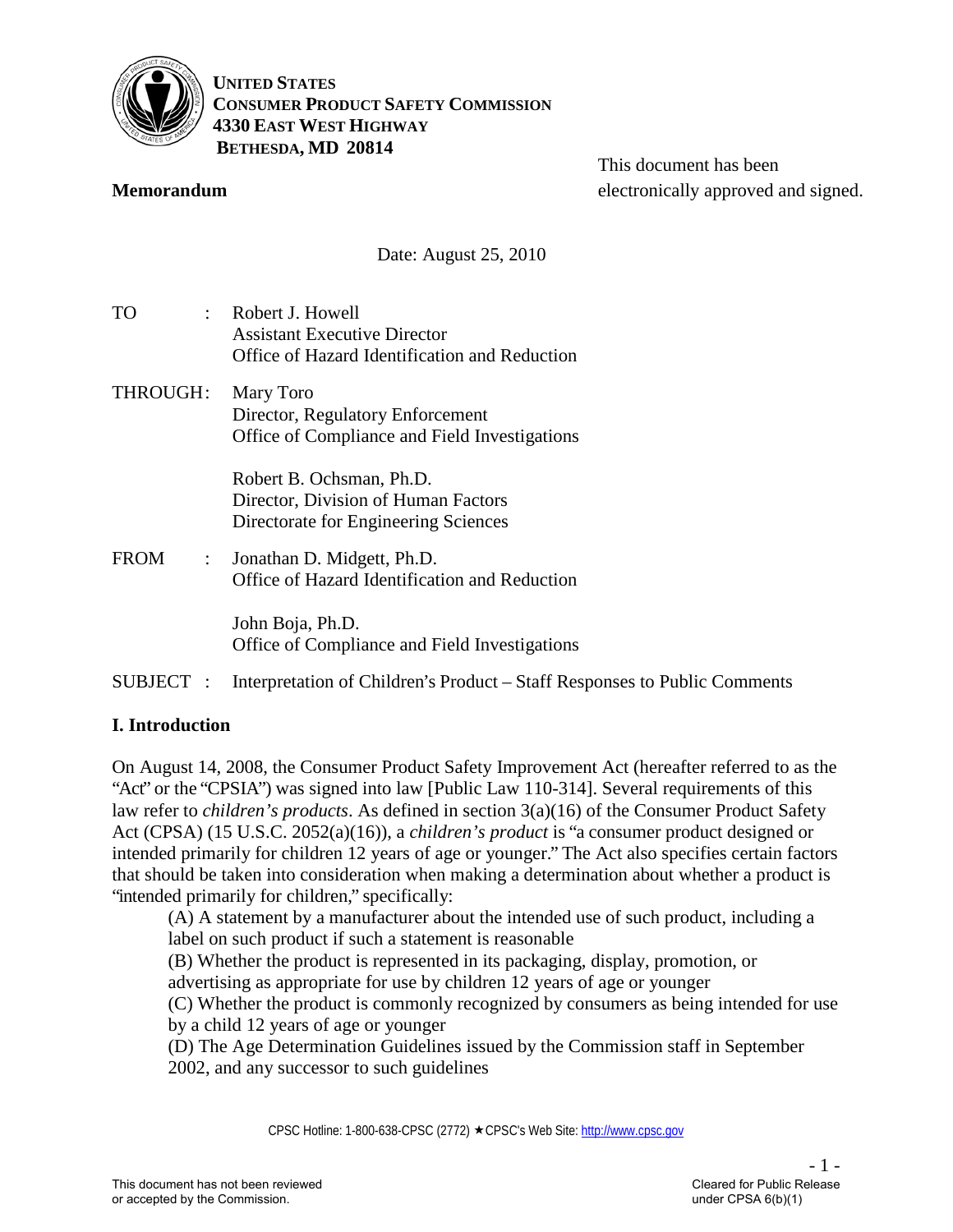Since this definition could encompass many consumer products, the U.S. Consumer Product Safety Commission ("CPSC" or "Commission") faces the challenge of interpreting this definition in a manner that will help industry identify the products covered by the Act. This memorandum responds to comments submitted by the public on the interpretation of the scope of products addressed by the term *children's product* posted in the Federal Register on April 20, 2010. (Vol. 75, No. 75, p. 20533-20541). Comments about legal aspects of the proposed interpretive rule have not been addressed in this memo but rather have beenaddressed by the Office of the General Counsel in the preamble of the final interpretive rule.

# **II. Discussion**

# **Definition of a Children's Product**

A few commenters state that the proposed interpretative rule affects other requirements previously established for toys and children's products. Specifically, the commenters give as an example board/table games which were identified under the Age Determination Guidelines as being appropriate for children in the 6 year old range. The commenters assert that the games would have to comply with ASTM F963 (a toy standard that is now a mandatory consumer product safety standard pursuant to section 106 of the CPSIA), applicable FHSA requirements under 16 CFR 1500.50-53, lead in surface coatings under 16 CFR 1303, and phthalates requirements of CPSIA. If the games are general use products, the commenters claim that such products would not be required to comply with the lead in substrate requirements or the tracking label requirements, or the mandatory third party testing requirements under the CPSIA.

# Staff Response

To the extent that toys or other articles are or contain small parts that are intended for use by children under 3 years of age, they will continue to be considered children's products and subject to third-party testing and certification requirements. Such toys and articles continue to be subject to the small parts regulations at 16 CFR part 1501 and must comply with all applicable requirements under the FHSA, ASTM F963, and the CPSIA.

In addition, for toys and other articles intended for use by children under 8 years of age that are subject to the use and abuse tests at 16 CFR 1500.50 through 1500.53, and the sharp points and edges tests at 16 CFR 1500.48 through 1500.49, such products will continue to be considered children's products. The use and abuse tests are used to evaluate the reasonably foreseeable use of products by children to evaluate the normal use of toys and other articles intended for use by children as well as the reasonably foreseeable damage or abuse to which the articles may be subjected. Such toys and other articles intended for children under 8 years of age that are subject to the requirements at 16 CFR 1500.48 through 1500.49 and 16 CFR 1500.50 through 1500.53, and ASTM F963, will continue to be considered children's products and must comply with all applicable regulations under the FHSA, ASTM-F963 and the CPSIA.

# **Gray Areas**

A commenter argued that the interpretive rule should clarify the "gray" area of products designed or intended both for children 9-12 years old and for teenagers and older. This commenter stated that the manufacturer's statement should refer to ages 9 and up, rather than ages 10 and up.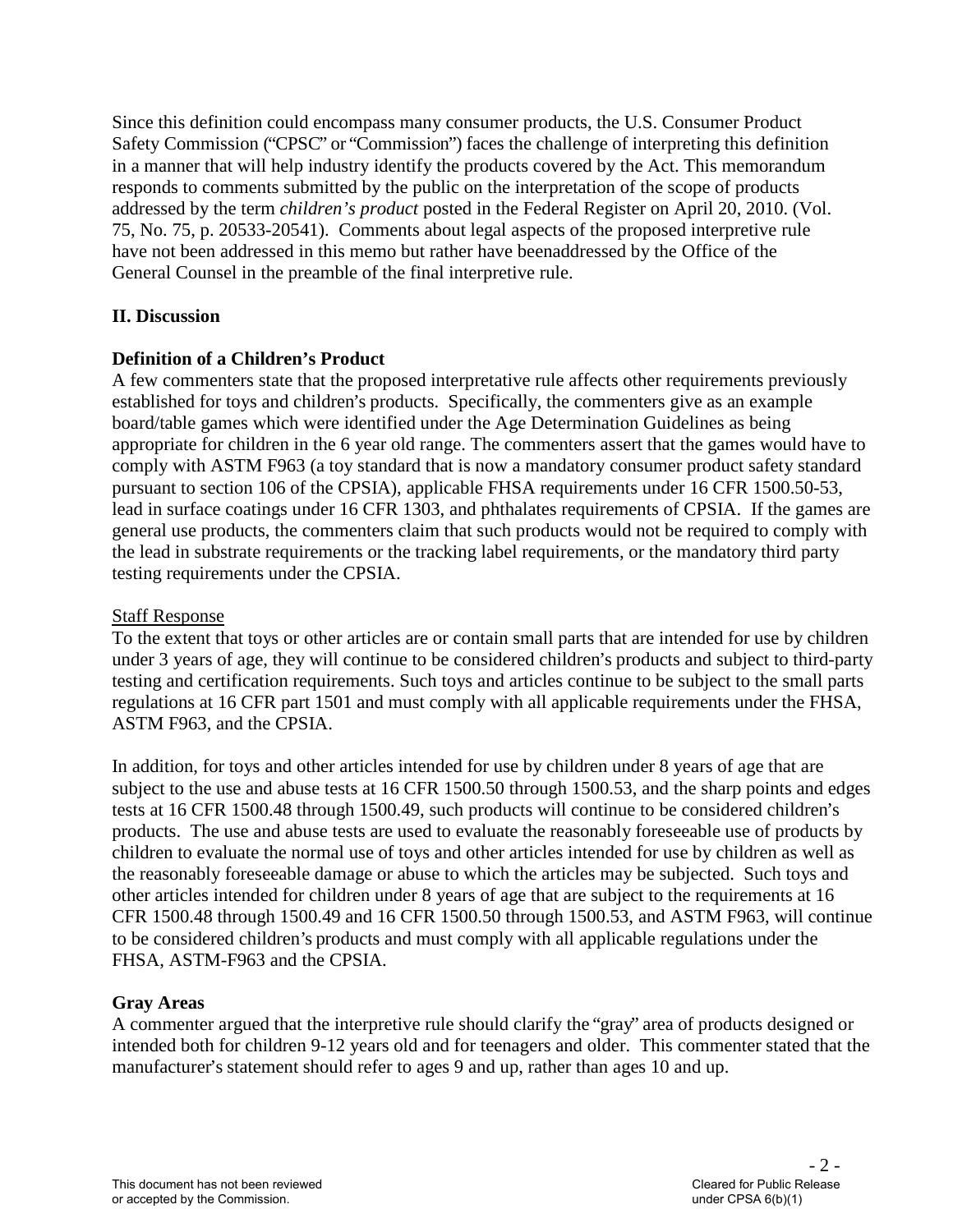#### Staff Response

Staff agrees with the commenter that questions regarding determinations on whether a product is mainly intended for children 12 years old or younger or for consumers older than 12 years of age will occur. Older children have advanced cognitive and motor skills, as well as the increased ability to care for their belongings, compared to younger children. Thus, products in this category may have some characteristics that are also appropriate for older children and adults. Note that if the product is primarily intended for children ages 9 through 12, it would be considered a children's product. Accordingly, many determinations regarding this age group will need to be assessed on a case-bycase basis by CPSC staff. The use of ages 9 and up in a manufacturer's statement, rather than 10 and up, is acceptable but not the determinative factor in an analysis.

# **Physical Location and Marketing**

One commenter stated that if a store places a youth basketball in a toy shop section and not by the teen and adult sporting goods, the location does not make it less of a basketball, and the location should not be determinative in the analysis. Another commenter stated that the packaging, marketing, and placement in a retail store should be the main indication as to whom a product is targeted. This commenter asserted that the interaction between this factor and the others should be clearly stated.

#### Staff Response

Physical location in a store is rarely known when age determinations are made; however, at times it may be ascertained. If such marketing information is known, it must be considered in the analysis because the physical location of a product in a store is an important part of the product's marketing. The packaging, marketing, and store placement, however, will be considered along with the other factors required to be evaluated pursuant to the CPSIA. Staff weighs all of the relevant factors on a case-by-case basis.

# **Combination Products**

One commenter stated that stuffed animals sold with adult products should be considered general use items since the manufacturer intended the product for distribution to adults.

#### Staff Response

The age determination of a stuffed animal must take into consideration many features of the product, including co-packaged products. These determinations will be made on a case-by-case basis by CPSC staff, and the fact a stuffed animal is co-packaged with a general use item does not mean the stuffed animal is automatically a general use item as well.

#### **Cost**

A few commenters stated that cost should not be a factor given that many products, such as craft products and Halloween products, have low cost. One commenter stated that the interpretive rule should clarify its consideration of "cost" in determining what a children's product is, including exemplary monetary frameworks for some categories.

#### Staff Response

Staff believes that the cost of the product is relevant to determine whether a product is intended primarily for children because very expensive items are less likely to be given to children.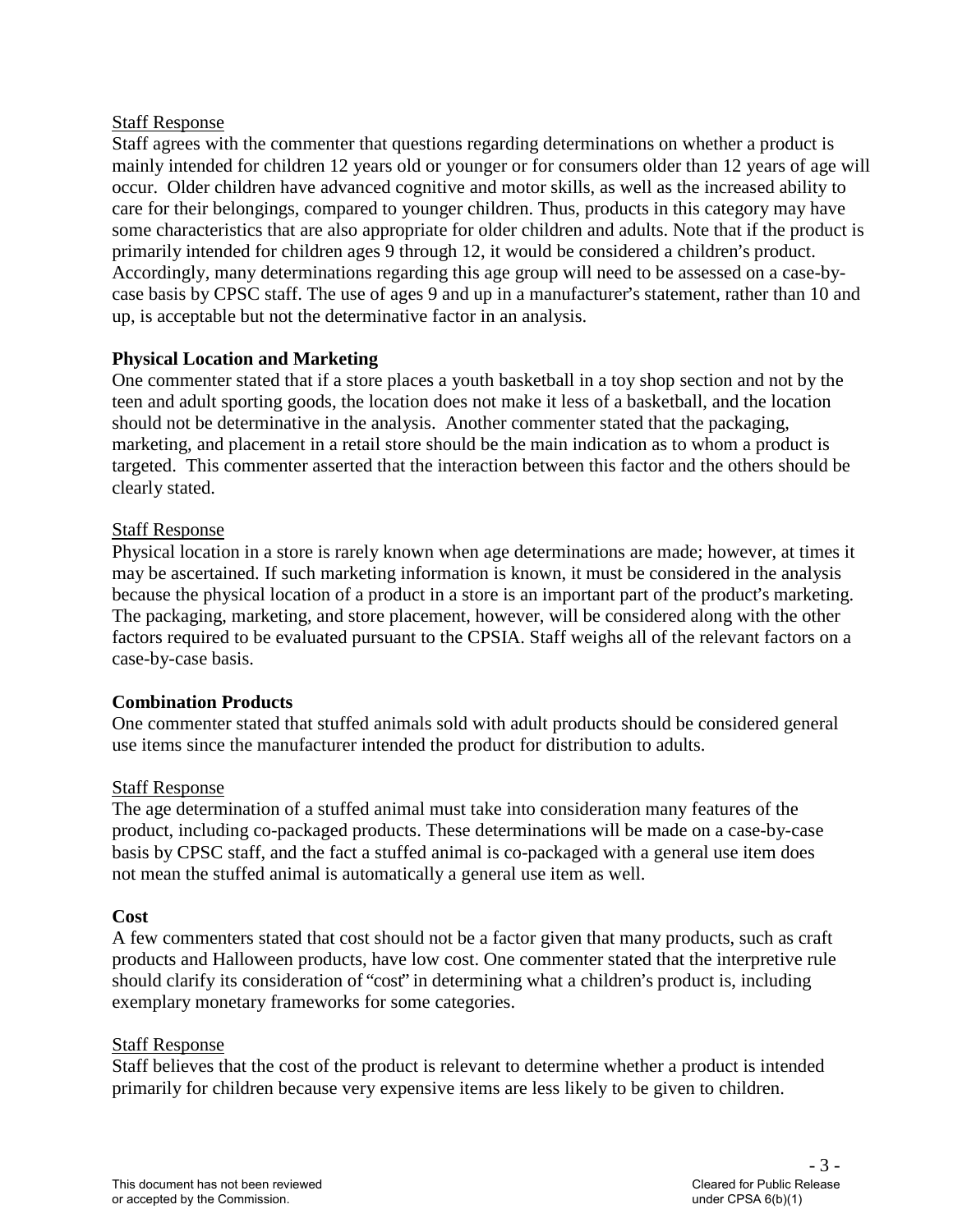Children are not as careful with products as adults are and may accidentally destroy them. Staff does not intend to provide any framework for cost given the sheer number of products intended primarily for children and will consider each product on a case-by-case basis.

# **The Interpretation of "Use" as Interaction with a Product**

One commenter asserted that children interact with lamps intended for use in a child's room, albeit in a limited fashion, i.e., turning the lamp on and off.

# Staff Response

Staff agrees that lamps designed or intended primarily for use by children would be considered children's products. CPSC's Office of Compliance staff considers only those lamps that have additional features on them that would invite a child to interact with the lamp, such as sound effects, images, or shapes of popular children's cartoon or movie characters, or similar features, as children's products. The types of lamps that may be excluded from the category of children's products are lamps with nursery themes that children who are old enough to operate lamps would not choose to decorate their rooms.

# **The Age Determination Guidelines**

A few commenters stated that the Age Determination Guidelines (2002) are only intended to evaluate the play value of toys, and should not be expanded to evaluate whether children of certain ages can successfully perform specific tasks even if the specific product or type of product is not specifically mentioned by the Guidelines.

# Staff Response

Congress has mandated that the Age Determination Guidelines be one of the four statutory factors to be considered in determining whether a product is designed or intended primarily for children. The descriptions of factors that appeal to children and the activities that they can perform across childhood are described with enough generality by the Guidelines for using in an age determination of any product, whether it is a toy or not. The Guidelines provide information about social, emotional, cognitive and physical developments during childhood. That information will apply to many products that are not specifically mentioned in the Guidelines.

# **Furnishings**

a. One commenter stated that hooks should be considered general use products, whether or not they are embellished with a children's theme.

# Staff Response

Any home furnishing that is embellished with a theme that is appealing to children who are old enough to interact with that product could be considered a children's product. Overtly babyish, nursery themed hooks with which a child could not interact might not be considered a children's products.

b. One commenter sought clarification as to whether furniture and collections of furniture that are suitable for children from birth through college would be considered intended primarily for children 12 years old or younger. According to the commenter, various terms are used by manufacturers that are confusing, including "juvenile" and "youth"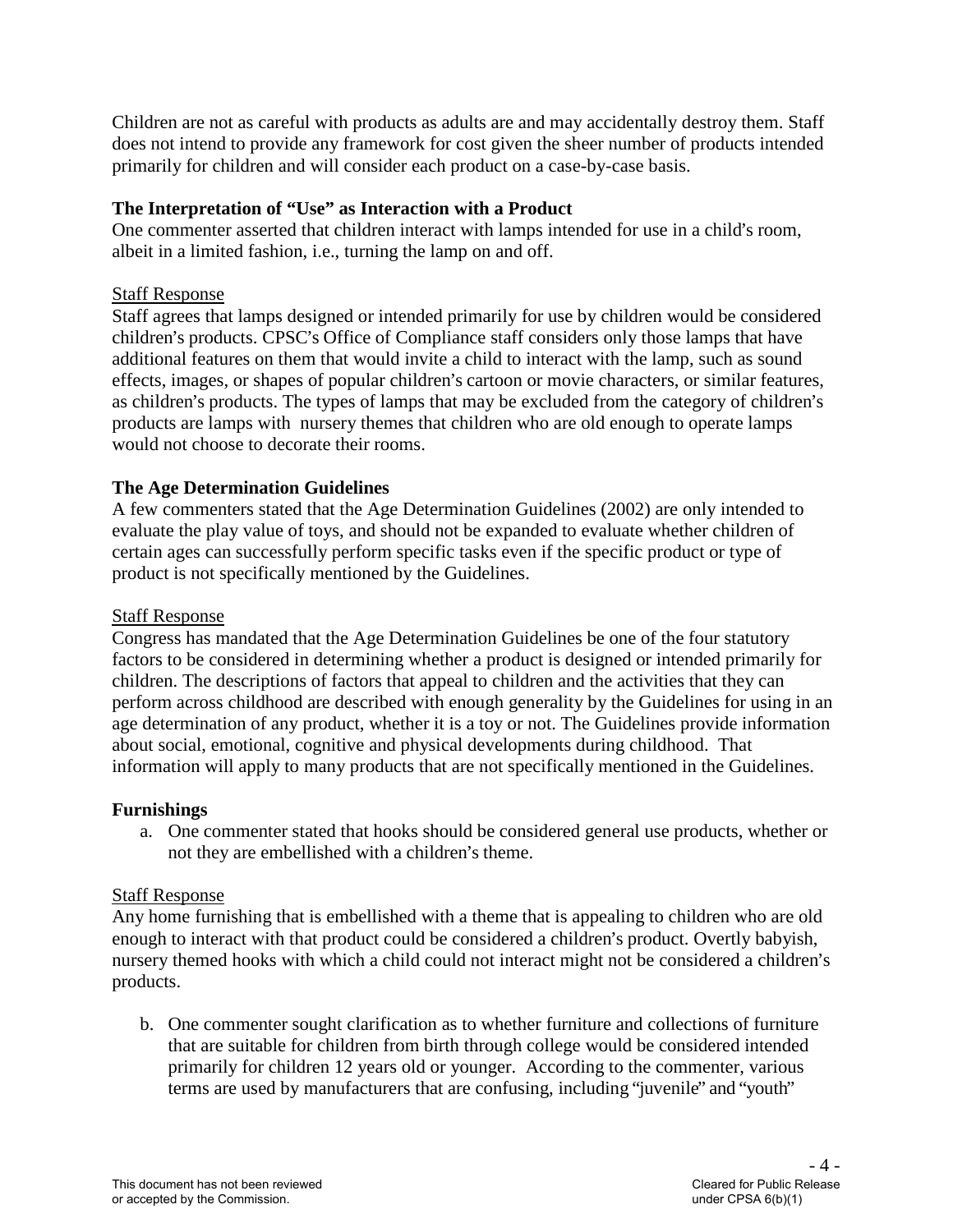furniture. In addition, this commenter requested that the Commission provide a method for manufacturers to obtain informal and quick opinions about age determinations from the Commission staff, to be made publicly available on the web, as well as a mechanism for resolving disputes.

## Staff Response

Some children 12 years of age and younger will be using bedroom furniture intended specifically for the child, such as cribs that convert into a bed, from birth through their formative years. CPSC staff considers such furniture to be children's products, since they will be interacting with such furniture throughout their childhood. In order to provide guidance regarding determinations that have been made, staff will consider the feasibility of posting on the CPSC website, [http://cpsc.gov,](http://cpsc.gov/) products that have been found to be children's products or general use products, subject to CPSC's rules for public disclosure of information. Discussions between staff and individual firms in regards to specific products are likely confidential and will not be made public. Chapter 2 of the *Regulated Products Handbook* describes the procedures for presenting one's views and supporting evidence for resolving disputes with staff findings.

c. One commenter specifically requested that general home furnishings specifically include carpets and rugs in the examples.

#### Staff Response

Staff has no objection to including carpets and rugs in the examples. Carpets and rugs intended for use by children 12 years old and younger remain subject to the rule.

d. Another commenter requested that general home furnishings specifically include holiday decorations, regardless of theme, intended for display only, since they are not intended to be children's products. One commenter stated that not all Halloween products are children's products.

# Staff Response

Staff takes into account the use of a product, such as holiday decorations, and acknowledges that many decorations with appeal to children would not be intended for children. All four factors mandated by Congress must be included in an analysis on a case-by-case basis.

#### **Models and Collectibles**

a. A few commenters requested that model trains be specifically included in the definition of general use products, given the average age of a model railroader (53 years old), the level of sophistication required to operate the locomotives, and cost, which ranges in pricing from \$50 up to \$1575.

#### Staff Response

Staff agrees that replica model railroads are not children's products given that many hobbyists are adults, the costs involved, and the level of sophistication required to operate them. In addition, many of the products associated with replica scale model railroad sets would not be considered children's products. Model trains and model train accessories (such as scenery, scale buildings and supplies), are made by model railway manufacturers who sell their trains at model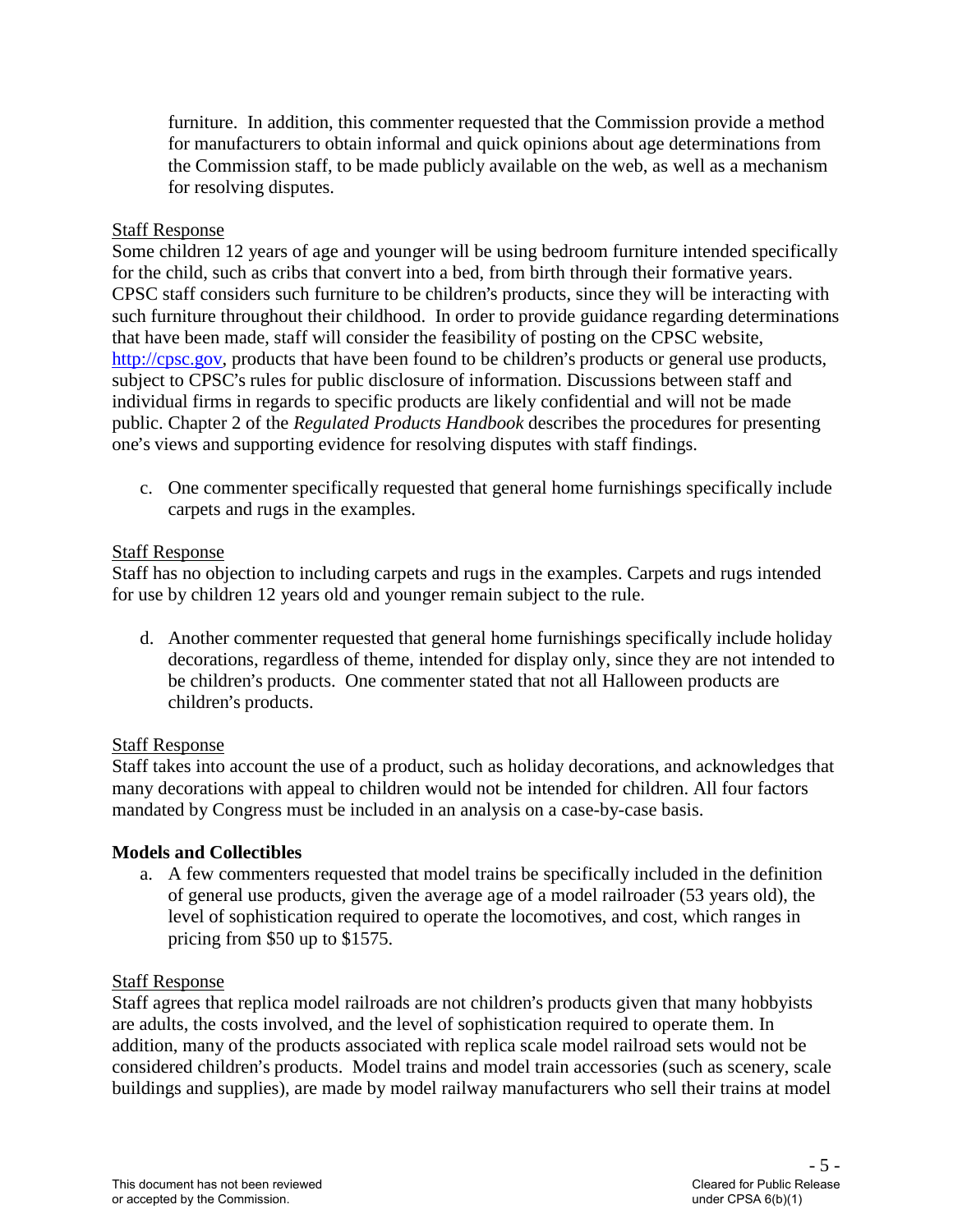train shops and model train hobby stores. Model trains are also distinguished from children's train sets in that model trains are more realistic. Children's train sets may have childish or decorative motifs and are easier to assemble and use by a child. By contrast, model railroad hobbyists collect trains, build miniature landscapes for the trains, or even operate their own miniature railroads outdoors. Staff determines the appropriate ages for products such as trains based on a case-by-case analysis of the four factors mandated by Congress.

b. Another commenter requested that this section of the draft rule be further clarified to add fragility of the materials as a consideration in determining collectibles. This commenter also requested a registry of collectibles online to provide clear guidance.

#### Staff Response

Fragility was mentioned in an example as a pertinent feature for consideration. We stated in our example that collectible plush bears are those which have high cost, are highly detailed, with fragile accessories, display cases, and platforms. We believe that fragility of the materials may also be considered when assessing a collectible because children are less likely to be given items that can break. The Commission can consider the feasibility of an online registry of collectibles.

c. One commenter disputed the implication that collectibles must be of high cost or uniquely marked. The commenter asserted that labeling products "Not a toy" or "Not for use by children 12 and under" would be important elements in identifying such products as intended for adults.

#### Staff Response

Staff agrees that not all collectibles are of high cost; however, that is just one factor among many. A label or other statement by a manufacturer that conveys the manufacturer's intent will be considered in making any age determination if it is reasonable, as set forth in the CPSIA and reiterated in the proposed interpretive rule. These determinations will be made on a case-by-case basis taking into account the statutory factors.

# **Jewelry**

One commenter disputed several considerations that are used in distinguishing adult jewelry from children's jewelry, including considerations such as dexterity requirements and play value. In addition, this commenter also stated that the proposed interpretive rule failed to include design drawings, brand plans, and compliance with standards for adult jewelry as considerations of a manufacturer's intent in developing a product. The commenter also asserted that the proposed interpretive rule improperly expands the application of the Age Determination Guidelines to products other than toys.

#### Staff Response

Staff disagrees that undue emphasis is placed on dexterity or play value when making age determinations. Dexterity requirements may be useful for making distinctions between children's and adult jewelry. While some elastic bracelets may be useful to people suffering from arthritis, delicate clasps are of no use to younger children, which would indicate that such jewelry is intended for older consumers. Moreover, many products, including jewelry, can have play value. The most common type of play associated with children's jewelry is that of role playing.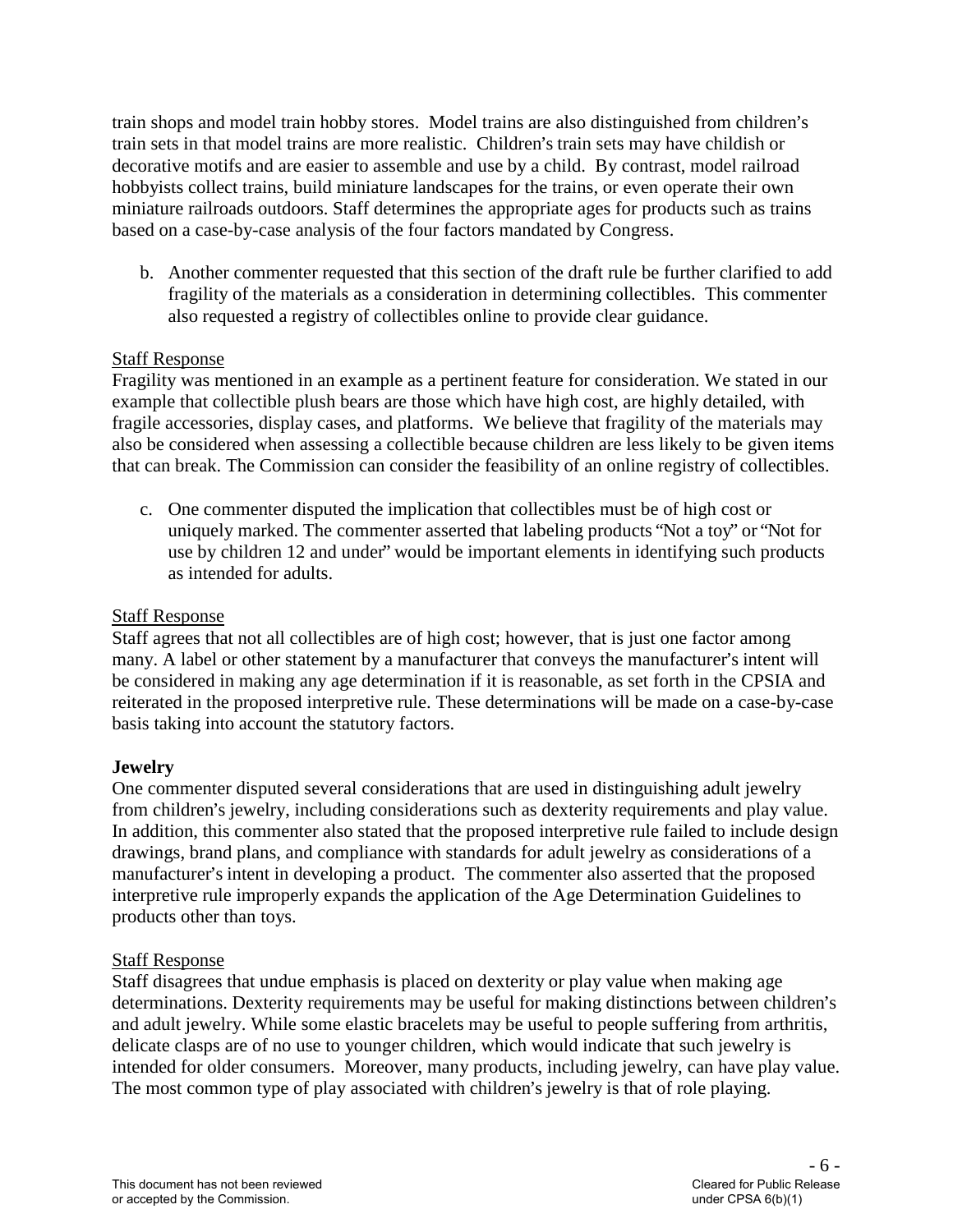However, these are only some of the factors that may be considered in making determinations regarding jewelry, and a number of other factors may also be considered when products are ambiguous. The proposed interpretive rule specifically states that many aspects of an item's design and marketing are considered when determining the age of consumers for whom the product is intended and will be purchased. Staff takes a balanced approach that includes all of the relevant features of a product.

Although the commenter also stated that staff should consider design drawings and brand plans as a relevant factor in making an age determination, such information has historically not been readily available for review. Moreover, the manufacturer's intent in designing, branding, or developing a product may be applicable to the factor regarding the statement by the manufacturer about the intended use of the product but does not otherwise affect consumer perceptions regarding the product. As stated above, the manufacturer's statement is only one of four statutory factors considered in making a determination.

The Age Determination Guidelines are among the factors that must be considered when making determinations. The descriptions of factors that appeal to children and the activities that they can perform across childhood are described with enough generality by the Guidelines for use in age determinations of any product, whether it is a toy or other product. The Guidelines provide information about social, emotional, cognitive and physical developments during childhood that are applicable to many products that are not actually mentioned by name in the Guidelines.

# **DVDs, Video Games, and Computers**

a. Several commenters asserted that the approach distinguishing CDs and DVDs for very young children who lack the motor skills to operate CDs and DVDs from older children with adequate motor skills is a false distinction. These commenters stated that the older child is not allowed to handle a CD or DVD unless they learn to insert it into a CD or DVD player. The commenters claimed that the child will interact much more with the CD or DVD player than he or she will interact with the CD or DVD itself.

# Staff Response

We agree that CDs, DVDs, video games, and other electronic media are functional only in the media player or device, that children are more likely to play with the controls on a media player or device, and that many media players or devices are considered general use items. However, with respect to the DVDs and CDs themselves, we must consider the four statutory factors to assess these products. The child will have some physical interaction with such products if only for the purpose of insertion of the disk. However, the staff has defined "use" to mean physical interaction with the product. The child will have some physical interaction with such products if only for the purpose of insertion of the disk. That is why the proposed interpretive rule states that the CDs and DVDs with content intended for children younger than 4 years old were not determined to be children's products because children younger than 4 are usually not allowed to use household digital media players. Because DVDs and CDs and other digital media may be handled by older children to load and unload DVDs in their appropriate media devices, CDs and DVDs could be considered children's products if such movies, video games, or music were specifically aimed at and marketed to children 12 years of age or younger and have no appeal to older audiences. Those media players or devices decorated with childish themes or sized for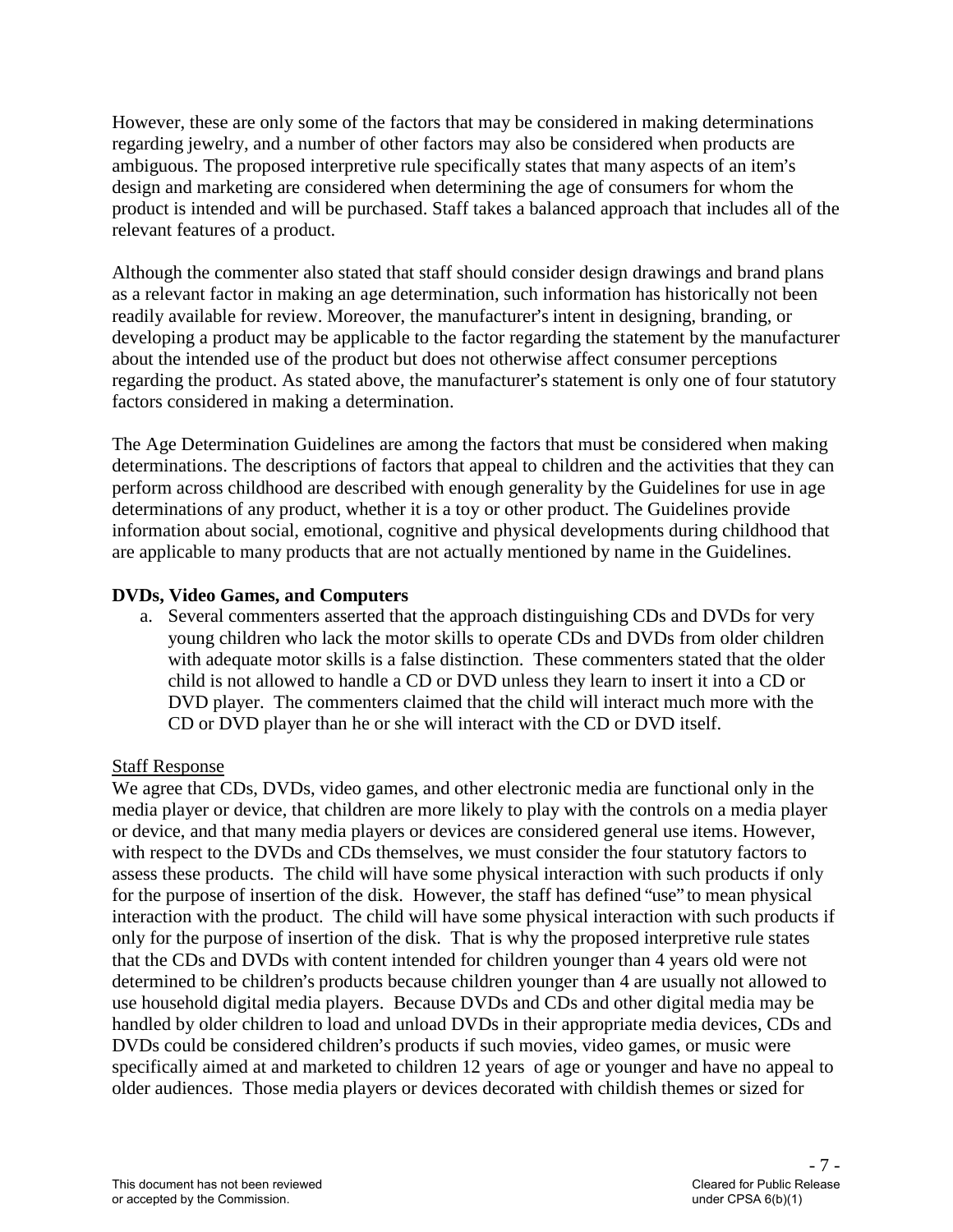children would still likely be considered children's products because older children and adults would be unlikely to use such products.

b. One commenter sought clarification on how this section would affect the existing process for video game research and rating procedures regarding age. Another commenter stated that the existing rating systems should be used for age grading purposes.

## Staff Response

Video game rating systems would be considered by staff as one indicator of age range for purposes of age grading. CPSC staff does not expect these determinations, which are made for the purpose of determining whether certain provisions and testing requirements are applicable under the acts administered by the Commission, to affect video game research or existing rating mechanisms. Such determinations are regulated by the Federal Communications Commission and are not affected by the determinations made under the guidance provided in this interpretive rule.

c. Other commenters sought to place additional products in the general use category including game consoles, book readers, digital media players, cell phones, and digital assistant communication devices sized for use by adults, irrespective of any childish decorations, to avoid any confusion. Commenters also sought clarification that an accessory to an electronic children's product is not itself a children's product if it is not for use by children but instead likely to be used by their parents or guardians (i.e., transformers, cables, and connectors). One commenter stated that DVDs are exempt from the small parts requirement in clause 4.6.1.2 of ASTM F963-08. Accordingly, this commenter sought clarity on how children's DVDs would be treated.

#### Staff Response

CPSC staff believes that most electronic devices, including game consoles, book readers, digital media players, cell phones, and digital assistant communication devices that are intended for older children and adults fall in the general use category. However, staff disagrees that electronic media players and devices that are uniquely decorated with childish themes would be general use products. Since younger children likely would be the only users of such devices, staff considers them to be children's products. In addition, the exemption from small parts regulations has no bearing on the requirements to limit the lead content of children's products as mandated in the CPSIA. CPSC Compliance staff considers DVDs and CDs as general use items and therefore, not subject to the lead content limits under CPSIA.

# **Marketing of Child-Sized Versions of General Use Products**

One commenter stated that the emphasis on marketing will lead to confusion because many art tools are small and may also be used by an adult. According to this commenter, a more compelling and logical framework is to consider the circumstances under which a child will be using the product. This commenter stated that if the product has an instructional purpose and will be used under the supervision of an adult, such products should be considered general use products, including child-sized craft tools, child-sized musical instruments, child-sized saddles and equestrian equipment, and classroom science kits.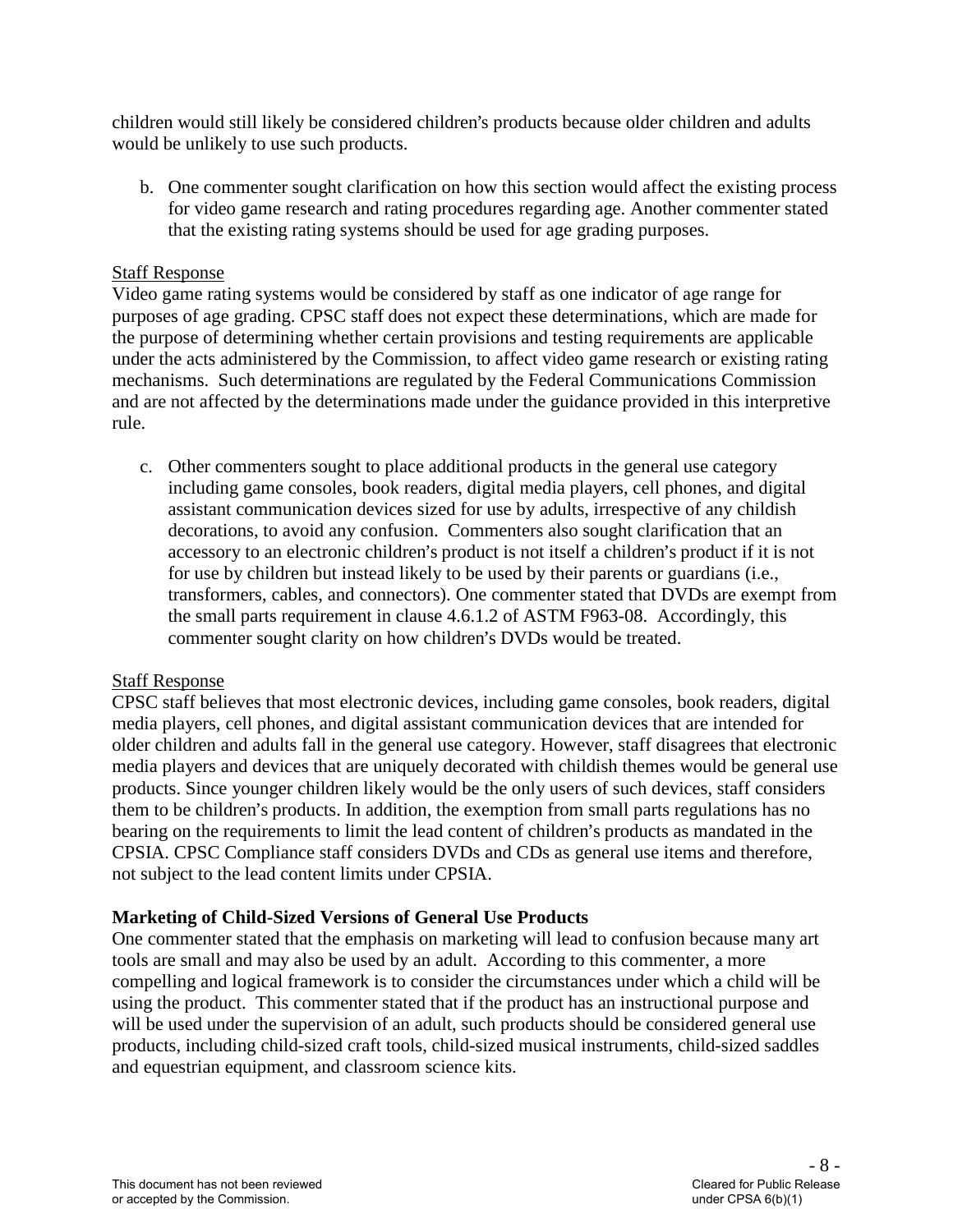#### Staff Response

Size, marketing, and other factors are all considered when making age determinations. Where placing emphasis on one feature over another is warranted, the weighting is determined by the most obvious features of a product. While the level of expected supervision needed for a product may be considered in some instances, it is not one of the four statutory factors to be considered when making a children's product determination, unless stated on the packaging. If the product otherwise meets the definition of "children's product," the amount of supervision over the child's use of a children's product will not otherwise affect the determination. Products such as childsized craft tools, child-sized musical instruments, child-sized saddles and equestrian equipment, and classroom science kits would be assessed on case-by-case basis to determine whether such products are, in fact, children's products. If the sizing of the product indicates that children under 12 years of age would be more likely to use such products, they would likely fall under the children's product category, rather than the general use category.

# **Art Materials and LHAMA**

Another commenter stated that duplicative third-party testing for products that are covered under LHAMA should not be required. Accordingly, this commenter requested that LHAMA be included as a Federal Hazardous Substances Act (FHSA) labeling law in addition to the guidance that most art materials are general use products.

#### Staff Response

The LHAMA requires that the manufacturer, importer, or repackager of art materials have their product's formulation reviewed by a toxicologist for its potential to cause chronic adverse health effects. A conformance statement on the product is used to certify that the product has been so reviewed. The CPSIA introduces additional test requirements for lead in children's products under section 101. Therefore, the testing is not duplicative. Additionally, under LHAMA, there is no testing required. LHAMA requires a literature review, and the conformance statement is the certification that the product has been reviewed by a toxicologist as required under the LHAMA regulations. An art material primarily designed or intended for children 12 years of age and younger would have to be certified by a third party that it did not contain lead, but it would not require third party certification to the LHAMA requirements.

#### **Books**

One commenter sought clarity regarding whether children's magazines are covered by the CPSIA. Another commenter states that sales data should not be considered for books since adults purchase books for children.

#### Staff Response

Children's magazines are evaluated using the same principles as those that apply to children's books in the interpretive rule. If intended primarily for children 12 years of age or younger, magazines must comply with the CPSIA requirements for children's products. We consider sales data to be relevant to the extent that it reveals where the products are sold such as in a children's book or toy store. We recognize that most children's products are purchased by adults and will not be evaluating such data.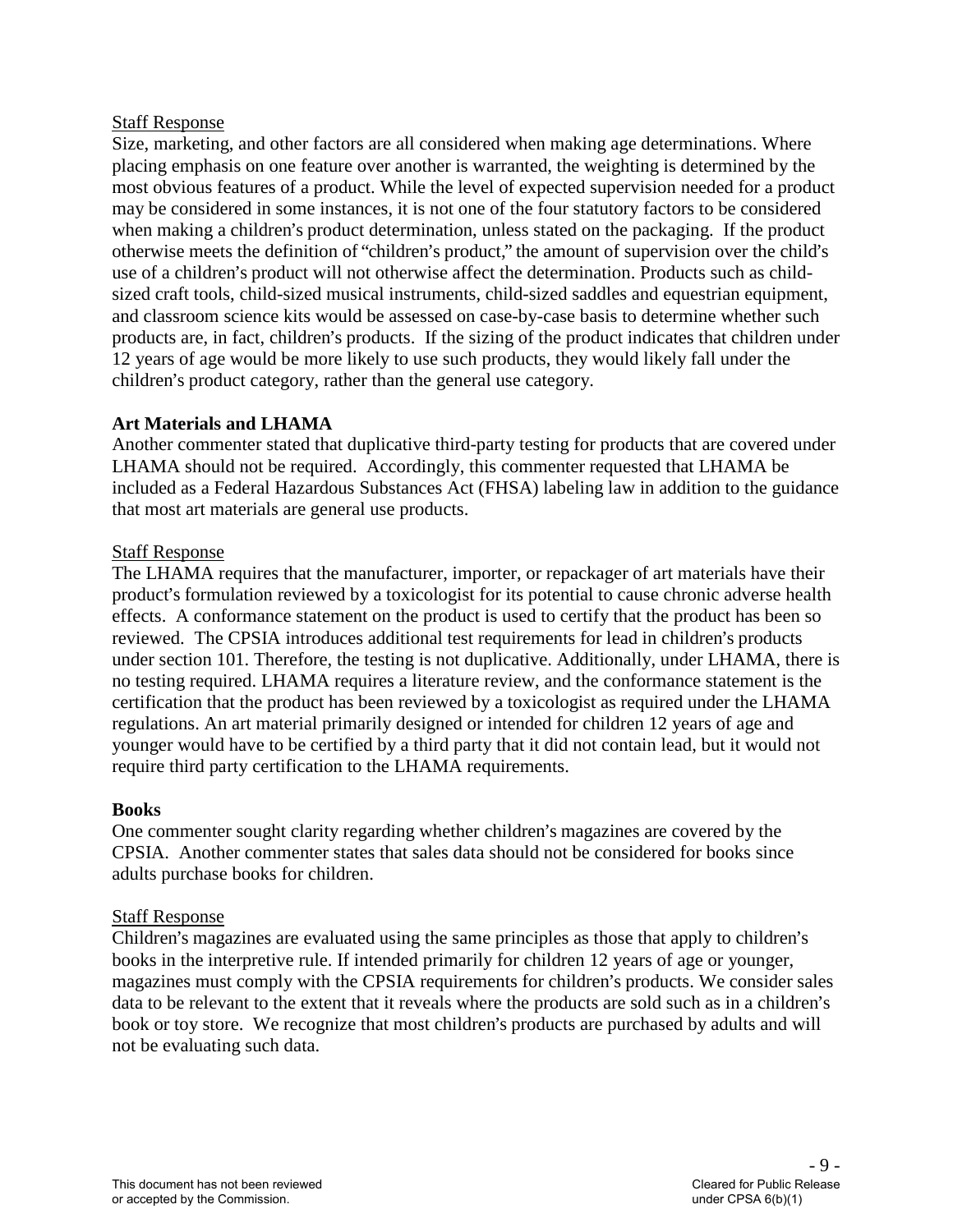#### **Science Equipment**

a. Several commenters stated that school supplies, such as science equipment, writing devices, and musical instruments, used in educational settings should be considered general use items. They argued that many of the general use materials that are specified in these curriculums can be easily found at department stores, hardware stores, grocery stores, and specialty shops. In addition, other commenters stated that many science and math programs and kits are principally designed and used as instructional materials for teachers in a classroom setting. Accordingly, they requested that the proposed interpretive rule be revised to include such items as general use items when marketed and sold for the purpose of supervised, hands-on, educational instruction.

#### Staff Response

Staff agrees with the commenters that many math and science kits that are sent to schools for the purpose of teaching these subjects contain materials, such as rubber bands, staples, paper clips, and other items, that can be found in any hardware or grocery store. In determining whether these products should now be considered children's products because of their new use, packaging, and marketing to schools, staff considers the intended user of the product and the level of interaction between the user and the product. Products solely intended for use by the instructor would not be considered children's products.

b. A few commenters requested that pens, pencils, and other office supplies be specifically included as general use items because they are used mainly by the general public.

#### Staff Response

Some pens and pencils are designed and intended primarily for children 12 years old and younger. However, if a pen, pencil, or other office supply is not designed or intended primarily for children 12 years old and younger, it would not be considered a children's product.

#### **Sporting Goods and Recreational Equipment**

a. Several commenters stated that sporting equipment intended for tween, teens, and young adults should not be considered children's products. One commenter stated that legitimate sporting goods should be considered general use whether it is used by a 9 year old or 13 year old and that size is irrelevant. Their uses and essential purposes are no different than sporting equipment used by teens. Another commenter stated that the cost of testing these products is too high and will result in delays in manufacturing.

#### Staff Response

Staff acknowledges that tweens and teens often use regulation-sized sporting goods. Unless such items are specifically marketed to children 12 years of age or younger or have extra features that intentionally make them more suitable for children than for adults, staff would consider them to be general use products. However, a youth sporting good may be specifically designed for use by a certain age population (such as 10 years old and younger) which is recognized by the rules of that sport as the appropriate size for that age group. Therefore, such products would be considered a children's product. The price of testing or otherwise complying with this rule is not a factor for determining the intended age of consumers who would use a given product.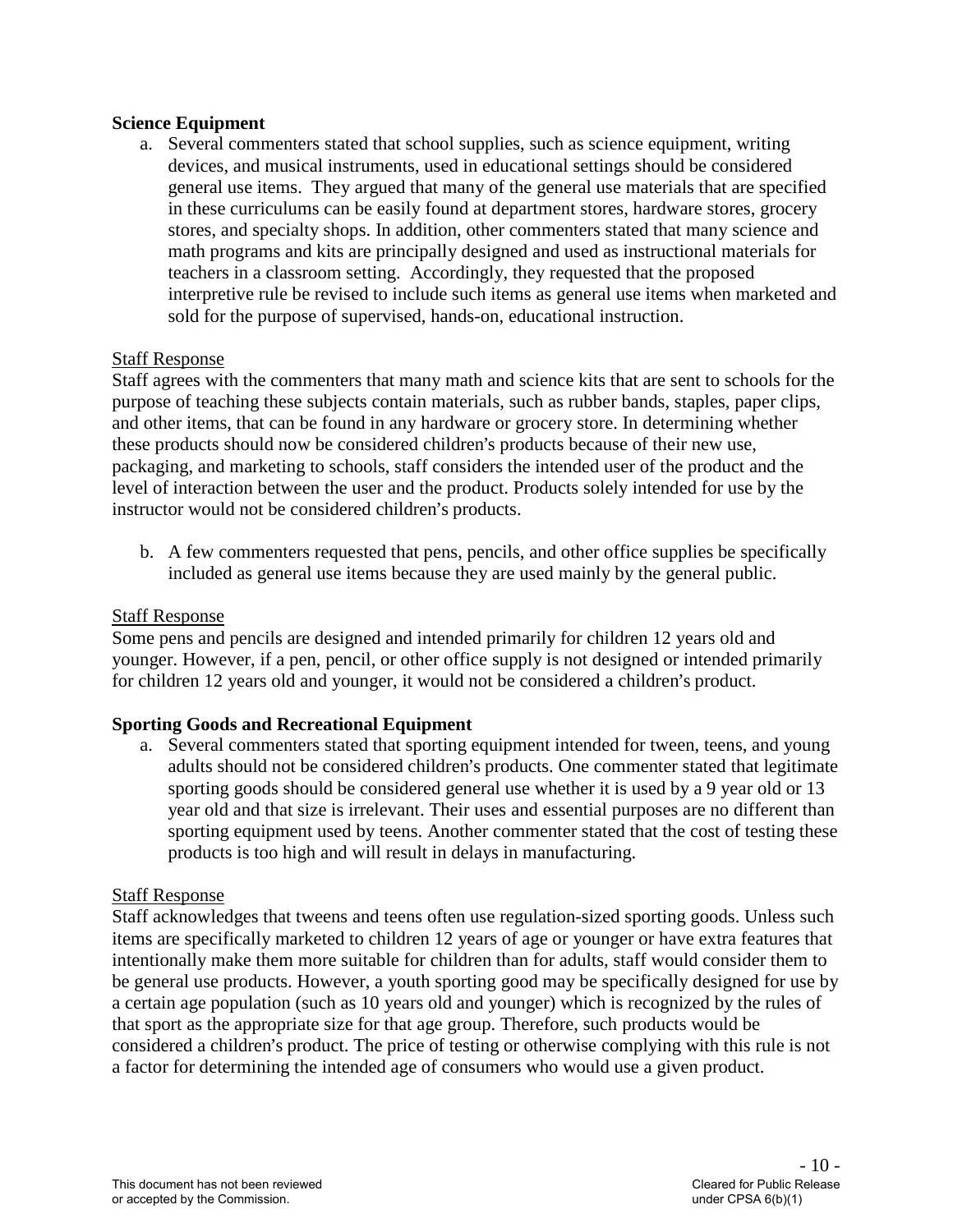b. One commenter stated that the interpretive rule should clearly state that a product sized for an adult, such as a baseball glove, is considered a general use product, even if there is a cartoon character on it. In addition, the commenter stated that a wading pool may be a children's product based on size alone, regardless of whether it contains additional play features, and requested a definition for "shallow" in reference to wading pool depth.

## Staff Response

Staff agrees that the presence of a cartoon character on an adult-sized product is not sufficient to label a product as a children's product. Age determinations take into account the principle use patterns of a given product, so if a baseball glove is too large for children to use, it would obviously not be intended primarily for use by children and therefore would not be a children's product, no matter how it is decorated. Age determinations must take into account all of the factors mandated by Congress and consider all of the features of a product. Wading pools may be intended primarily for children even without additional play features. The size, decorations, and depth of a pool may be enough to determine that a product is intended primarily for use by children.

#### **Musical Instruments**

One commenter stated that the proposed rule should explicitly exclude from the definition of children's product electronically-aided musical instruments and musical devices that are preprogrammed by the user or the manufacturer.

#### Staff Response

Staff agrees that the preprogrammed sounds and demonstration pieces in electronically-aided musical instruments would not be sufficient to place a musical instrument intended for adults into the scope of the children's product interpretation described in this rule.

#### **Footwear**

A few commenters raised issues regarding footwear. These commenters stated that there is no certainty as to whether an article of footwear is a children's product and that the issue is confused especially with youth footwear. According to the commenters, many 12-year olds wear adult footwear, and that size does not necessarily relate to age. They suggested an objective standard of footwear of 24 cm or more as being intended for adults.

#### Staff Response

Staff believes that the manufacturer is in the best position to make an initial determination regarding whether footwear is intended primarily for children 12 years of age or younger. However, where there is ambiguity, CPSC staff will rely on the four statutory factors, rather than a single factor, since it is possible that other features can strongly indicate whether footwear is intended primarily for children 12 years old or younger even though the length of the footwear may exceed 24 cm.

# **III. Conclusion**

This memorandum provides CPSC staff responses to public concerns about the interpretation of the scope of a *children's product* as defined by the CPSIA. Staff believes that identifying a *children's product* is a reasonable and achievable task for manufacturers or importers of